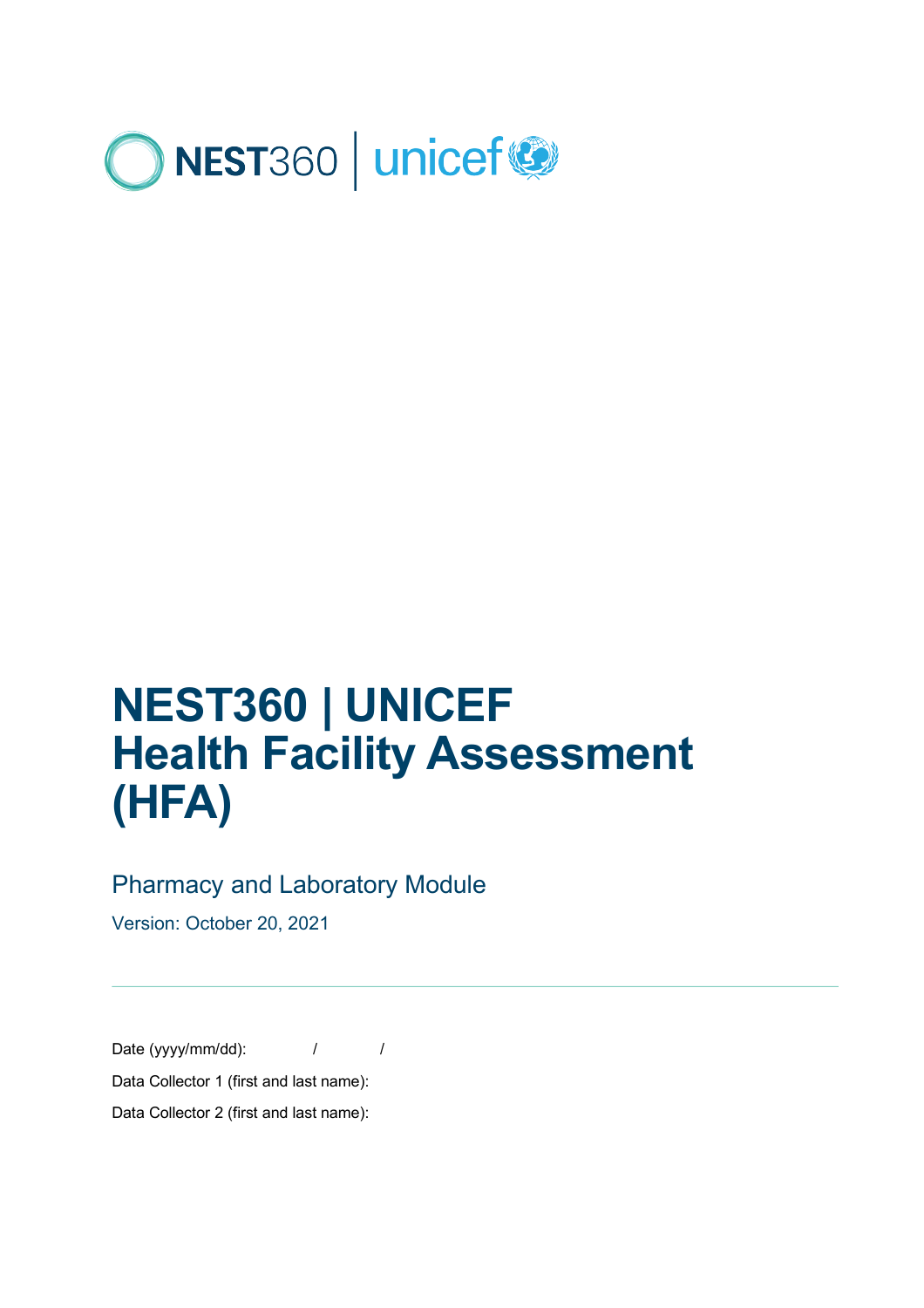### Module Overview for Pharmacy and Laboratory

**Section 1: Pharmacy** (direct these questions to the pharmacist)

**Section 2: Laboratory Equipment, Supplies, and Testing (direct these questions to the head** laboratory technician)

**Section 3: Laboratory Capacity for Microbiology** (direct these questions to the head laboratory technician)

**Section 4: Laboratory Linkage to Neonatal Unit (direct these questions to the head laboratory** technician)

**Section 5: Blood Bank** (direct these questions to the head laboratory technician)

**Section 6: Laboratory Linkage to Neonatal Unit (direct these questions to the neonatal nurse in** charge)

**Section 7: Neonatal Unit Medicines** (direct these questions to the neonatal nurse in charge)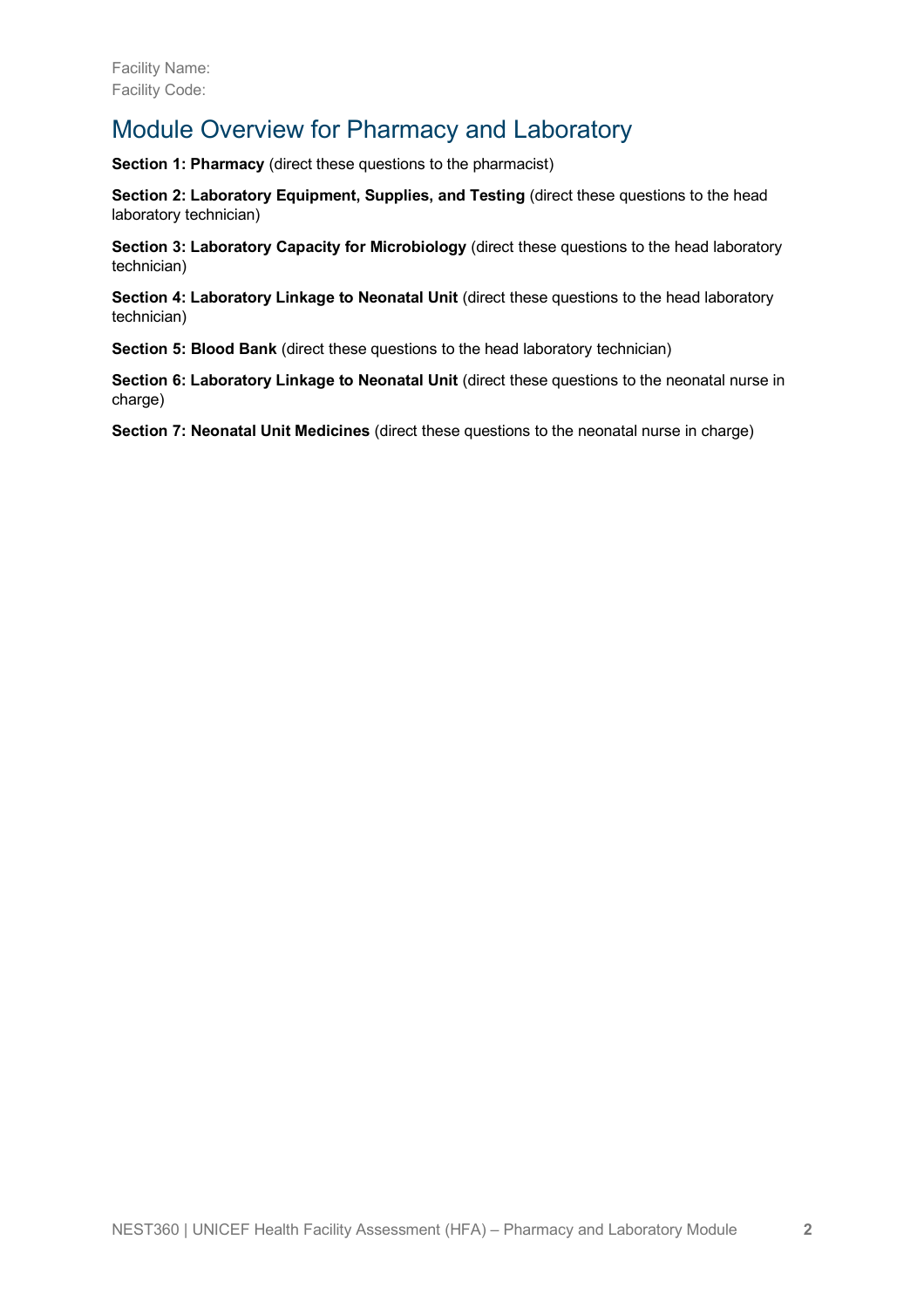### Section 1. Pharmacy

**Instructions:** Please have all participants fill in their names and positions below, before completing the following forms in *Section 1. Pharmacy*.

| Respondents                           |                            |
|---------------------------------------|----------------------------|
| Respondent Name (first and last name) | <b>Respondent Position</b> |
|                                       |                            |
| Respondent Name (first and last name) | <b>Respondent Position</b> |
|                                       |                            |
| Respondent Name (first and last name) | <b>Respondent Position</b> |
|                                       |                            |
| Respondent Name (first and last name) | <b>Respondent Position</b> |
|                                       |                            |
| Respondent Name (first and last name) | <b>Respondent Position</b> |
|                                       |                            |
| Respondent Name (first and last name) | <b>Respondent Position</b> |
|                                       |                            |
| Respondent Name (first and last name) | <b>Respondent Position</b> |
|                                       |                            |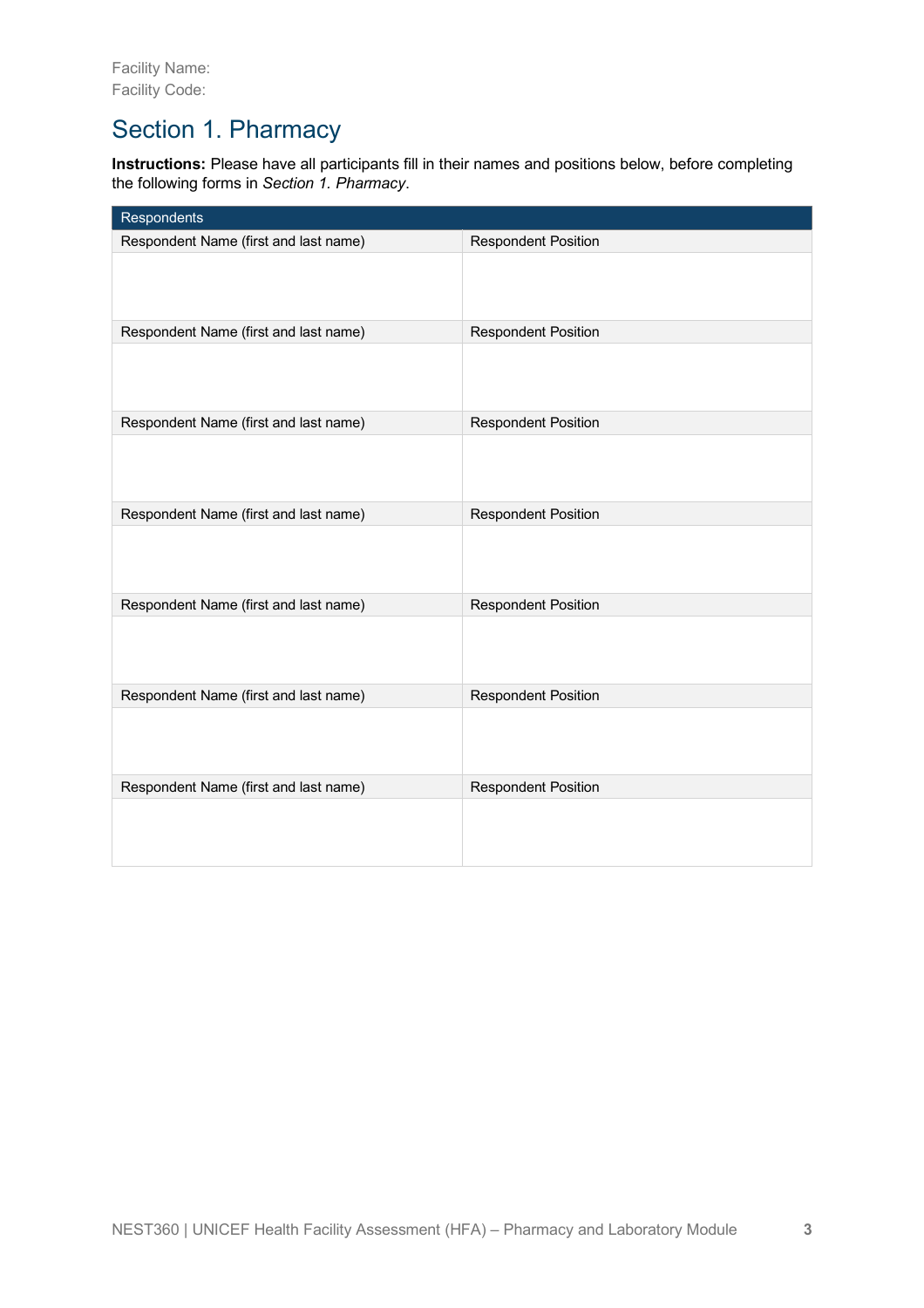# Section 1. Pharmacy

**Instructions:** The data collection team should direct these questions to the pharmacist. For some questions, you will need to ask and observe the staff or specific items/spaces at the facility. An item is not functional if it is in need of repair. Please do not leave any variable blank. If a response is unknown, write "unknown" or select "unknown" from the multiple-choice answers.

**Prompt:** "I'd like to ask you a few questions and make some observations about the pharmacy and pharmacy supplies."

#### 1A. General System

| No.  | Item                                                                                                                                                                                                                                                                                                                                                      | Response                                                                                                                                                                       | Skip To |
|------|-----------------------------------------------------------------------------------------------------------------------------------------------------------------------------------------------------------------------------------------------------------------------------------------------------------------------------------------------------------|--------------------------------------------------------------------------------------------------------------------------------------------------------------------------------|---------|
| 1.01 | Does this facility have a pharmacy/drugstore?                                                                                                                                                                                                                                                                                                             | O<br>Yes<br>O<br>No                                                                                                                                                            |         |
| 1.02 | Is the pharmacy accessible 24 hours a day 7 days per<br>week?                                                                                                                                                                                                                                                                                             | $\circ$<br>Yes<br>O<br>No                                                                                                                                                      |         |
| 1.03 | What is the major source of medicines for this health<br>facility?<br>(Select one response. If there are two or more sources of<br>equal importance, write them in "Other".)                                                                                                                                                                              | Ő<br>Government supplier<br>Ő<br>Private pharmacy<br>Ő<br>NGO / bilateral /<br>multilateral<br>Mission<br>Ő<br>O<br>Other (specify below)                                      |         |
|      |                                                                                                                                                                                                                                                                                                                                                           |                                                                                                                                                                                |         |
| 1.04 | Do you have any other minor sources of medicines for<br>this health facility?<br>(Select one response. If there are two or more sources of<br>equal importance, write them in "Other".)                                                                                                                                                                   | Ő<br>No other sources<br>O<br>Government supplier<br>Ő<br>Private pharmacy<br>Ő<br>NGO / bilateral /<br>multilateral<br>$\mathcal{C}$<br>Mission<br>Ő<br>Other (specify below) |         |
|      |                                                                                                                                                                                                                                                                                                                                                           |                                                                                                                                                                                |         |
| 1.05 | Is there a drug inventory register/system?<br>(This could be computerized)                                                                                                                                                                                                                                                                                | O<br>Yes<br>O<br>No                                                                                                                                                            |         |
| 1.06 | How often do you carry out inventory of drug stock?<br>(Observe most recent report)                                                                                                                                                                                                                                                                       | O<br>Daily<br>Ő<br>At least once per week<br>O<br>At least once per<br>month<br>Ő<br>Less than once per<br>month (e.g., quarterly)<br>O<br>Irregularly                         |         |
| 1.07 | For observation only:<br>(Observe the drug inventory register/system or bin cards<br>to determine if up to date. Randomly select five cards. All<br>must be up to date to select "Yes".<br>Bin cards are defined as a card that records the status of<br>materials in storage to maintain "stock on hand" and help<br>track incoming and outgoing drugs.) | Ő<br>Yes<br>O<br>No                                                                                                                                                            |         |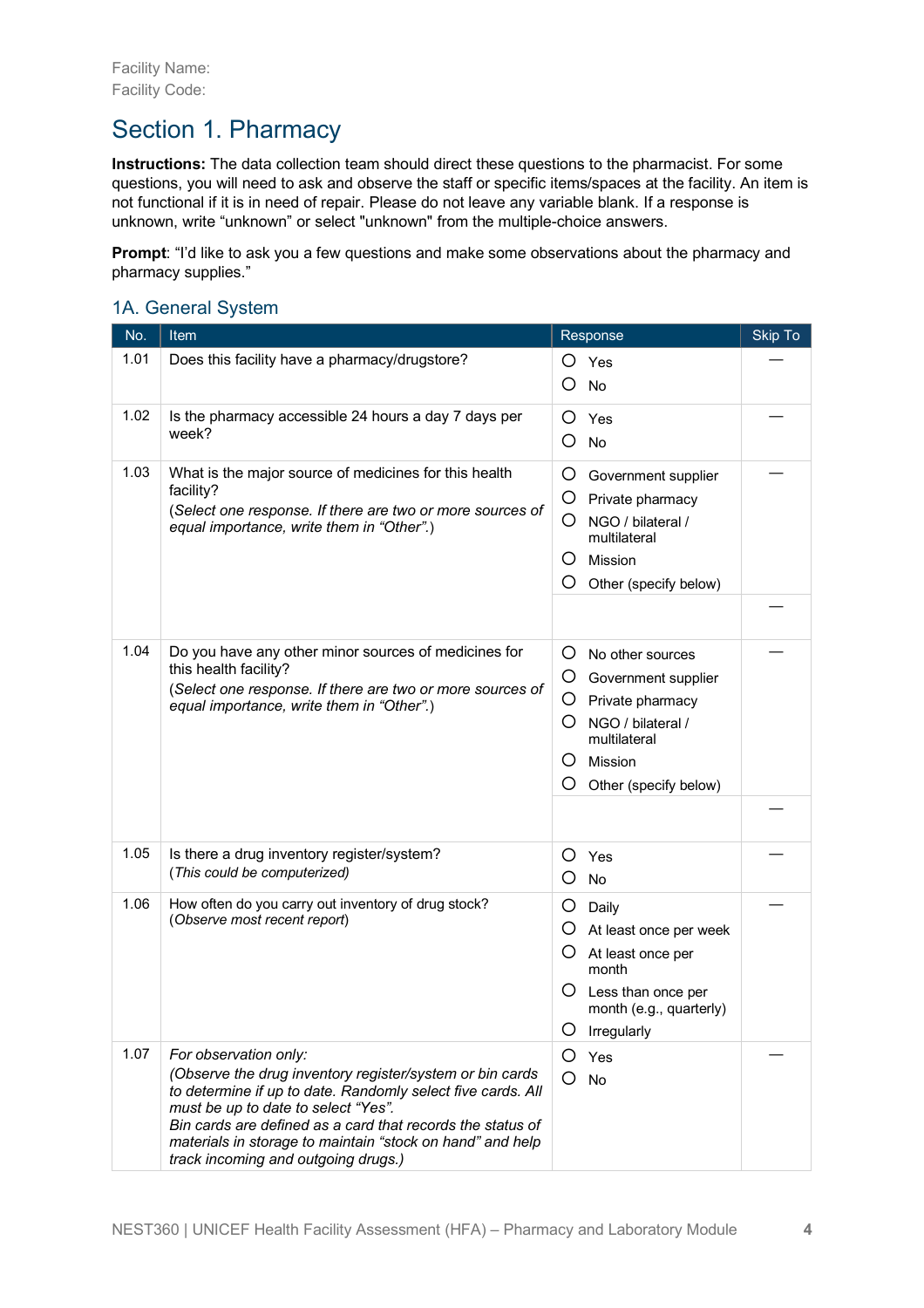| No.  | Item                                                                                             | Response                                                                                                                                                                                                                                                                                            | Skip To |
|------|--------------------------------------------------------------------------------------------------|-----------------------------------------------------------------------------------------------------------------------------------------------------------------------------------------------------------------------------------------------------------------------------------------------------|---------|
| 1.08 | When are drugs ordered?<br>(Select all that apply)                                               | □.<br>Order same time each<br>week/month/quarter<br>$\Box$<br>Order every 6 or 12<br>months<br>$\mathsf{L}$<br>Order whenever stocks<br>reach reorder level<br>Reorder when we run<br>ப<br>out<br>⊔<br>Shipments come<br>automatically<br>Never order drugs<br>ப<br>$\Box$<br>Other (specify below) |         |
| 1.09 | What is the primary source for gloves, syringes, and<br>other medical supplies?<br>(Select one)  | O<br>Government supplier<br>O Private pharmacy<br>O<br>NGO / bilateral /<br>multilateral<br>Ő<br>Mission<br>O<br>Other (specify below)                                                                                                                                                              |         |
| 1.10 | Is there a secondary source for gloves, syringes, and<br>other medical supplies?<br>(Select one) | O<br>No other sources<br>O<br>Government supplier<br>O<br>Private pharmacy<br>O<br>NGO / bilateral /<br>multilateral<br>Ő<br>Mission<br>O<br>Other (specify below)                                                                                                                                  |         |
| 1.11 | What is the most common cause of delay in the delivery<br>of supplies?<br>(Select one)           | $\circ$<br>No delays<br>O<br>Transport<br>Ο<br>Administrative<br>Financial<br>O<br>O<br>Stockout at the central<br>store<br>Other (specify below)<br>Ő                                                                                                                                              |         |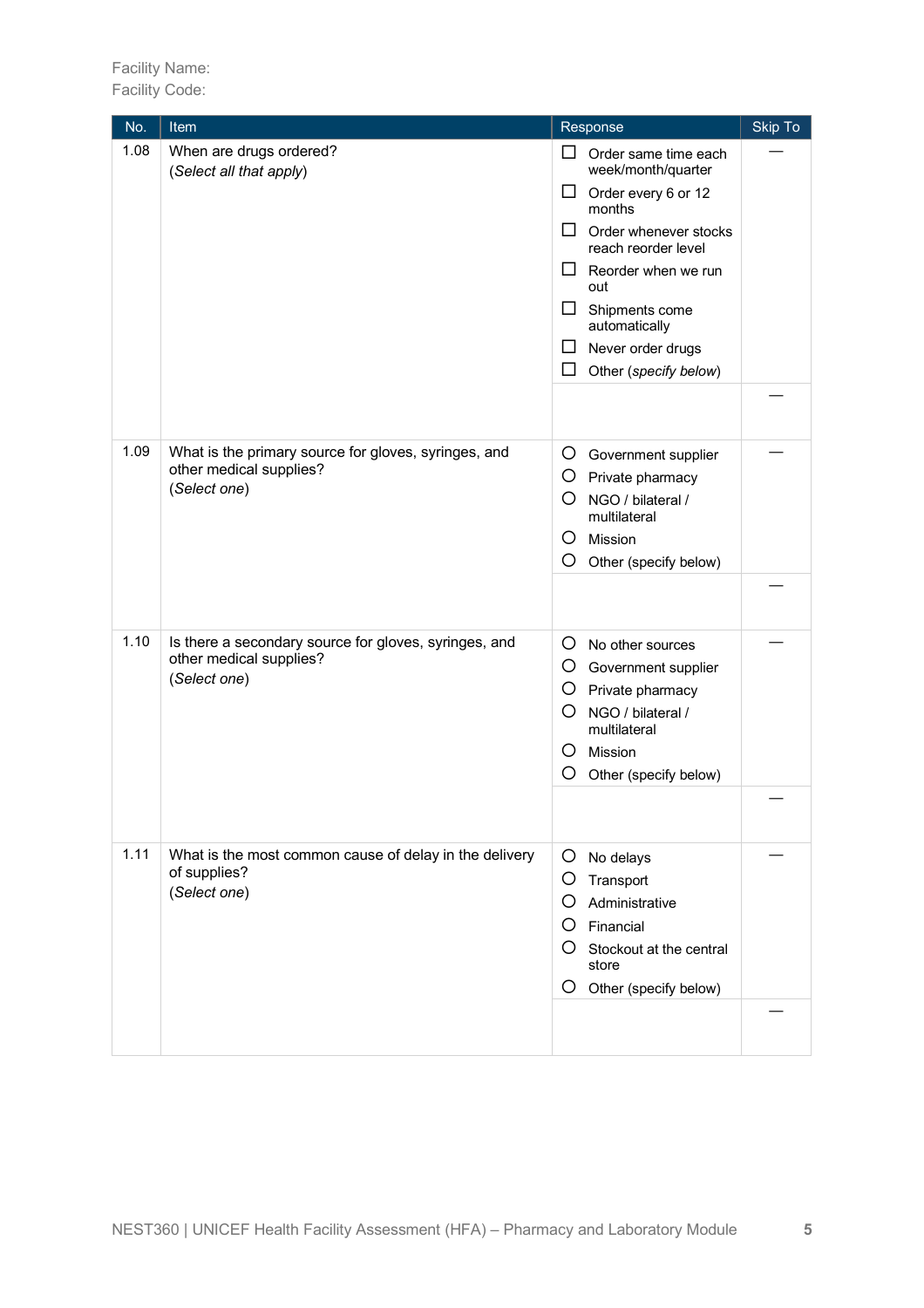| No.  | Item                                                                                                                                                                                                                                                                                                                        | Response                                                                                                                                                                                            | Skip To |
|------|-----------------------------------------------------------------------------------------------------------------------------------------------------------------------------------------------------------------------------------------------------------------------------------------------------------------------------|-----------------------------------------------------------------------------------------------------------------------------------------------------------------------------------------------------|---------|
| 1.12 | What is the second most common cause of delay in the<br>delivery of supplies?<br>(Select one)                                                                                                                                                                                                                               | Ő<br>No other causes of<br>delays<br>Ő<br>Transport<br>Administrative<br>O<br>O<br>Financial<br>Ő<br>Stockout at the central<br>store<br>O<br>Other (specify below)                                 |         |
| 1.13 | Is a "First-expired-First-out" system for supply<br>management used?<br>(Ask to see the gentamicin stock and observe if it is<br>arranged by expiration date. Must be arranged in order to<br>select Yes.)                                                                                                                  | O<br>Yes<br>O<br>No<br>O<br>No gentamicin in stock<br>O<br>Did not observe                                                                                                                          |         |
| 1.14 | Is there a regularly used mechanism to ensure that<br>expired drugs are not distributed?<br>(Ask for description of process. This can include a<br>system to keep track of inventory and expiration dates<br>(ideally electronic), or a system to dispose of expired<br>drugs before they can accidentally be distributed.) | Ő<br>Yes<br>O<br>No                                                                                                                                                                                 |         |
| 1.15 | For observation only: Are all drugs stored away from the<br>ground?                                                                                                                                                                                                                                                         | O<br>Yes<br>O<br><b>No</b>                                                                                                                                                                          |         |
| 1.16 | Is there a functioning thermometer indicating the room<br>temperature in at least one room in the pharmacy?                                                                                                                                                                                                                 | Ő<br>Yes<br>O<br>No<br>O                                                                                                                                                                            |         |
| 1.17 | Does the pharmacy have at least one functioning<br>electric/gas (liquid or compressed) refrigerator?                                                                                                                                                                                                                        | Ο<br>Yes<br>O<br>No<br>О                                                                                                                                                                            |         |
| 1.18 | Does the pharmacy have at least one functioning solar<br>refrigerator?                                                                                                                                                                                                                                                      | Ő<br>Yes<br>O<br>No                                                                                                                                                                                 |         |
| 1.19 | Which of the following drugs are available free of charge<br>to neonates?<br>(Select all that apply)                                                                                                                                                                                                                        | □<br>None<br>□<br>Gentamicin (injection)<br>$\Box$<br>Benzylpenicillin<br>ப<br>Amoxicillin<br>$\Box$<br>Ampicillin<br>⊔<br>Phenobarbitone<br>LI.<br>Caffeine or<br>Aminophylline<br>Vitamin K<br>ΙI |         |
| 1.20 | Are prices of drugs publicly displayed anywhere in the<br>hospital?                                                                                                                                                                                                                                                         | O<br>Yes<br>O<br>No                                                                                                                                                                                 |         |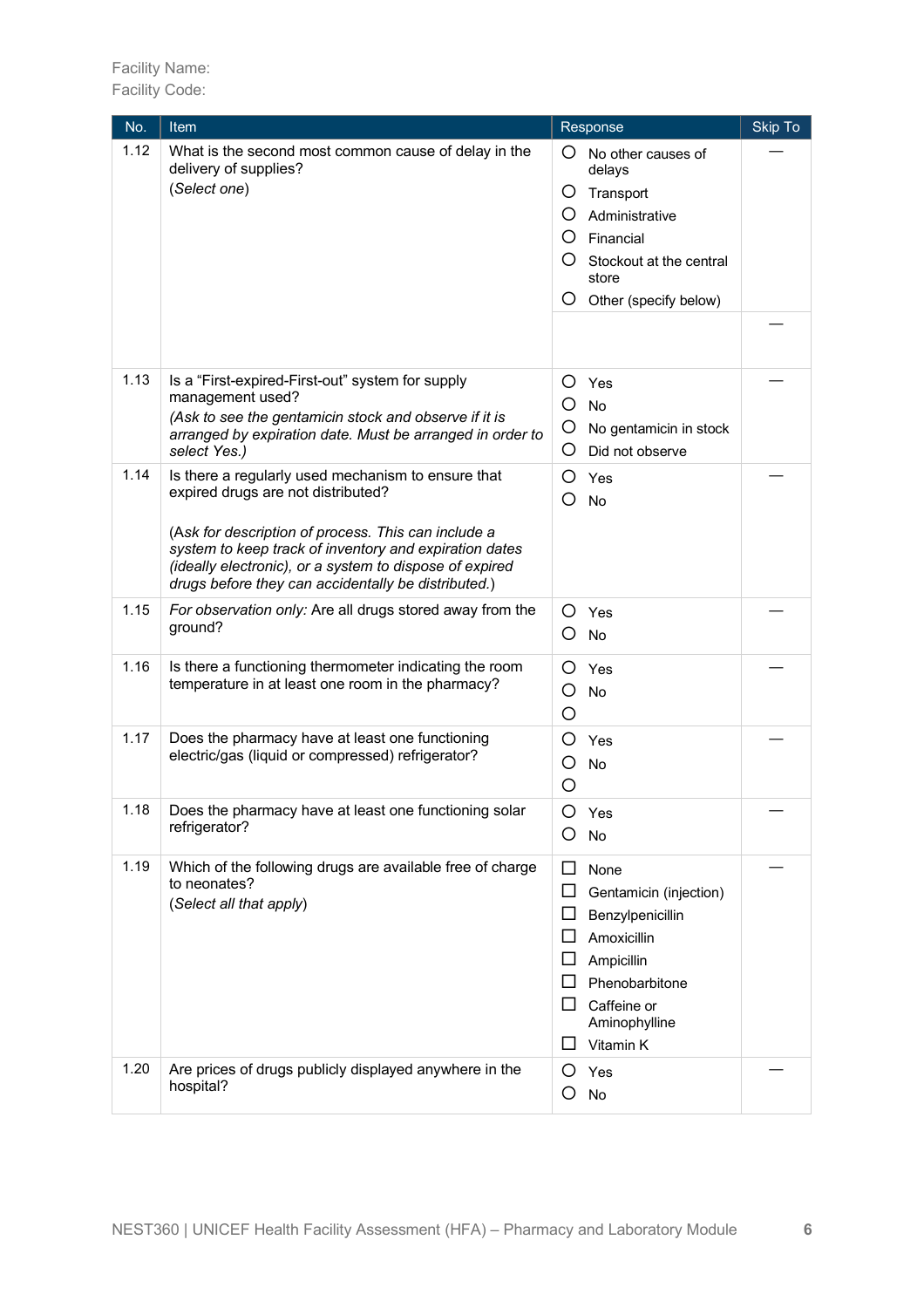#### Section 1B. Essential Drugs

**Instructions:** The following questions will ask about the availability of various pharmaceutical drugs. For the following questions you should first assess if the item is available today. If no item is available, select "**not available today**". If the item is available today and has not been out of stock in the last four weeks, select "**available and no stockout in last 4 weeks**". If the item is available today, but there has been a stock out at any point in the last four weeks, select "**available today, but stockout in last 4 weeks**".

| No.               | Item                                               | Response                                                                                                                                     |                             |
|-------------------|----------------------------------------------------|----------------------------------------------------------------------------------------------------------------------------------------------|-----------------------------|
|                   | Prevention of mother-to-child transmission (PMTCT) |                                                                                                                                              |                             |
| 1.21              | Does the facility have any<br>antiretrovirals?     | O<br>Yes<br>O<br>No                                                                                                                          | If "No",<br>skip to<br>1.22 |
| 1.21a             | Azidothymidine/Zidovudine<br>(AZT) (oral)          | O<br>Available today and no stockout in last 4 weeks<br>O<br>Available today, but stockout in last 4 weeks<br>O<br>Not available today       |                             |
| 1.21 <sub>b</sub> | Nevirapine (NVP) (oral)                            | O<br>Available today and no stockout in last 4 weeks<br>O<br>Available today, but stockout in last 4 weeks<br>O<br>Not available today       |                             |
|                   | Hypoglycaemia and IV fluids                        |                                                                                                                                              |                             |
| 1.22              | Does the facility have any IV<br>fluids?           | O<br>Yes<br>O<br>No                                                                                                                          | If "No",<br>skip to<br>1.23 |
| 1.22a             | Dextrose 10% with normal<br>saline                 | O<br>Available today and no stockout in last 4 weeks<br>O<br>Available today, but stockout in last 4 weeks<br>O<br>Not available today       |                             |
| 1.22 <sub>b</sub> | Dextrose 5% with normal<br>saline                  | O<br>Available today and no stockout in last 4 weeks<br>O<br>Available today, but stockout in last 4 weeks<br>O<br>Not available today       |                             |
| 1.22c             | Dextrose/glucose 10%                               | O<br>Available today and no stockout in last 4 weeks<br>$\circ$<br>Available today, but stockout in last 4 weeks<br>O<br>Not available today |                             |
| 1.22d             | Potassium chloride (KCL)<br>7.5%, 10%, 15%         | O<br>Available today and no stockout in last 4 weeks<br>O<br>Available today, but stockout in last 4 weeks<br>O<br>Not available today       |                             |
| 1.22e             | Sodium chloride 0.9%                               | O<br>Available today and no stockout in last 4 weeks<br>O<br>Available today, but stockout in last 4 weeks<br>O<br>Not available today       |                             |
| 1.22f             | Ringer's lactate                                   | Ő<br>Available today and no stockout in last 4 weeks<br>O<br>Available today, but stockout in last 4 weeks<br>O<br>Not available today       |                             |
| 1.22g             | Water for injection                                | O<br>Available today and no stockout in last 4 weeks<br>O<br>Available today, but stockout in last 4 weeks<br>O<br>Not available today       |                             |
|                   | Infection                                          |                                                                                                                                              |                             |
| 1.23              | Does the facility have any<br>antibiotics?         | O<br>Yes<br>O<br>No                                                                                                                          | If "No",<br>skip to<br>1.24 |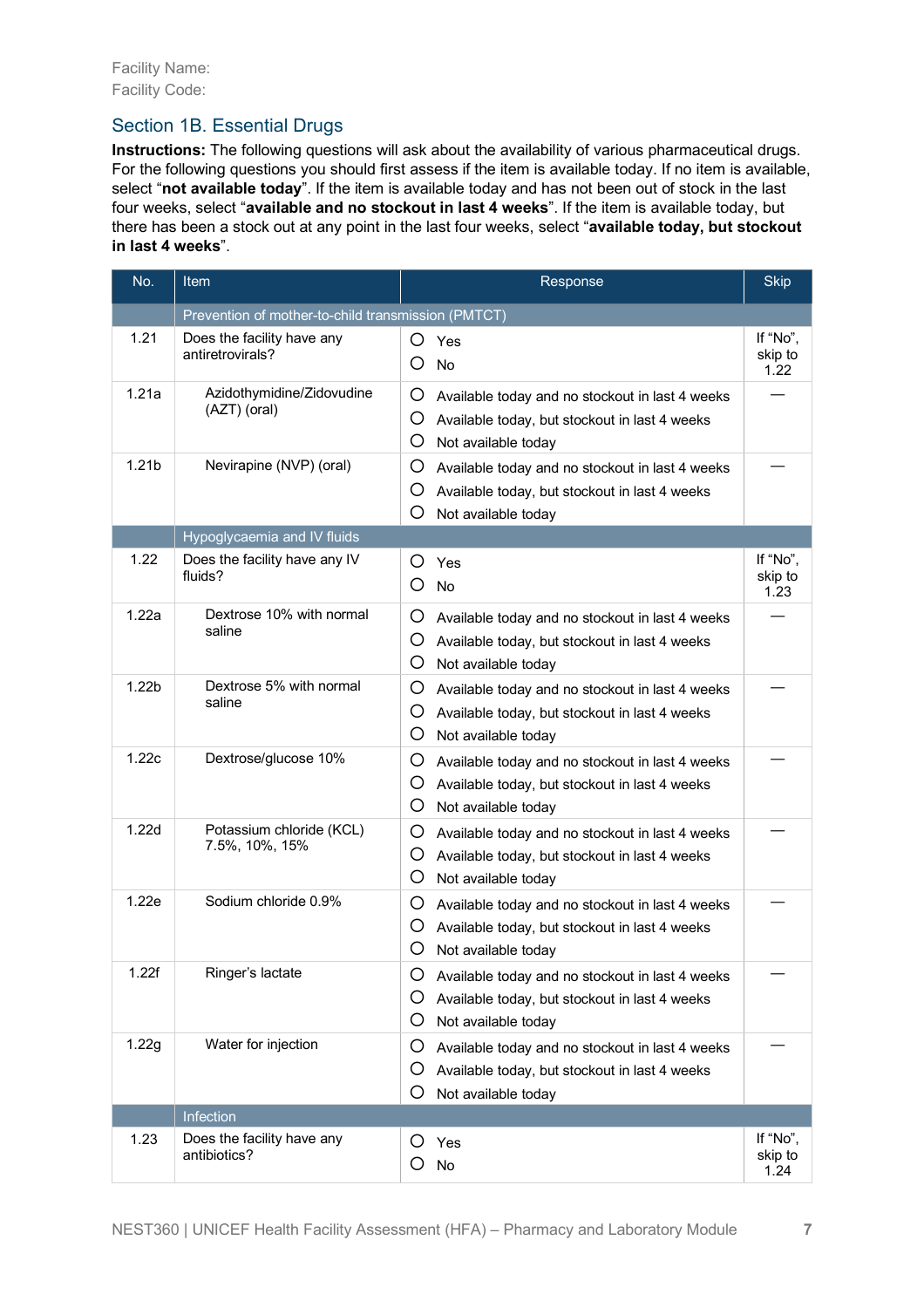| No.               | Item                                          | Response                                                                                                                                     |  |
|-------------------|-----------------------------------------------|----------------------------------------------------------------------------------------------------------------------------------------------|--|
| 1.23a             | Amoxicillin (oral suspension)                 | O<br>Available today and no stockout in last 4 weeks<br>O<br>Available today, but stockout in last 4 weeks<br>O<br>Not available today       |  |
| 1.23 <sub>b</sub> | Amoxicillin (injection)                       | O<br>Available today and no stockout in last 4 weeks<br>O<br>Available today, but stockout in last 4 weeks<br>O<br>Not available today       |  |
| 1.23c             | Amikacin                                      | O<br>Available today and no stockout in last 4 weeks<br>O<br>Available today, but stockout in last 4 weeks<br>O<br>Not available today       |  |
| 1.23d             | Ampicillin (IV or IM)                         | O<br>Available today and no stockout in last 4 weeks<br>O<br>Available today, but stockout in last 4 weeks<br>O<br>Not available today       |  |
| 1.23e             | Ampicillin (oral)                             | O<br>Available today and no stockout in last 4 weeks<br>O<br>Available today, but stockout in last 4 weeks<br>O<br>Not available today       |  |
| 1.23f             | Benzathine benzylpenicillin<br>(IM)           | O<br>Available today and no stockout in last 4 weeks<br>O<br>Available today, but stockout in last 4 weeks<br>O<br>Not available today       |  |
| 1.23g             | Benzylpenicillin (Penicillin G)<br>(IV or IM) | O<br>Available today and no stockout in last 4 weeks<br>O<br>Available today, but stockout in last 4 weeks<br>O<br>Not available today       |  |
| 1.23h             | Cefotaxime (IV or IM)                         | O<br>Available today and no stockout in last 4 weeks<br>O<br>Available today, but stockout in last 4 weeks<br>O<br>Not available today       |  |
| 1.23i             | Ceftriaxone (IV or IM)                        | O<br>Available today and no stockout in last 4 weeks<br>O<br>Available today, but stockout in last 4 weeks<br>O<br>Not available today       |  |
| 1.23j             | Flucloxacillin / cloxacillin (IV<br>or IM)    | O<br>Available today and no stockout in last 4 weeks<br>O<br>Available today, but stockout in last 4 weeks<br>O<br>Not available today       |  |
| 1.23k             | Flucloxacillin (oral)                         | O<br>Available today and no stockout in last 4 weeks<br>$\circ$<br>Available today, but stockout in last 4 weeks<br>O<br>Not available today |  |
| 1.23I             | Gentamicin (IV or IM)                         | O<br>Available today and no stockout in last 4 weeks<br>O<br>Available today, but stockout in last 4 weeks<br>O<br>Not available today       |  |
| 1.23m             | Isoniazid (oral)                              | O<br>Available today and no stockout in last 4 weeks<br>O<br>Available today, but stockout in last 4 weeks<br>O<br>Not available today       |  |
| 1.23n             | Meropenem                                     | O<br>Available today and no stockout in last 4 weeks<br>O<br>Available today, but stockout in last 4 weeks<br>O<br>Not available today       |  |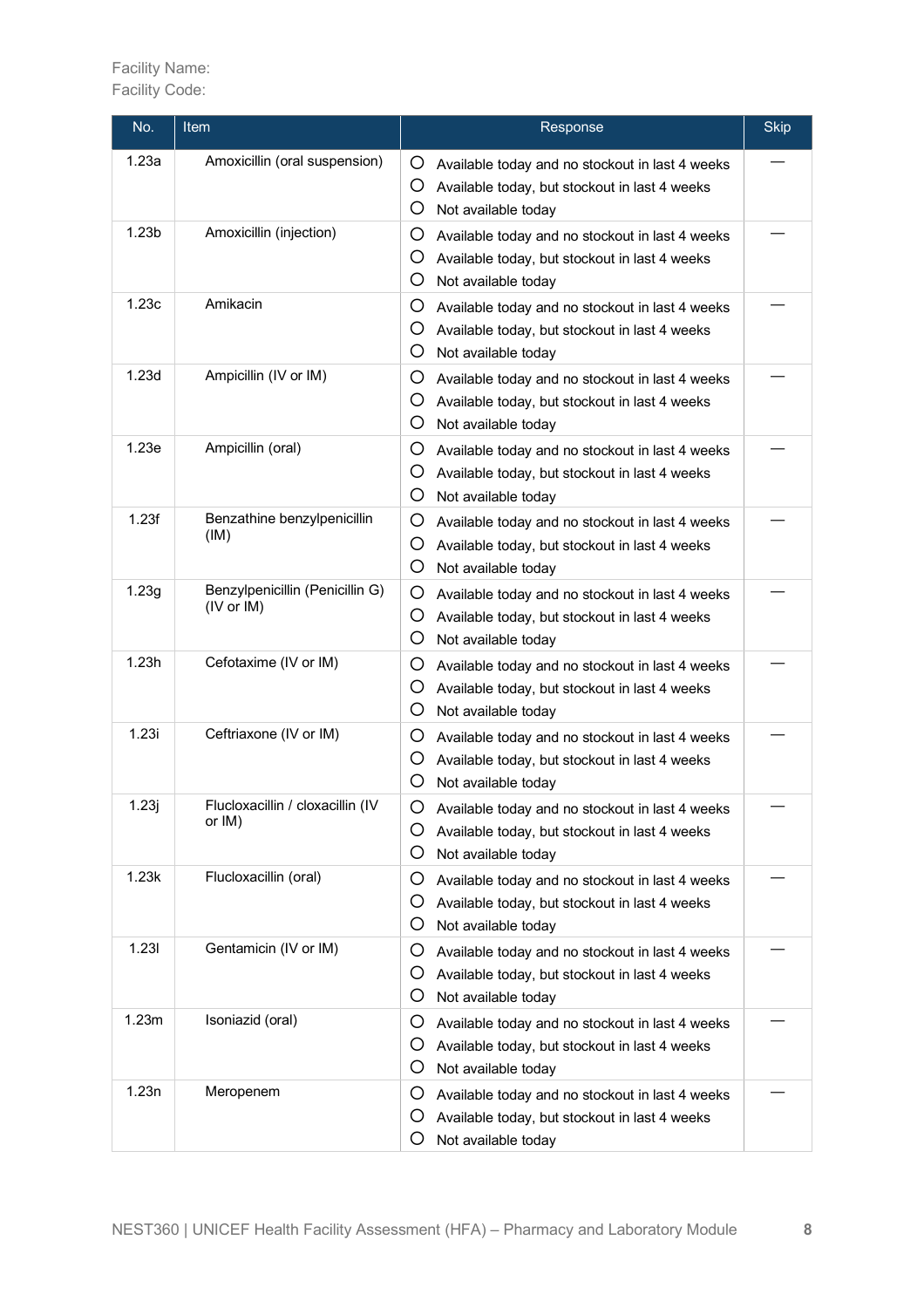| No.               | Item                                           | Response                                                                                                                               | <b>Skip</b>                 |
|-------------------|------------------------------------------------|----------------------------------------------------------------------------------------------------------------------------------------|-----------------------------|
| 1.23 <sub>o</sub> | Metronidazole (IV)                             | O<br>Available today and no stockout in last 4 weeks<br>O<br>Available today, but stockout in last 4 weeks<br>O<br>Not available today |                             |
| 1.23p             | Metronidazole (oral)                           | O<br>Available today and no stockout in last 4 weeks<br>O<br>Available today, but stockout in last 4 weeks<br>O<br>Not available today |                             |
| 1.23q             | Piperazine                                     | O<br>Available today and no stockout in last 4 weeks<br>O<br>Available today, but stockout in last 4 weeks<br>O<br>Not available today |                             |
| 1.23r             | Penicillin G Procaine (IM<br>only)             | O<br>Available today and no stockout in last 4 weeks<br>O<br>Available today, but stockout in last 4 weeks<br>O<br>Not available today |                             |
| 1.23s             | Procaine benzylpenicillin (IM)                 | O<br>Available today and no stockout in last 4 weeks<br>O<br>Available today, but stockout in last 4 weeks<br>O<br>Not available today |                             |
| 1.23t             | Tetracycline 1% eye ointment                   | O<br>Available today and no stockout in last 4 weeks<br>O<br>Available today, but stockout in last 4 weeks<br>O<br>Not available today |                             |
| 1.23u             | Vancomycin                                     | O<br>Available today and no stockout in last 4 weeks<br>O<br>Available today, but stockout in last 4 weeks<br>O<br>Not available today |                             |
| 1.23v             | Antibiotic drops<br>(moxifloxacin/betadine)    | O<br>Available today and no stockout in last 4 weeks<br>O<br>Available today, but stockout in last 4 weeks<br>O<br>Not available today |                             |
|                   | Seizure Management                             |                                                                                                                                        |                             |
| 1.24              | Does the facility have any<br>anticonvulsants? | Yes<br>O<br>O<br>No                                                                                                                    | If "No",<br>skip to<br>1.25 |
| 1.24a             | Paraldehyde (rectal)                           | Ő<br>Available today and no stockout in last 4 weeks<br>O<br>Available today, but stockout in last 4 weeks<br>O<br>Not available today |                             |
| 1.24 <sub>b</sub> | Phenobarbital (IV or IM)                       | O<br>Available today and no stockout in last 4 weeks<br>O<br>Available today, but stockout in last 4 weeks<br>O<br>Not available today |                             |
| 1.24c             | Phenobarbital (oral)                           | O<br>Available today and no stockout in last 4 weeks<br>O<br>Available today, but stockout in last 4 weeks<br>O<br>Not available today |                             |
| 1.24d             | Phenytoin (IV)                                 | O<br>Available today and no stockout in last 4 weeks<br>O<br>Available today, but stockout in last 4 weeks<br>O<br>Not available today |                             |
|                   | Vaccination                                    |                                                                                                                                        |                             |
| 1.25              | Does the facility have any<br>vaccinations?    | O<br>Yes<br>O<br>No                                                                                                                    | If "No",<br>skip to<br>1.26 |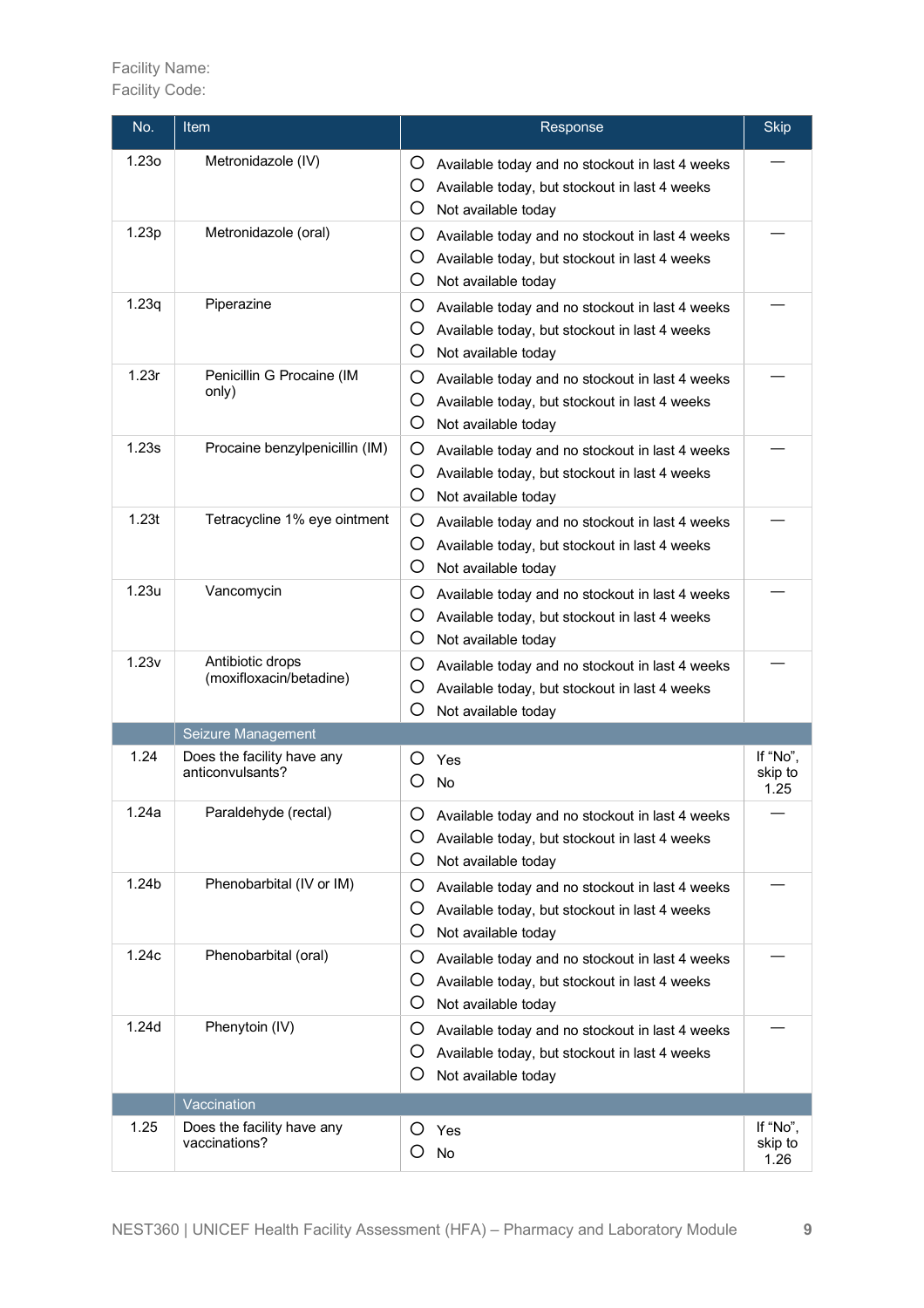| No.               | <b>Item</b>                                       | Response                                                                                                                                                           |                             |
|-------------------|---------------------------------------------------|--------------------------------------------------------------------------------------------------------------------------------------------------------------------|-----------------------------|
| 1.25a             | <b>BCG</b> vaccine                                | O<br>Available today and no stockout in last 4 weeks<br>O<br>Available today, but stockout in last 4 weeks                                                         |                             |
| 1.25 <sub>b</sub> | Hepatitis B vaccine                               | O<br>Not available today<br>O<br>Available today and no stockout in last 4 weeks<br>O<br>Available today, but stockout in last 4 weeks                             |                             |
| 1.25c             | Oral poliomyelitis vaccine                        | O<br>Not available today<br>O<br>Available today and no stockout in last 4 weeks<br>O<br>Available today, but stockout in last 4 weeks                             |                             |
| 1.25d             | Tetanus immunoglobulin<br>$(HTIG)$ $(IM)$         | O<br>Not available today<br>O<br>Available today and no stockout in last 4 weeks<br>O<br>Available today, but stockout in last 4 weeks<br>O<br>Not available today |                             |
|                   | Analgesics                                        |                                                                                                                                                                    |                             |
| 1.26              | Does the facility have any<br>analgesics?         | O<br>Yes<br>O<br>No                                                                                                                                                | If "No",<br>skip to<br>1.27 |
| 1.26a             | Morphine (IV)                                     | Ő<br>Available today and no stockout in last 4 weeks<br>O<br>Available today, but stockout in last 4 weeks<br>O<br>Not available today                             |                             |
| 1.26 <sub>b</sub> | Morphine (oral)                                   | O<br>Available today and no stockout in last 4 weeks<br>O<br>Available today, but stockout in last 4 weeks<br>O<br>Not available today                             |                             |
| 1.26c             | Paracetamol (oral)                                | O<br>Available today and no stockout in last 4 weeks<br>O<br>Available today, but stockout in last 4 weeks<br>O<br>Not available today                             |                             |
| 1.26d             | Paracetamol (suppository)                         | O<br>Available today and no stockout in last 4 weeks<br>O<br>Available today, but stockout in last 4 weeks<br>O<br>Not available today                             |                             |
| 1.26e             | Paracetamol (injection)                           | Ő<br>Available today and no stockout in last 4 weeks<br>O<br>Available today, but stockout in last 4 weeks<br>O<br>Not available today                             |                             |
|                   | Corticosteroids                                   |                                                                                                                                                                    |                             |
| 1.27              | Does the facility have any<br>corticosteroids?    | O<br>Yes<br>O<br><b>No</b>                                                                                                                                         | If "No",<br>skip to<br>1.28 |
| 1.27a             | Does the facility have any<br>Dexamethasone (IM)? | O<br>Available today and no stockout in last 4 weeks<br>O<br>Available today, but stockout in last 4 weeks<br>O<br>Not available today                             |                             |
|                   | <b>Emergency Drugs</b>                            |                                                                                                                                                                    |                             |
| 1.28              | Does the facility have any<br>emergency drugs?    | O<br>Yes<br>O<br>No                                                                                                                                                | If "No",<br>skip to<br>1.29 |
| 1.28a             | Adrenaline/epinephrine (IV)                       | O<br>Available today and no stockout in last 4 weeks<br>O<br>Available today and no stockout in last 4 weeks<br>O<br>Not available today                           |                             |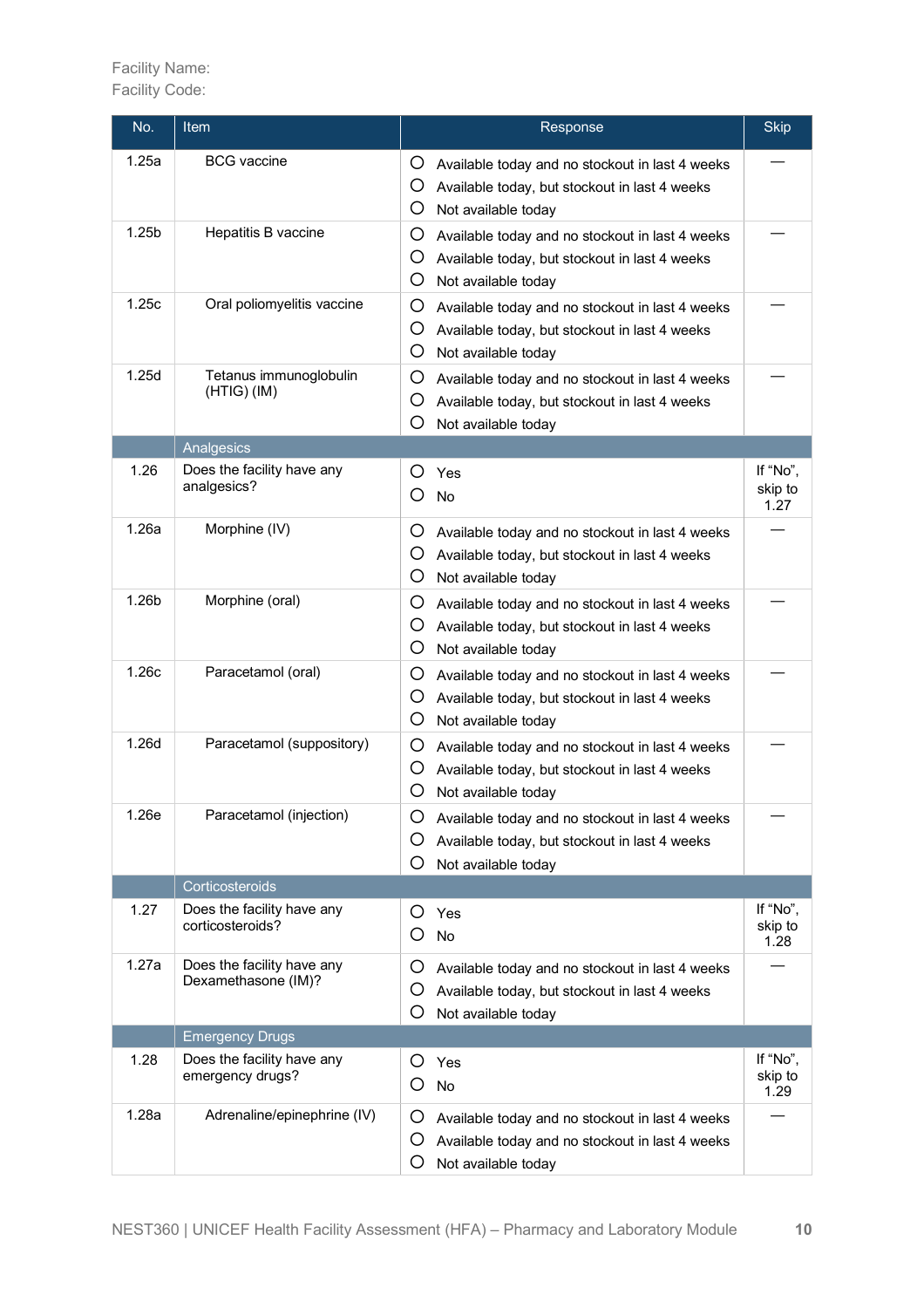| No.               | <b>Item</b>                                                            | Response                                                                                                                                 | <b>Skip</b> |
|-------------------|------------------------------------------------------------------------|------------------------------------------------------------------------------------------------------------------------------------------|-------------|
| 1.28b             | Calcium gluconate 10%<br>(injection)                                   | O<br>Available today and no stockout in last 4 weeks<br>O<br>Available today and no stockout in last 4 weeks<br>O<br>Not available today |             |
| 1.28c             | Hydrocortisone (injection)                                             | O<br>Available today and no stockout in last 4 weeks<br>O<br>Available today and no stockout in last 4 weeks<br>O<br>Not available today |             |
| 1.28d             | Naloxone (IV)                                                          | O<br>Available today and no stockout in last 4 weeks<br>O<br>Available today and no stockout in last 4 weeks<br>O<br>Not available today |             |
|                   | <b>Other Drugs</b>                                                     |                                                                                                                                          |             |
| 1.29              | Please check the availability of these other drugs in the pharmacy.    |                                                                                                                                          |             |
| 1.29a             | Acyclovir (IV)                                                         | Ő<br>Available today and no stockout in last 4 weeks<br>O<br>Available today and no stockout in last 4 weeks<br>O<br>Not available today |             |
| 1.29 <sub>b</sub> | Acyclovir 3% topical eye<br>ointment                                   | O<br>Available today and no stockout in last 4 weeks<br>O<br>Available today and no stockout in last 4 weeks<br>O<br>Not available today |             |
| 1.29c             | Aminophylline                                                          | O<br>Available today and no stockout in last 4 weeks<br>O<br>Available today and no stockout in last 4 weeks<br>O<br>Not available today |             |
| 1.29d             | Anti-Rho (D) immune globulin<br>(injection)                            | O<br>Available today and no stockout in last 4 weeks<br>O<br>Available today and no stockout in last 4 weeks<br>O<br>Not available today |             |
| 1.29e             | Artificial tear drops                                                  | O<br>Available today and no stockout in last 4 weeks<br>O<br>Available today and no stockout in last 4 weeks<br>O<br>Not available today |             |
| 1.29f             | Caffeine citrate (oral)                                                | O<br>Available today and no stockout in last 4 weeks<br>O<br>Available today and no stockout in last 4 weeks<br>O<br>Not available today |             |
| 1.29g             | Caffeine citrate (IV)                                                  | O<br>Available today and no stockout in last 4 weeks<br>O<br>Available today and no stockout in last 4 weeks<br>O<br>Not available today |             |
| 1.29h             | Chlorhexidine digluconate<br>7.1% gel (delivering 4%<br>chlorhexidine) | O<br>Available today and no stockout in last 4 weeks<br>O<br>Available today and no stockout in last 4 weeks<br>O<br>Not available today |             |
| 1.29i             | Dilating eye drops<br>(tropicamide 0.5% +<br>phenylepherine 2.5%)      | O<br>Available today and no stockout in last 4 weeks<br>O<br>Available today and no stockout in last 4 weeks<br>O<br>Not available today |             |
| 1.29j             | Ethambutol                                                             | O<br>Available today and no stockout in last 4 weeks<br>O<br>Available today and no stockout in last 4 weeks<br>O<br>Not available today |             |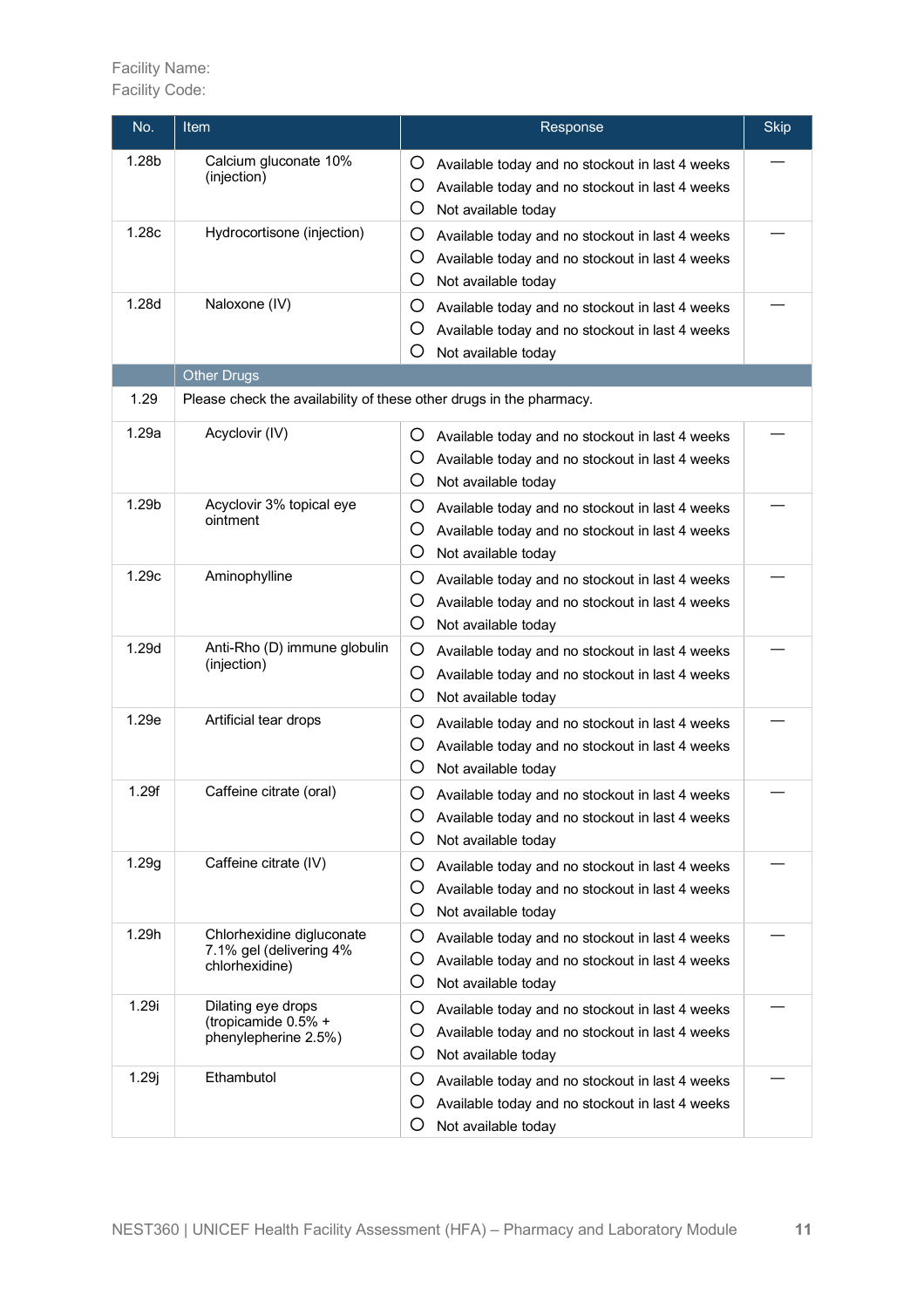| No.   | Item                                                     | Response                                                                                                                                 | <b>Skip</b> |
|-------|----------------------------------------------------------|------------------------------------------------------------------------------------------------------------------------------------------|-------------|
| 1.29k | Ferrous fumarate (oral syrup)                            | Ő<br>Available today and no stockout in last 4 weeks<br>O<br>Available today and no stockout in last 4 weeks<br>O<br>Not available today |             |
| 1.29  | Folic acid                                               | O<br>Available today and no stockout in last 4 weeks<br>O<br>Available today and no stockout in last 4 weeks<br>O<br>Not available today |             |
| 1.29m | Fluconazole (IV)                                         | O<br>Available today and no stockout in last 4 weeks<br>O<br>Available today and no stockout in last 4 weeks<br>O<br>Not available today |             |
| 1.29n | Fluconazole (oral)                                       | O<br>Available today and no stockout in last 4 weeks<br>O<br>Available today and no stockout in last 4 weeks<br>O<br>Not available today |             |
| 1.290 | Furosemide (IV)                                          | O<br>Available today and no stockout in last 4 weeks<br>O<br>Available today and no stockout in last 4 weeks<br>O<br>Not available today |             |
| 1.29p | Furosemide (oral)                                        | O<br>Available today and no stockout in last 4 weeks<br>O<br>Available today and no stockout in last 4 weeks<br>O<br>Not available today |             |
| 1.29q | Glycerin chip                                            | O<br>Available today and no stockout in last 4 weeks<br>O<br>Available today and no stockout in last 4 weeks<br>O<br>Not available today |             |
| 1.29r | Hepatitis B immune globulin<br>(HBIG)                    | O<br>Available today and no stockout in last 4 weeks<br>O<br>Available today and no stockout in last 4 weeks<br>O<br>Not available today |             |
| 1.29s | Human milk fortifier                                     | O<br>Available today and no stockout in last 4 weeks<br>O<br>Available today and no stockout in last 4 weeks<br>O<br>Not available today |             |
| 1.29t | Lidocaine solution                                       | O<br>Available today and no stockout in last 4 weeks<br>Ő<br>Available today and no stockout in last 4 weeks<br>O<br>Not available today |             |
| 1.29u | Local anesthetic eye drops<br>(proparacaine 0.5%)        | O<br>Available today and no stockout in last 4 weeks<br>O<br>Available today and no stockout in last 4 weeks<br>O<br>Not available today |             |
| 1.29v | Miconazole cream (or<br>equivalent e.g., gentian violet) | O<br>Available today and no stockout in last 4 weeks<br>O<br>Available today and no stockout in last 4 weeks<br>O<br>Not available today |             |
| 1.29w | Multivitamin                                             | O<br>Available today and no stockout in last 4 weeks<br>O<br>Available today and no stockout in last 4 weeks<br>O<br>Not available today |             |
| 1.29x | Nystatin (oral solution)                                 | O<br>Available today and no stockout in last 4 weeks<br>O<br>Available today and no stockout in last 4 weeks<br>O<br>Not available today |             |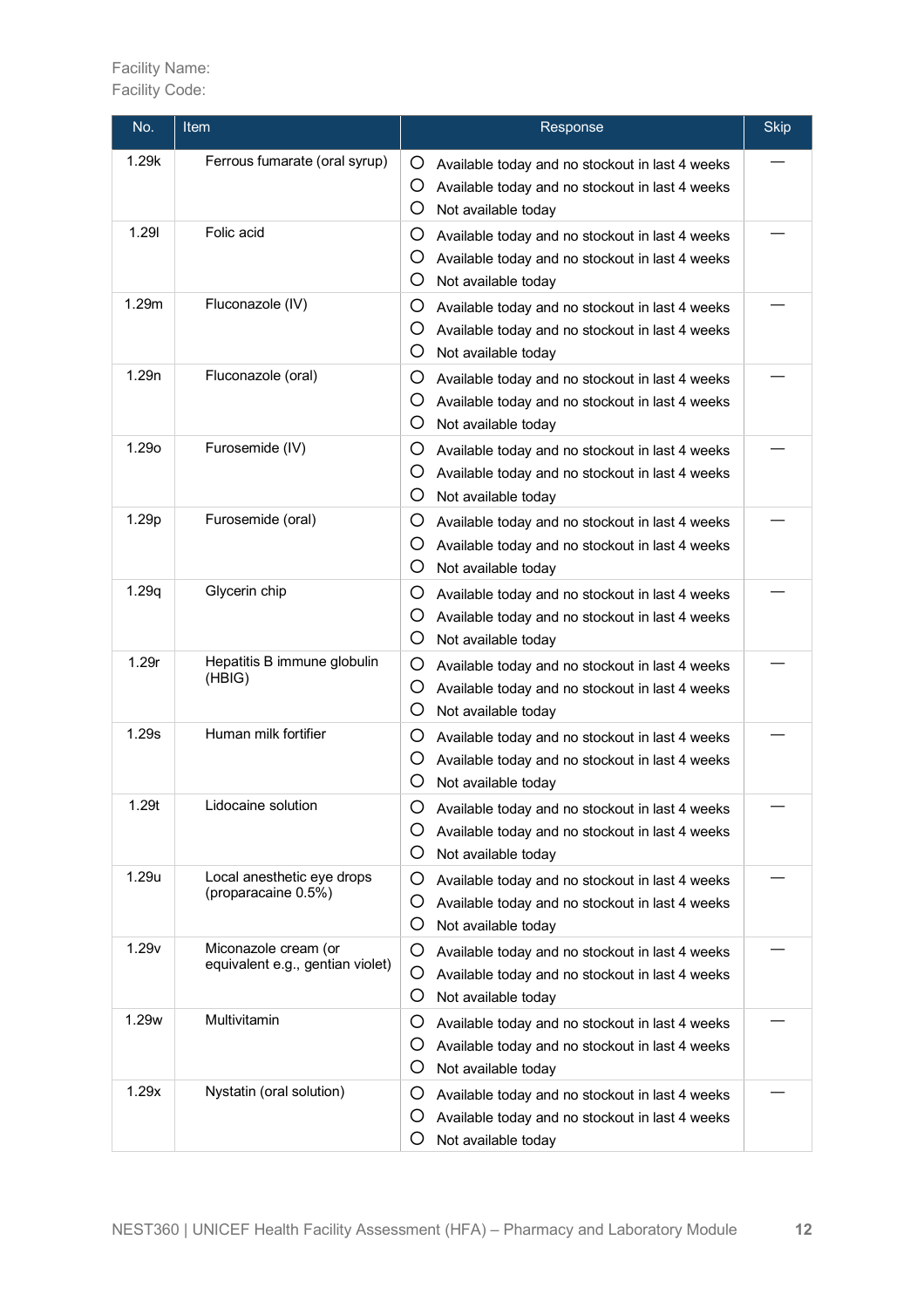Facility Code:

| No.       | <b>Item</b>                               | Response                                                                                                                                 | <b>Skip</b> |
|-----------|-------------------------------------------|------------------------------------------------------------------------------------------------------------------------------------------|-------------|
| 1.29y     | Nystatin (cream)                          | O<br>Available today and no stockout in last 4 weeks<br>O<br>Available today and no stockout in last 4 weeks<br>O<br>Not available today |             |
| 1.29z     | Oral rehydration solution                 | O<br>Available today and no stockout in last 4 weeks<br>O<br>Available today and no stockout in last 4 weeks<br>O<br>Not available today |             |
| $1.29$ aa | Phosphate solution                        | O<br>Available today and no stockout in last 4 weeks<br>O<br>Available today and no stockout in last 4 weeks<br>O<br>Not available today |             |
| 1.29bb    | Sucrose 30% (oral)                        | O<br>Available today and no stockout in last 4 weeks<br>O<br>Available today and no stockout in last 4 weeks<br>O<br>Not available today |             |
| 1.29cc    | Surfactant                                | O<br>Available today and no stockout in last 4 weeks<br>O<br>Available today and no stockout in last 4 weeks<br>O<br>Not available today |             |
| 1.29dd    | Vitamin K1 (Phytomenadione)<br>(IV or IM) | O<br>Available today and no stockout in last 4 weeks<br>O<br>Available today and no stockout in last 4 weeks<br>O<br>Not available today |             |
| 1.29ee    | Water based lubricant                     | O<br>Available today and no stockout in last 4 weeks<br>O<br>Available today and no stockout in last 4 weeks<br>O<br>Not available today |             |
| 1.29ff    | Zinc oxide cream                          | O<br>Available today and no stockout in last 4 weeks<br>O<br>Available today and no stockout in last 4 weeks<br>O<br>Not available today |             |

### Section 1C. Stockouts

| No.               | Item                                                                                                         | Response            |
|-------------------|--------------------------------------------------------------------------------------------------------------|---------------------|
| 1.30              | Have you had a stock out of any of the following items in the last 3 months?<br>(Read all options out loud.) |                     |
| 1.30a             | Gentamicin (injection)                                                                                       | ∩<br>Yes<br>O<br>No |
| 1.30 <sub>b</sub> | Benzylpenicillin                                                                                             | O<br>Yes<br>O<br>No |
| 1.30c             | Phenobarbitone                                                                                               | O<br>Yes<br>O<br>No |
| 1.30d             | Caffeine or Aminophylline                                                                                    | O<br>Yes<br>O<br>No |
| 1.30e             | Vitamin K                                                                                                    | O<br>Yes<br>O<br>No |
| 1.30f             | Amoxicillin                                                                                                  | O<br>Yes<br>Ω<br>No |
| 1.30 <sub>g</sub> | Ampicillin                                                                                                   | ∩<br>Yes<br>O<br>No |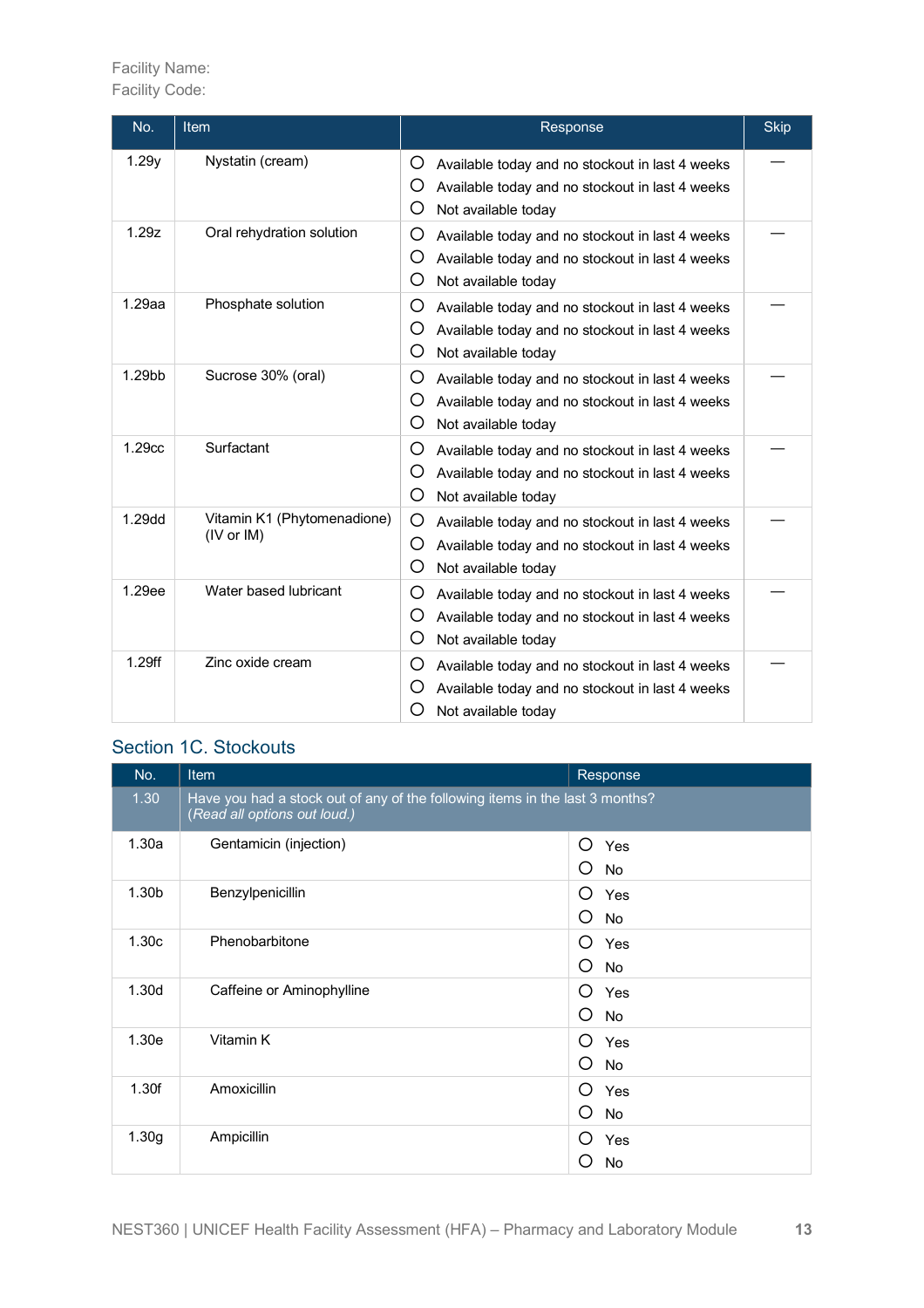| No.   | <b>Item</b>                                                               | Response                                                                                                                                                                                                                                              |
|-------|---------------------------------------------------------------------------|-------------------------------------------------------------------------------------------------------------------------------------------------------------------------------------------------------------------------------------------------------|
| 1.31  | <b>Stockout Action</b>                                                    |                                                                                                                                                                                                                                                       |
| 1.31a | If you have had a stockout, what do you most commonly<br>do? (Select one) | $\left( \right)$<br>No stockout in last 3 months<br>No action taken/wait<br>$\left( \right)$<br>Ő<br>Buy from somewhere else<br>Ő<br>Borrow from a different facility<br>Ő<br>Ask patients to buy their own<br>medicine<br>Ő<br>Other (specify below) |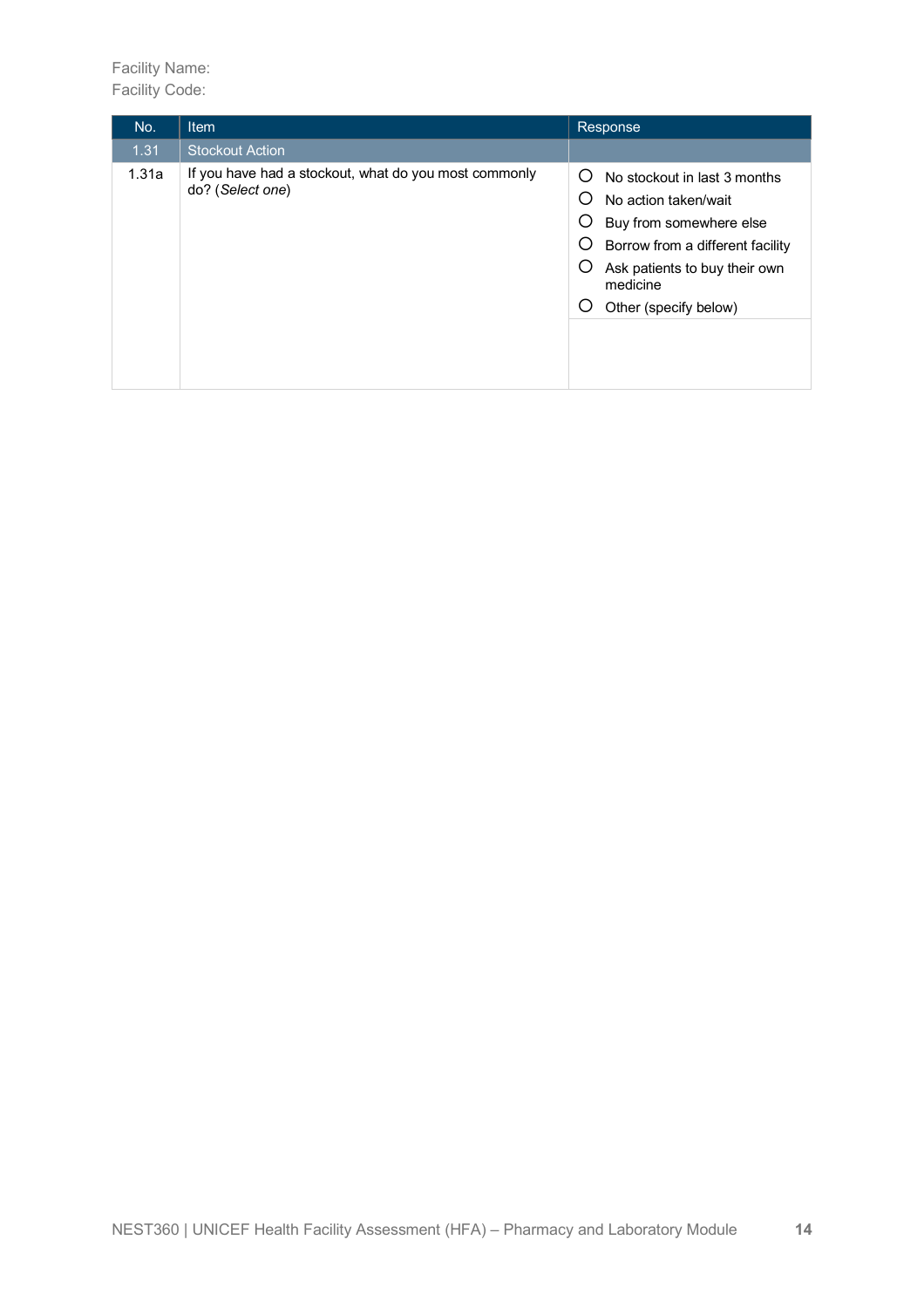# Section 2. Laboratory Equipment, Supplies, and Testing

**Instructions:** Please have all participants fill in their names and positions below, before completing the following forms in *Section 2. Laboratory Equipment, Supplies, and Testing*.

| Respondents                           |                            |
|---------------------------------------|----------------------------|
| Respondent Name (first and last name) | <b>Respondent Position</b> |
|                                       |                            |
| Respondent Name (first and last name) | <b>Respondent Position</b> |
|                                       |                            |
| Respondent Name (first and last name) | <b>Respondent Position</b> |
|                                       |                            |
| Respondent Name (first and last name) | <b>Respondent Position</b> |
|                                       |                            |
| Respondent Name (first and last name) | <b>Respondent Position</b> |
|                                       |                            |
| Respondent Name (first and last name) | <b>Respondent Position</b> |
|                                       |                            |
| Respondent Name (first and last name) | <b>Respondent Position</b> |
|                                       |                            |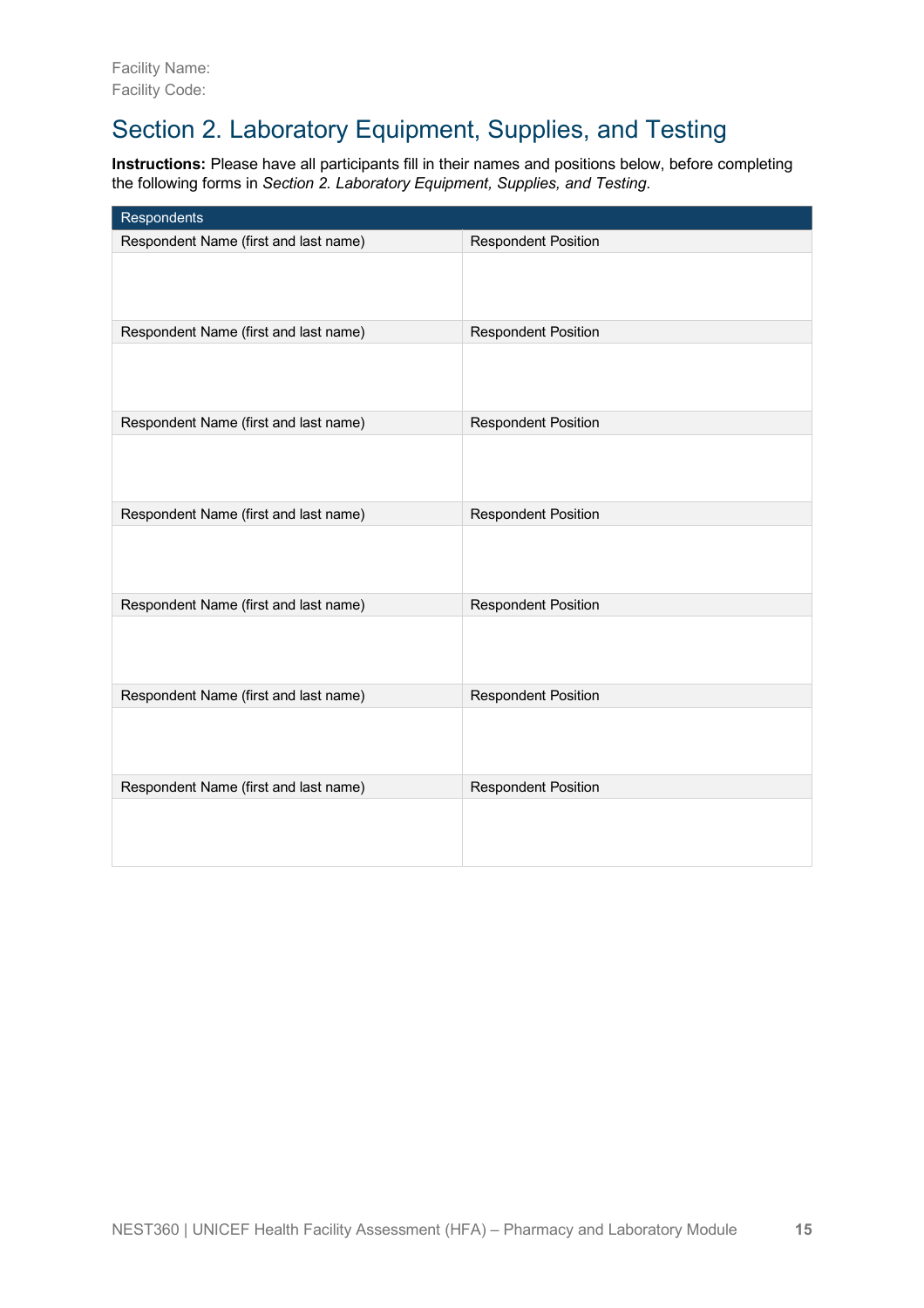# Section 2. Laboratory Equipment, Supplies, and Testing

**Instructions:** The data collection team should direct these questions to the head lab technician. For some questions, you will need to ask and observe the staff or specific items/spaces at the facility. An item is not functional if it is in need of repair. Please do not leave any variable blank. If a response is unknown, write "unknown" or select "unknown" from the multiple-choice answers.

**Prompt:** "I'd like to ask you a few questions and make some observations about the laboratory equipment, supplies, and testing."

#### 2A. General

| No.  | <b>Item</b>                                                                                                | Response                                                                         | Skip to                     |
|------|------------------------------------------------------------------------------------------------------------|----------------------------------------------------------------------------------|-----------------------------|
| 2.01 | Does this facility have a laboratory?                                                                      | O<br>Yes<br>O<br>No                                                              |                             |
| 2.02 | Is the laboratory accessible 24 hours a day 7 days per<br>week?                                            | O<br>Yes<br>O<br>No                                                              |                             |
| 2.03 | Does the laboratory have backup power?                                                                     | O<br>Yes<br>O<br>No                                                              | If "No",<br>skip to<br>2.07 |
| 2.04 | What type of backup power does the lab have?<br>(Select all that apply)                                    | <b>Fuel Generator</b><br>⊔<br>ப<br><b>Battery Inverter</b><br><b>Solar Power</b> |                             |
| 2.05 | Is the laboratory lighting covered by the backup<br>power?<br>(Select one)                                 | O<br>All Lighting<br>O<br>Some Lighting<br>O<br>No Lighting                      |                             |
| 2.06 | Is the laboratory equipment covered by the backup<br>power?<br>(Select one)                                | Ő<br>All equipment<br>Some equipment<br>Ő<br>O<br>No equipment                   |                             |
| 2.07 | Is there a set of biosafety guidelines?                                                                    | O<br>Yes<br>O<br>No                                                              |                             |
| 2.08 | Is there a set of internal quality control guidelines?                                                     | Ő<br>Yes<br>O<br><b>No</b>                                                       |                             |
| 2.09 | Is there a set of standard operating procedures<br>(SOPs)?                                                 | O<br>Yes<br>O<br>No                                                              |                             |
|      | Lab Management Team                                                                                        |                                                                                  |                             |
| 2.10 | Does the health facility have a lab management team?                                                       | Ő<br>Yes<br>O<br>No                                                              | If "No",<br>skip to<br>2.14 |
| 2.11 | Does the health facility conduct lab management<br>meetings at least every 3 months?                       | O<br>Yes<br>O<br>No                                                              |                             |
| 2.12 | When did team last meet?<br>(Enter dates in yyyy/mm/dd format. If a date is<br>unknown, enter 1999/01/01.) |                                                                                  |                             |
| 2.13 | For observation only: Are meeting minutes available<br>for the most recent meeting?                        | Yes<br>Ő<br>Yes, but not observed<br>Ő<br>O<br>No                                |                             |
|      | <b>Inventory and Forecasting</b>                                                                           |                                                                                  |                             |
| 2.14 | Is an inventory of laboratory supplies kept?                                                               | Yes<br>Ő<br>O<br><b>No</b>                                                       |                             |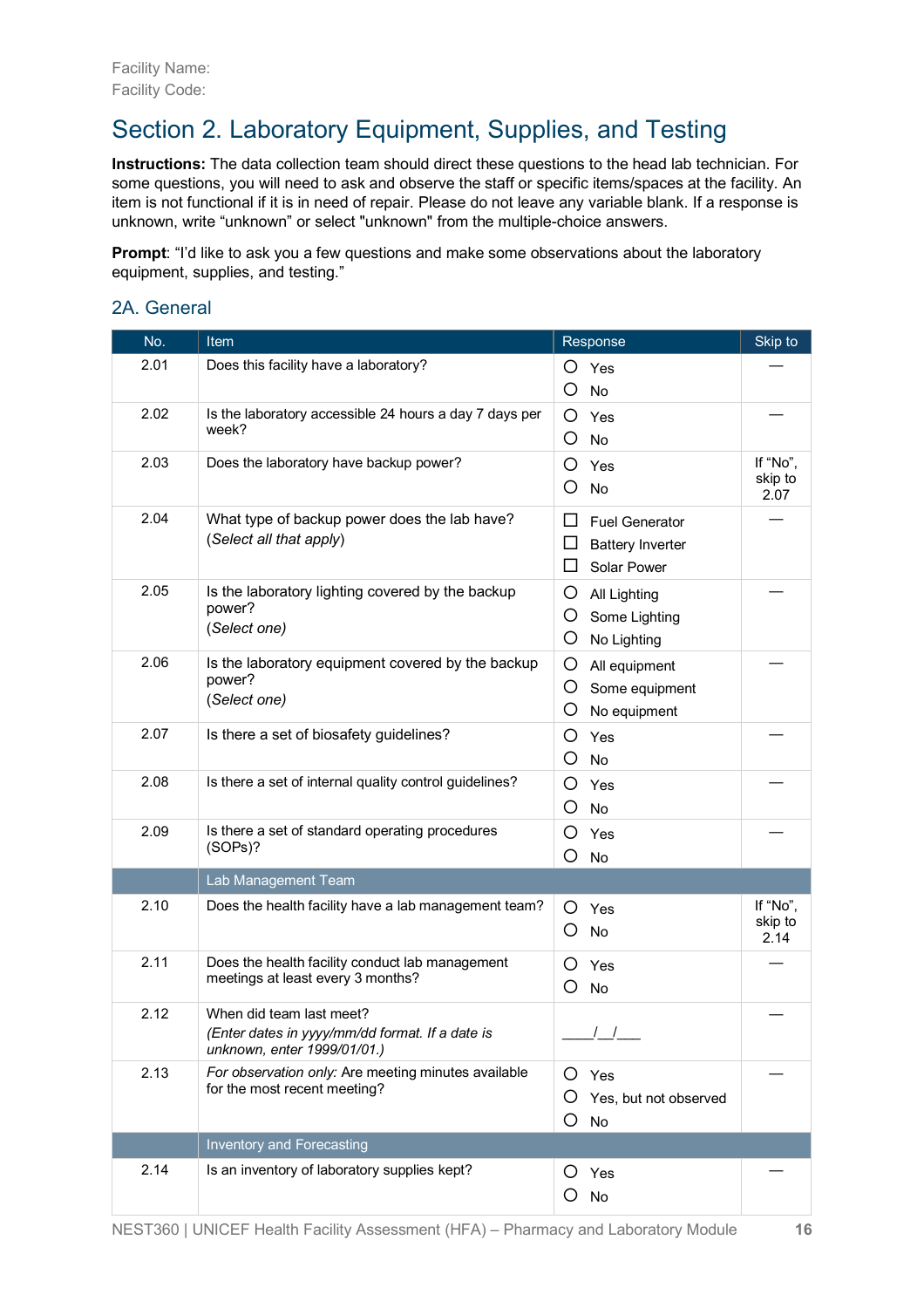| No.  | <b>Item</b>                                                        | Response                                                                                                                | Skip to |
|------|--------------------------------------------------------------------|-------------------------------------------------------------------------------------------------------------------------|---------|
| 2.15 | How often is this inventory of laboratory supplies<br>carried out? | Daily<br>Ő<br>O<br>At least once per week                                                                               |         |
|      |                                                                    | At least once per<br>$\left( \right)$<br>month                                                                          |         |
|      |                                                                    | Ő<br>Less than once per<br>month (e.g., quarterly)                                                                      |         |
|      |                                                                    | O<br>Irregularly                                                                                                        |         |
| 2.16 | When are lab supplies ordered?<br>(Select all that apply)          | When we run out of<br>$\mathbf{I}$<br>stock                                                                             |         |
|      |                                                                    | ΙI<br>At set intervals before<br>running out of stock<br>(e.g., 2 weeks before<br>running out of stock)                 |         |
|      |                                                                    | $\Box$<br>Order at regular<br>intervals throughout<br>the year (e.g., same<br>time each month,<br>every 6 months, etc.) |         |
|      |                                                                    | Shipments come<br>$\mathbf{L}$<br>automatically                                                                         |         |
|      |                                                                    | Other (specify below)<br>$\mathsf{L}$                                                                                   |         |
|      |                                                                    |                                                                                                                         |         |

#### 2B. Equipment and Supplies

**Instructions:** The following questions will ask about the availability of various lab supplies. For the following questions you should first assess if the item is available today. If no item is available, select "**not available today**". If the item is available today and has not been out of stock in the last four weeks, select "**available and no stockout in last 4 weeks**". If the item is available today, but there has been a stock out at any point in the last four weeks, select "**available today, but stockout in last 4 weeks**".

For items with an asterisk (\*) next to them, also write the total number of items available followed by the number of functional items. Determining functionality will vary by item. For some, simply turn on the item to see if it works. An item is not functional if it is broken or in need of repair.

| No.               | Item                                     | Response                                                                                                                                            |
|-------------------|------------------------------------------|-----------------------------------------------------------------------------------------------------------------------------------------------------|
|                   | Provision of Donor Blood for Transfusion |                                                                                                                                                     |
| 2.17              | Does the facility have the following?    |                                                                                                                                                     |
| 2.17a             | Refrigerator for blood bank*             | Available today and functional<br>Available today, but not functional<br>How many are available?<br>How many are functional?<br>Not available today |
| 2.17 <sub>b</sub> | Test tubes                               | Available today and no stockout in last 4 weeks<br>Available today, but stockout in last 4 weeks<br>Not available today                             |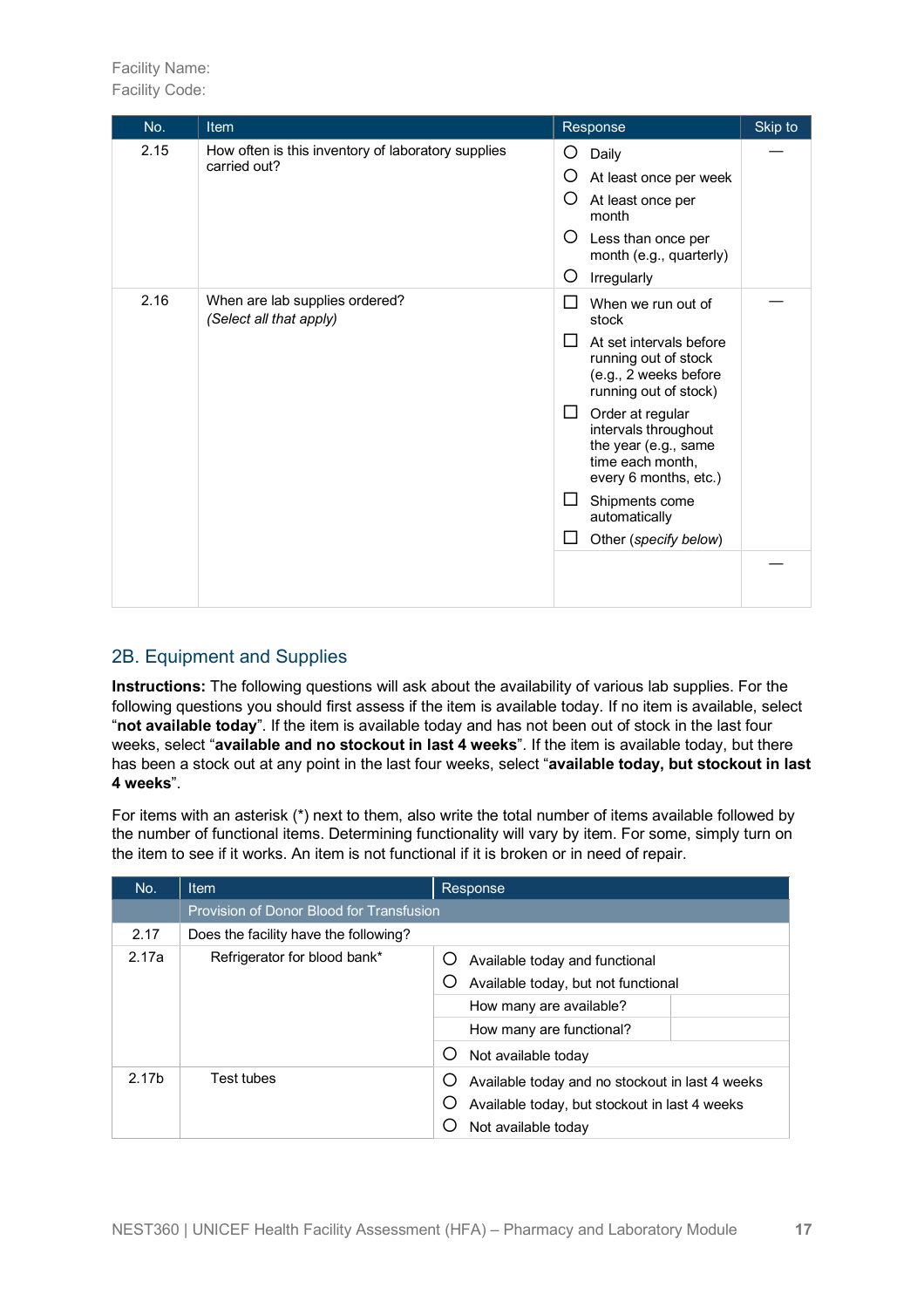| No.   | <b>Item</b>                      | Response                                                                                                                                |
|-------|----------------------------------|-----------------------------------------------------------------------------------------------------------------------------------------|
| 2.17c | Microscope slides                | Ő<br>Available today and no stockout in last 4 weeks<br>Ő<br>Available today, but stockout in last 4 weeks<br>O<br>Not available today  |
| 2.17d | <b>Blood lancets</b>             | Ő<br>Available today and no stockout in last 4 weeks<br>O<br>Available today, but stockout in last 4 weeks<br>O.<br>Not available today |
| 2.17e | Cotton wool                      | Ő<br>Available today and no stockout in last 4 weeks<br>O.<br>Available today, but stockout in last 4 weeks<br>O<br>Not available today |
| 2.17f | Test tube rack                   | Ő<br>Available today and no stockout in last 4 weeks<br>Ő<br>Available today, but stockout in last 4 weeks<br>O<br>Not available today  |
| 2.17g | 0.9% sodium chloride solution    | Ő<br>Available today and no stockout in last 4 weeks<br>O<br>Available today, but stockout in last 4 weeks<br>O<br>Not available today  |
| 2.17h | 20% bovine albumin               | Ő<br>Available today and no stockout in last 4 weeks<br>Ő<br>Available today, but stockout in last 4 weeks<br>O<br>Not available today  |
| 2.17i | Centrifuge, electric*            | Ő.<br>Available today and functional<br>Ő<br>Available today, but not functional                                                        |
|       |                                  | How many are available?                                                                                                                 |
|       |                                  | How many are functional?                                                                                                                |
|       |                                  | O.<br>Not available today                                                                                                               |
| 2.17j | 37° C water bath (or incubator)* | Ő.<br>Available today and functional                                                                                                    |
|       |                                  | Ő<br>Available today, but not functional                                                                                                |
|       |                                  | How many are available?                                                                                                                 |
|       |                                  | How many are functional?                                                                                                                |
|       |                                  | O<br>Not available today                                                                                                                |
| 2.17k | Pipettes volumetric              | Ő<br>Available today and no stockout in last 4 weeks<br>Ő<br>Available today, but stockout in last 4 weeks                              |
|       |                                  | O<br>Not available today                                                                                                                |
| 2.17  | Blood typing reagents            | O<br>Available today and no stockout in last 4 weeks                                                                                    |
|       |                                  | Ő<br>Available today, but stockout in last 4 weeks                                                                                      |
|       |                                  | Ő<br>Not available today                                                                                                                |
| 2.17m | Cross-matching reagents          | Ő<br>Available today and no stockout in last 4 weeks                                                                                    |
|       |                                  | O<br>Available today, but stockout in last 4 weeks                                                                                      |
|       |                                  | O<br>Not available today                                                                                                                |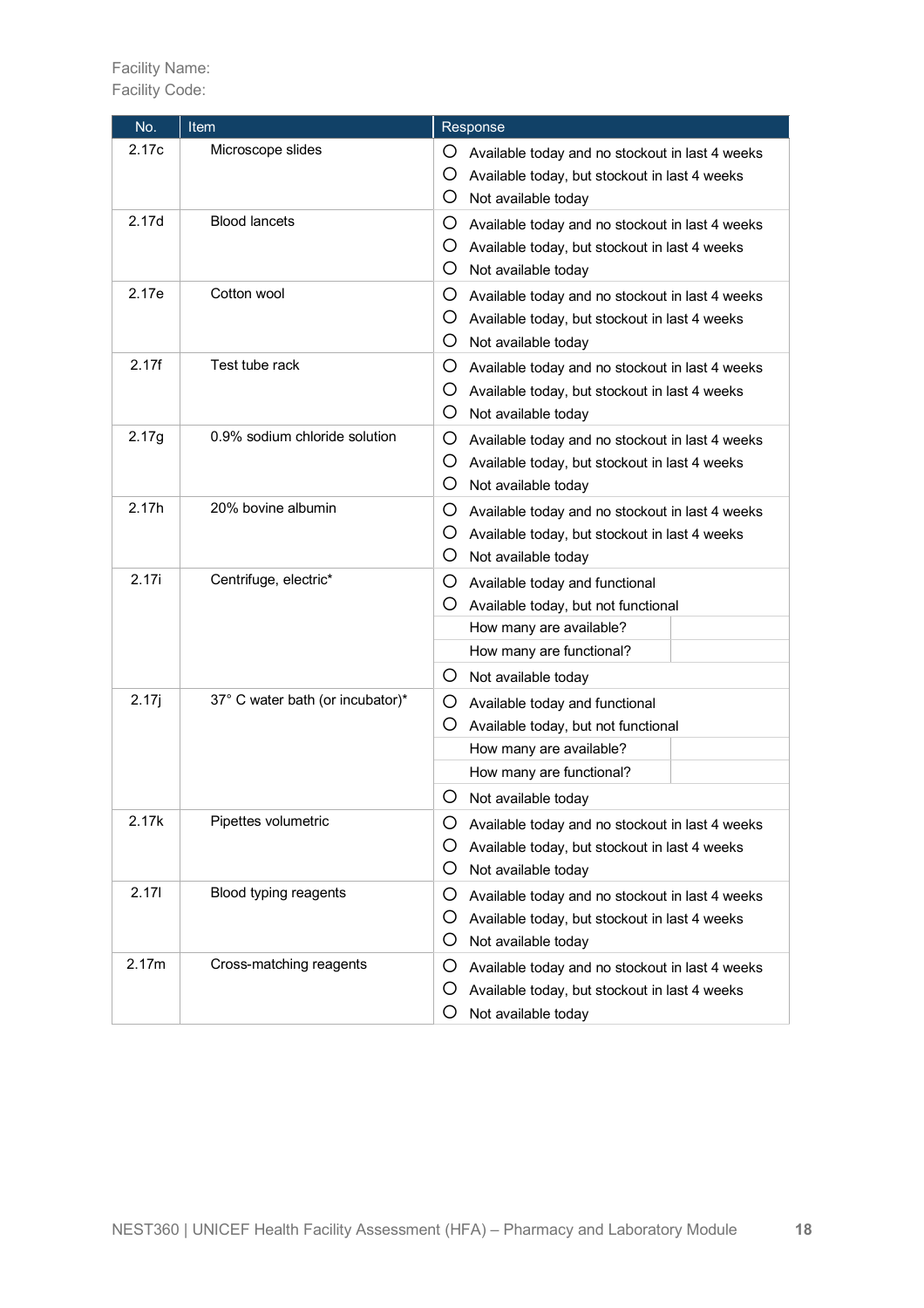| No.   | Item                                                            | Response                                                                                                                                                                  |  |
|-------|-----------------------------------------------------------------|---------------------------------------------------------------------------------------------------------------------------------------------------------------------------|--|
|       | <b>Blood Collection</b>                                         |                                                                                                                                                                           |  |
| 2.18  | Does the facility have the following?                           |                                                                                                                                                                           |  |
| 2.18a | Bags for collecting blood and<br>airway needle for giving blood | O Available today and no stockout in last 4 weeks<br>O<br>Available today, but stockout in last 4 weeks<br>O<br>Not available today                                       |  |
| 2.18b | Artery forceps                                                  | O<br>Available today and no stockout in last 4 weeks<br>Ő<br>Available today, but stockout in last 4 weeks<br>O<br>Not available today                                    |  |
| 2.18c | Anticoagulant bottles, small                                    | Ő<br>Available today and no stockout in last 4 weeks<br>Ő<br>Available today, but stockout in last 4 weeks<br>O<br>Not available today                                    |  |
| 2.18d | Anticoagulant bottles, large                                    | Ő<br>Available today and no stockout in last 4 weeks<br>O<br>Available today, but stockout in last 4 weeks<br>O<br>Not available today                                    |  |
| 2.18e | Scale for blood collection*                                     | O<br>Available today and functional<br>O<br>Available today, but not functional<br>How many are available?<br>How many are functional?<br>O<br>Not available today        |  |
|       | <b>Laboratory Supplies</b>                                      |                                                                                                                                                                           |  |
| 2.19  | Does the facility have the following?                           |                                                                                                                                                                           |  |
| 2.19a | Compound Microscope*                                            | O<br>Available today and functional<br>O.<br>Available today, but not functional<br>How many are available?<br>How many are functional?                                   |  |
| 2.19b | Immersion oil                                                   | O.<br>Not available today<br>Ő<br>Available today and no stockout in last 4 weeks<br>O<br>Available today, but stockout in last 4 weeks<br>Ő<br>Not available today       |  |
| 2.19c | Glass rods                                                      | Ő<br>Available today and no stockout in last 4 weeks<br>O.<br>Available today, but stockout in last 4 weeks<br>O<br>Not available today                                   |  |
| 2.19d | Sink or staining tank*                                          | Ő<br>Available today and functional<br>Ő.<br>Available today, but not functional<br>How many are available?<br>How many are functional?<br>$\circ$<br>Not available today |  |
| 2.19e | Measuring cylinder, polypropylene                               | Ő<br>Available today and no stockout in last 4 weeks<br>Ő<br>Available today, but stockout in last 4 weeks<br>Ő<br>Not available today                                    |  |
| 2.19f | Wash bottle                                                     | O<br>Available today and no stockout in last 4 weeks<br>Ő<br>Available today, but stockout in last 4 weeks<br>O<br>Not available today                                    |  |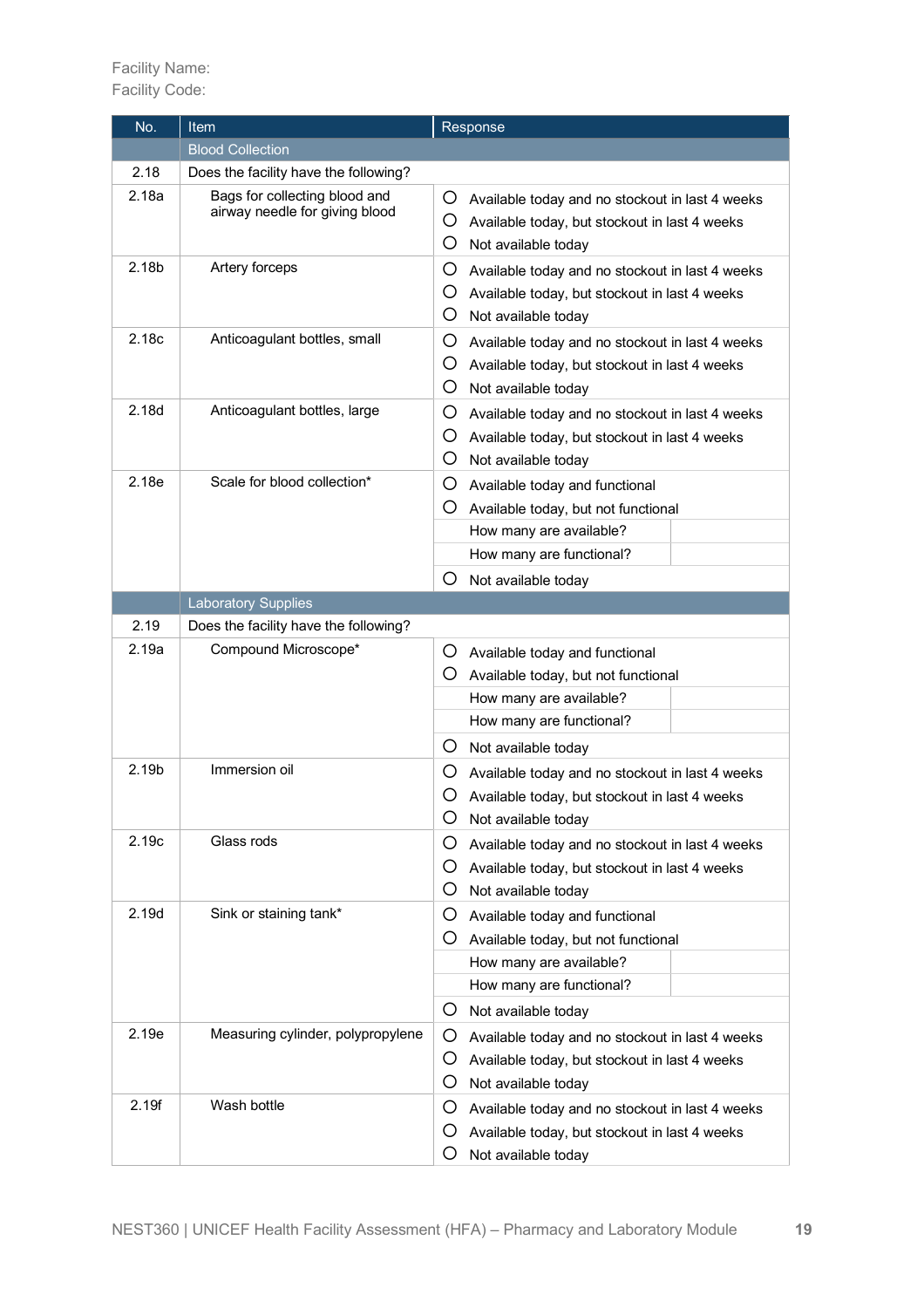| No.   | Item                                                                                                                                | Response                                                                                                                                                              |  |
|-------|-------------------------------------------------------------------------------------------------------------------------------------|-----------------------------------------------------------------------------------------------------------------------------------------------------------------------|--|
| 2.19g | Bottle with buffered water                                                                                                          | Ő<br>Available today and no stockout in last 4 weeks<br>O<br>Available today, but stockout in last 4 weeks<br>O.<br>Not available today                               |  |
| 2.19h | Blood culture bottle (adult)                                                                                                        | Ő<br>Available today and no stockout in last 4 weeks<br>Ő<br>Available today, but stockout in last 4 weeks<br>O.<br>Not available today                               |  |
| 2.19i | Blood culture bottle (pediatric)                                                                                                    | O<br>Available today and no stockout in last 4 weeks<br>O.<br>Available today, but stockout in last 4 weeks<br>O.<br>Not available today                              |  |
| 2.19j | Timer clock with alarm*                                                                                                             | O.<br>Available today and functional<br>O Available today, but not functional<br>How many are available?<br>How many are functional?                                  |  |
| 2.19k | Rack for drying slides                                                                                                              | O.<br>Not available today<br>O<br>Available today and no stockout in last 4 weeks<br>Ő<br>Available today, but stockout in last 4 weeks<br>O<br>Not available today   |  |
| 2.19  | Giemsa stain                                                                                                                        | Ő<br>Available today and no stockout in last 4 weeks<br>Ő<br>Available today, but stockout in last 4 weeks<br>O.<br>Not available today                               |  |
| 2.19m | Wright stain/Eosin                                                                                                                  | O<br>Available today and no stockout in last 4 weeks<br>Ő.<br>Available today, but stockout in last 4 weeks<br>O.<br>Not available today                              |  |
| 2.19n | Funnel and filter paper                                                                                                             | O.<br>Available today and no stockout in last 4 weeks<br>O.<br>Available today, but stockout in last 4 weeks<br>O<br>Not available today                              |  |
| 2.19o | Methanol                                                                                                                            | Ő<br>Available today and no stockout in last 4 weeks<br>Ő<br>Available today, but stockout in last 4 weeks<br>O<br>Not available today                                |  |
| 2.19p | Refrigerator for laboratory<br>supplies*                                                                                            | O<br>Available today and functional                                                                                                                                   |  |
|       | (A dirty refrigerator would include                                                                                                 | O<br>Available today, but not functional                                                                                                                              |  |
|       | items that contain bacteria, used<br>agar plates, anything that would                                                               | How many are available?                                                                                                                                               |  |
|       | be fine to contaminate with<br>bacteria, etc. A clean refrigerator<br>would include prepared media,<br>agar plates, reagents, etc.) | How many are functional?<br>Which type of refrigerators<br>Clean<br>are available?<br>Dirty<br>(Select all that apply)<br>Clean and dirty<br>combined<br>Unknown<br>O |  |
|       |                                                                                                                                     | Not available today                                                                                                                                                   |  |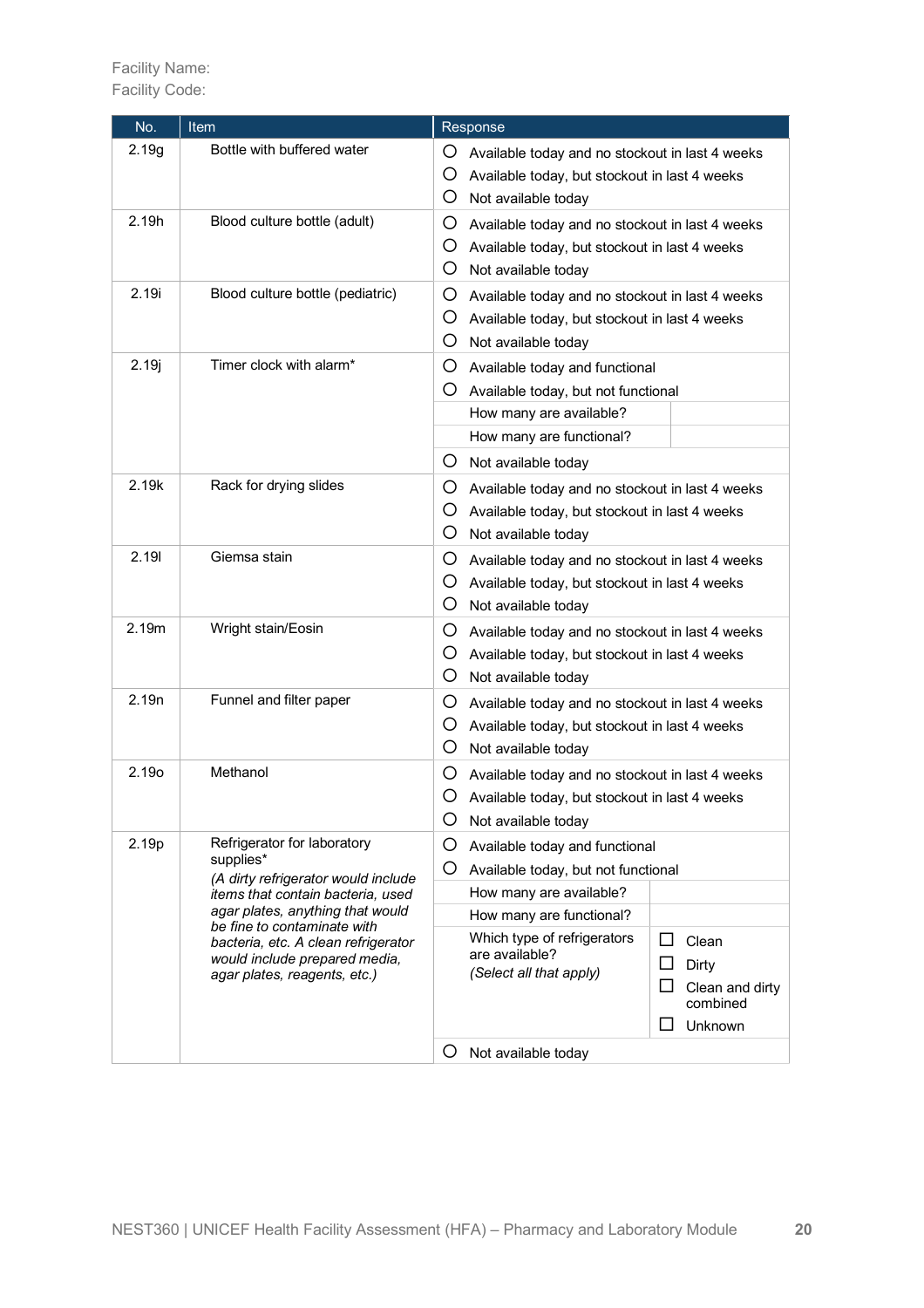| No.   | Item                                                                                                 |   | Response                                                                    |              |
|-------|------------------------------------------------------------------------------------------------------|---|-----------------------------------------------------------------------------|--------------|
| 2.19q | Freezer*                                                                                             | Ő | Available today and functional                                              |              |
|       | (Write the lowest temperature<br>for the freezer(s) in Celsius. If<br>unknown, write unknown in that | O | Available today, but not functional                                         |              |
|       |                                                                                                      |   | How many are available?                                                     |              |
|       | space.)                                                                                              |   | How many are functional?                                                    |              |
|       |                                                                                                      |   | Temperature? (Write the lowest temperature for<br>each freezer in Celsius.) |              |
|       |                                                                                                      |   | Freezer 1:                                                                  | °C           |
|       |                                                                                                      |   | Freezer 2:                                                                  | $^{\circ}C$  |
|       |                                                                                                      |   | Freezer 3:                                                                  | $^{\circ}C$  |
|       |                                                                                                      |   | Freezer: 4                                                                  | $^{\circ}$ C |
|       |                                                                                                      |   | Freezer 5:                                                                  | $^{\circ}C$  |
|       |                                                                                                      |   | Freezer 6:                                                                  | $^{\circ}$ C |
|       |                                                                                                      |   | Freezer 7:                                                                  | $^{\circ}$ C |
|       |                                                                                                      |   | Freezer 8:                                                                  | $^{\circ}C$  |
|       |                                                                                                      |   | Freezer 9:                                                                  | $^{\circ}C$  |
|       |                                                                                                      |   | Freezer 10:                                                                 | $^{\circ}$ C |
|       |                                                                                                      | Ő | Not available today                                                         |              |
| 2.19r | Glass containers with lids                                                                           | O | Available today and no stockout in last 4 weeks                             |              |
|       |                                                                                                      | O | Available today, but stockout in last 4 weeks                               |              |
|       |                                                                                                      | O | Not available today                                                         |              |
| 2.19s | Counting chamber (differential                                                                       | Ő | Available today and functional                                              |              |
|       | counter)*                                                                                            | O | Available today, but not functional                                         |              |
|       |                                                                                                      |   | How many are available?                                                     |              |
|       |                                                                                                      |   | How many are functional?                                                    |              |
|       |                                                                                                      | Ő | Not available today                                                         |              |
| 2.19t | Pipette, 5ml                                                                                         | Ő | Available today and no stockout in last 4 weeks                             |              |
|       |                                                                                                      | Ő | Available today, but stockout in last 4 weeks                               |              |
|       |                                                                                                      | Ő | Not available today                                                         |              |
| 2.19u | Pipette, graduated 1.0ml                                                                             | O | Available today and no stockout in last 4 weeks                             |              |
|       |                                                                                                      | Ő | Available today, but stockout in last 4 weeks                               |              |
|       |                                                                                                      | O | Not available today                                                         |              |
| 2.19v | Dropping pipette                                                                                     | O | Available today and no stockout in last 4 weeks                             |              |
|       |                                                                                                      | Ő | Available today, but stockout in last 4 weeks                               |              |
|       |                                                                                                      | Ő | Not available today                                                         |              |
| 2.19w | Cover slips                                                                                          | Ő | Available today and no stockout in last 4 weeks                             |              |
|       |                                                                                                      | Ő | Available today, but stockout in last 4 weeks                               |              |
|       |                                                                                                      | O | Not available today                                                         |              |
| 2.19x | Petri dishes                                                                                         | Ő | Available today and no stockout in last 4 weeks                             |              |
|       |                                                                                                      | Ő | Available today, but stockout in last 4 weeks                               |              |
|       |                                                                                                      | Ő | Not available today                                                         |              |
| 2.19y | Culture media                                                                                        | Ő | Available today and no stockout in last 4 weeks                             |              |
|       |                                                                                                      | Ő | Available today, but stockout in last 4 weeks                               |              |
|       |                                                                                                      | O | Not available today                                                         |              |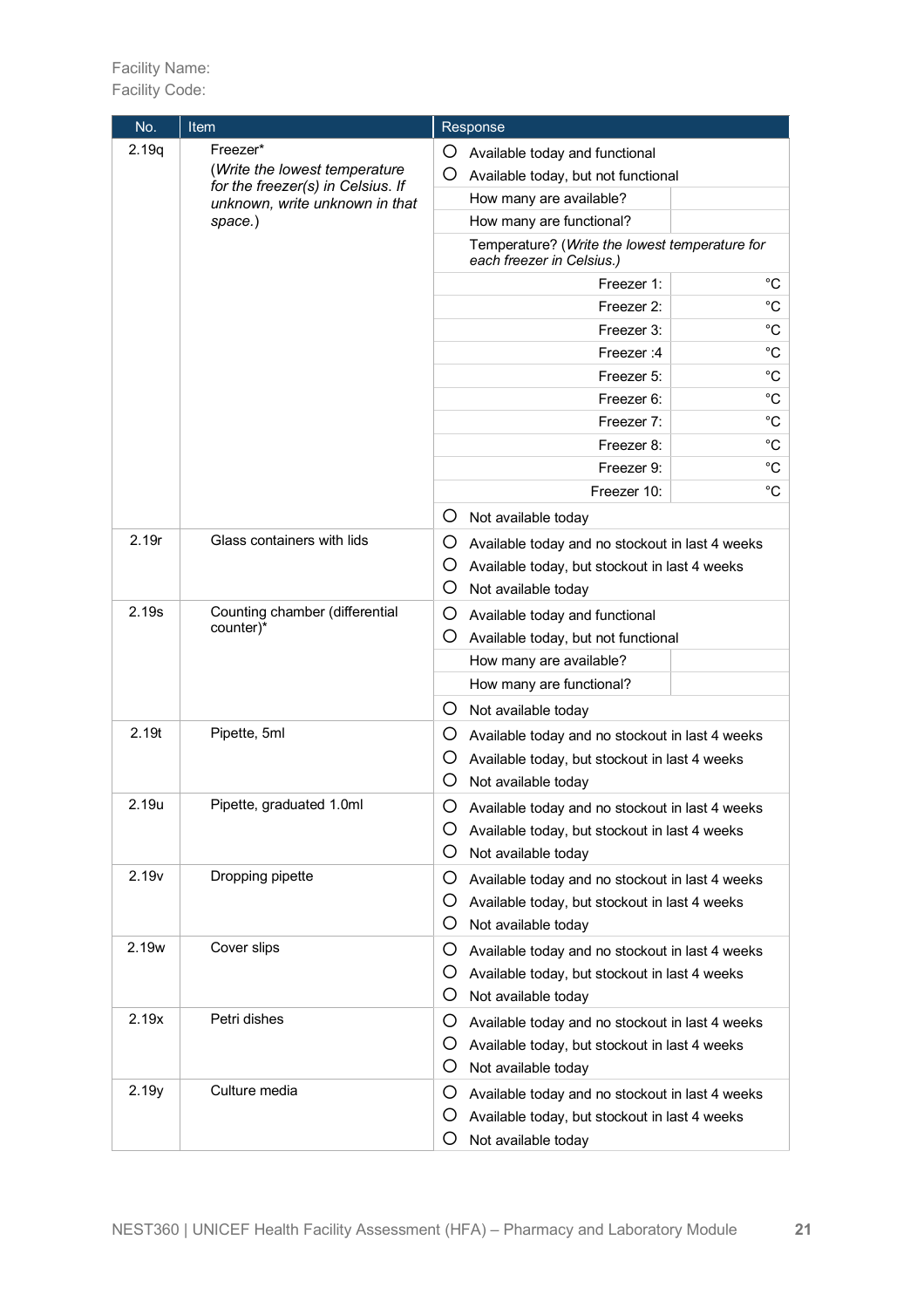| No.                | Item                                                | Response                                                                                                                               |  |
|--------------------|-----------------------------------------------------|----------------------------------------------------------------------------------------------------------------------------------------|--|
| 2.19z              | Kidney dishes                                       | Ő<br>Available today and no stockout in last 4 weeks<br>Ő<br>Available today, but stockout in last 4 weeks<br>Ő<br>Not available today |  |
| $2.19$ aa          | Tally counter*                                      | Ő<br>Available today and functional<br>O.<br>Available today, but not functional<br>How many are available?                            |  |
|                    |                                                     | How many are functional?                                                                                                               |  |
| 2.19 <sub>bb</sub> | Hemoglobinometer*<br>(Specify the manufacturer)     | O.<br>Not available today<br>O<br>Available today and functional<br>O<br>Available today, but not functional                           |  |
|                    |                                                     | How many are available?<br>How many are functional?                                                                                    |  |
|                    |                                                     | What is the device<br>manufacturer?                                                                                                    |  |
| 2.19cc             | Hydrochloric acid solution                          | O.<br>Not available today<br>$\bigcirc$ Available today and no stockout in last 4 weeks                                                |  |
|                    |                                                     | Ő<br>Available today, but stockout in last 4 weeks<br>O<br>Not available today                                                         |  |
| 2.19 <sub>dd</sub> | Spectrophotometer*<br>(e.g., symex, screenplus)     | O<br>Available today and functional<br>Ő<br>Available today, but not functional                                                        |  |
|                    |                                                     | How many are available?<br>How many are functional?                                                                                    |  |
|                    |                                                     | $\circ$<br>Not available today                                                                                                         |  |
| 2.19ee             | Microhematocrit centrifuge<br>(manual or electric)* | Ő<br>Available today and functional                                                                                                    |  |
|                    |                                                     | Ő<br>Available today, but not functional<br>How many are available?                                                                    |  |
|                    |                                                     | How many are functional?                                                                                                               |  |
|                    |                                                     | Manual or electric?                                                                                                                    |  |
|                    |                                                     | O<br>Not available today                                                                                                               |  |
| 2.19ff             | Balance for weighing reagents*                      | Ő<br>Available today and functional                                                                                                    |  |
|                    |                                                     | Ő<br>Available today, but not functional                                                                                               |  |
|                    |                                                     | How many are available?<br>How many are functional?                                                                                    |  |
|                    |                                                     | O.<br>Not available today                                                                                                              |  |
| 2.19gg             | Heparinized capillary tubes, 75mm                   | Ő<br>Available today and no stockout in last 4 weeks                                                                                   |  |
|                    | $x$ 1.5 $mm$                                        | Ő<br>Available today, but stockout in last 4 weeks<br>O<br>Not available today                                                         |  |
| 2.19hh             | Ethanol                                             | O<br>Available today and no stockout in last 4 weeks<br>Ő<br>Available today, but stockout in last 4 weeks<br>O<br>Not available today |  |
| 2.19ii             | <b>Beakers</b>                                      | Ő<br>Available today and no stockout in last 4 weeks<br>Ő<br>Available today, but stockout in last 4 weeks<br>O<br>Not available today |  |
| 2.19j              | Lugol's iodine solution                             | Ő<br>Available today and no stockout in last 4 weeks<br>Available today, but stockout in last 4 weeks<br>Ő                             |  |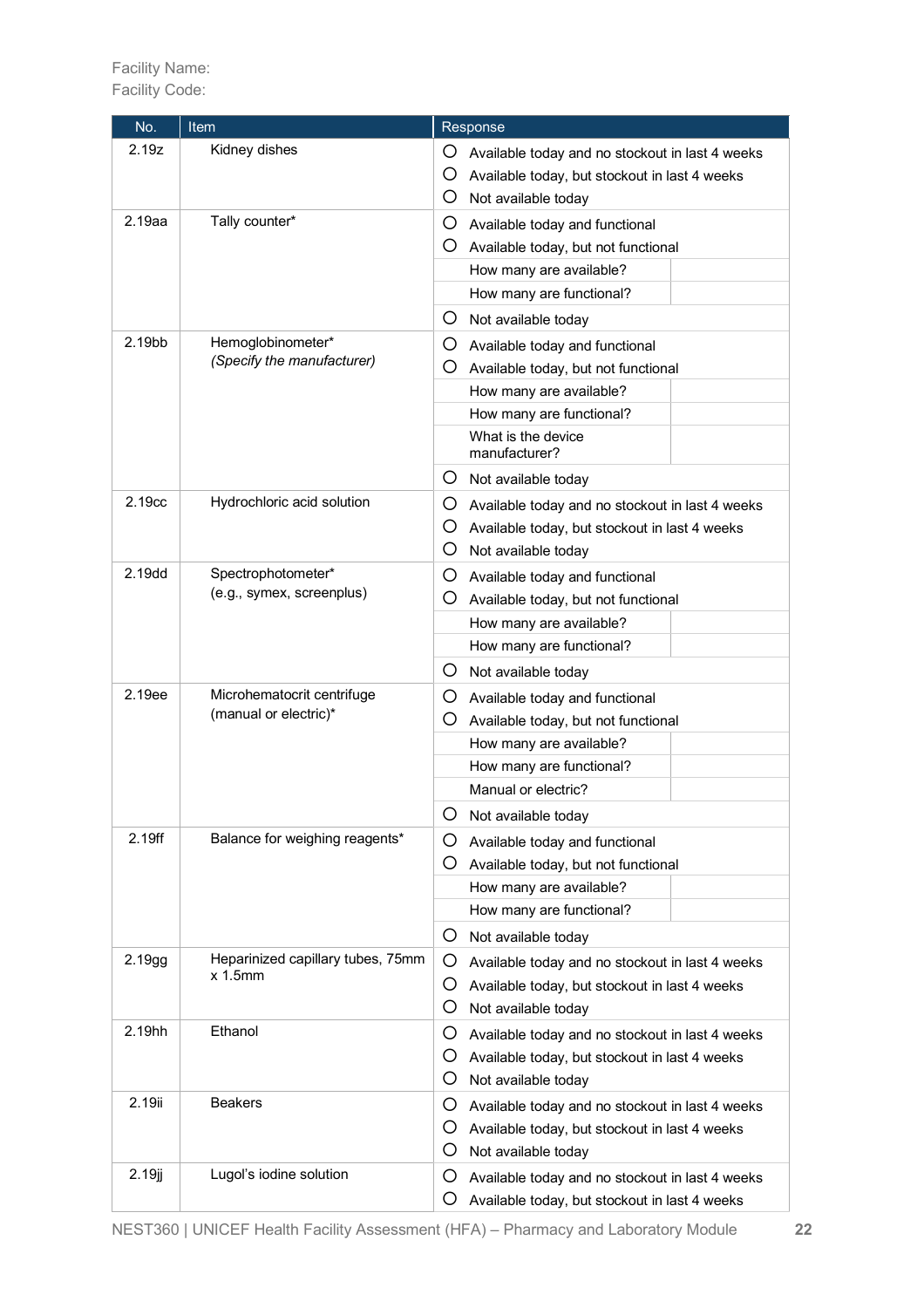| No.                | <b>Item</b>             | Response                                                                   |
|--------------------|-------------------------|----------------------------------------------------------------------------|
|                    |                         | Not available today<br>O)                                                  |
| 2.19 <sub>kk</sub> | CD4 machine*            | Available today and functional<br>Ö<br>Available today, but not functional |
|                    | How many are available? |                                                                            |
|                    |                         | How many are functional?                                                   |
|                    |                         | Not available today                                                        |
| 2.1911             | Sterile picks/loops     | Available today and no stockout in last 4 weeks                            |
|                    |                         | Available but stockout in last 4 weeks                                     |
|                    |                         | Not available today                                                        |

#### 2C. Laboratory Testing

**Instructions:** The following questions will ask about the availability of various lab supplies. For the following questions you should first assess if the test can be performed today. If it cannot be performed at all, select "**not available today**". If the test is not available, but usually available, select "**usually available, but not today**". If the test cannot be performed at the facility, but can be outsourced, select "**not available, but can outsourced**".

**Prompt:** "Now I'm going to ask you some questions about the laboratory testing capabilities".

**Note**: Outsourcing needs to be a formal arrangement between the facility and another lab. The facility should be responsible for transporting patient samples and receiving results.

| No.               | <b>Item</b>                                            | Response                                                                                                                               |  |  |
|-------------------|--------------------------------------------------------|----------------------------------------------------------------------------------------------------------------------------------------|--|--|
|                   | <b>Biochemistry</b>                                    |                                                                                                                                        |  |  |
| 2.20              | Which of the following tests can biochemistry perform? |                                                                                                                                        |  |  |
| 2.20a             | Blood glucose (e.g., glucometer and test<br>strips)    | O<br>Available today<br>Ο<br>Usually available, but not today<br>Ο<br>Not available, but can be outsourced<br>O<br>Not available today |  |  |
| 2.20 <sub>b</sub> | C-reactive protein (CRP)                               | O<br>Available today<br>O<br>Usually available, but not today<br>O<br>Not available, but can be outsourced<br>O<br>Not available today |  |  |
| 2.20c             | Electrolytes                                           | Ο<br>Available today<br>O<br>Usually available, but not today<br>Ω<br>Not available, but can be outsourced<br>O<br>Not available today |  |  |
| 2.20 <sub>d</sub> | Urea                                                   | O<br>Available today<br>О<br>Usually available, but not today<br>Ο<br>Not available, but can be outsourced<br>O<br>Not available today |  |  |
| 2.20e             | Calcium                                                | Ο<br>Available today<br>Ο<br>Usually available, but not today<br>Ο<br>Not available, but can be outsourced<br>O<br>Not available today |  |  |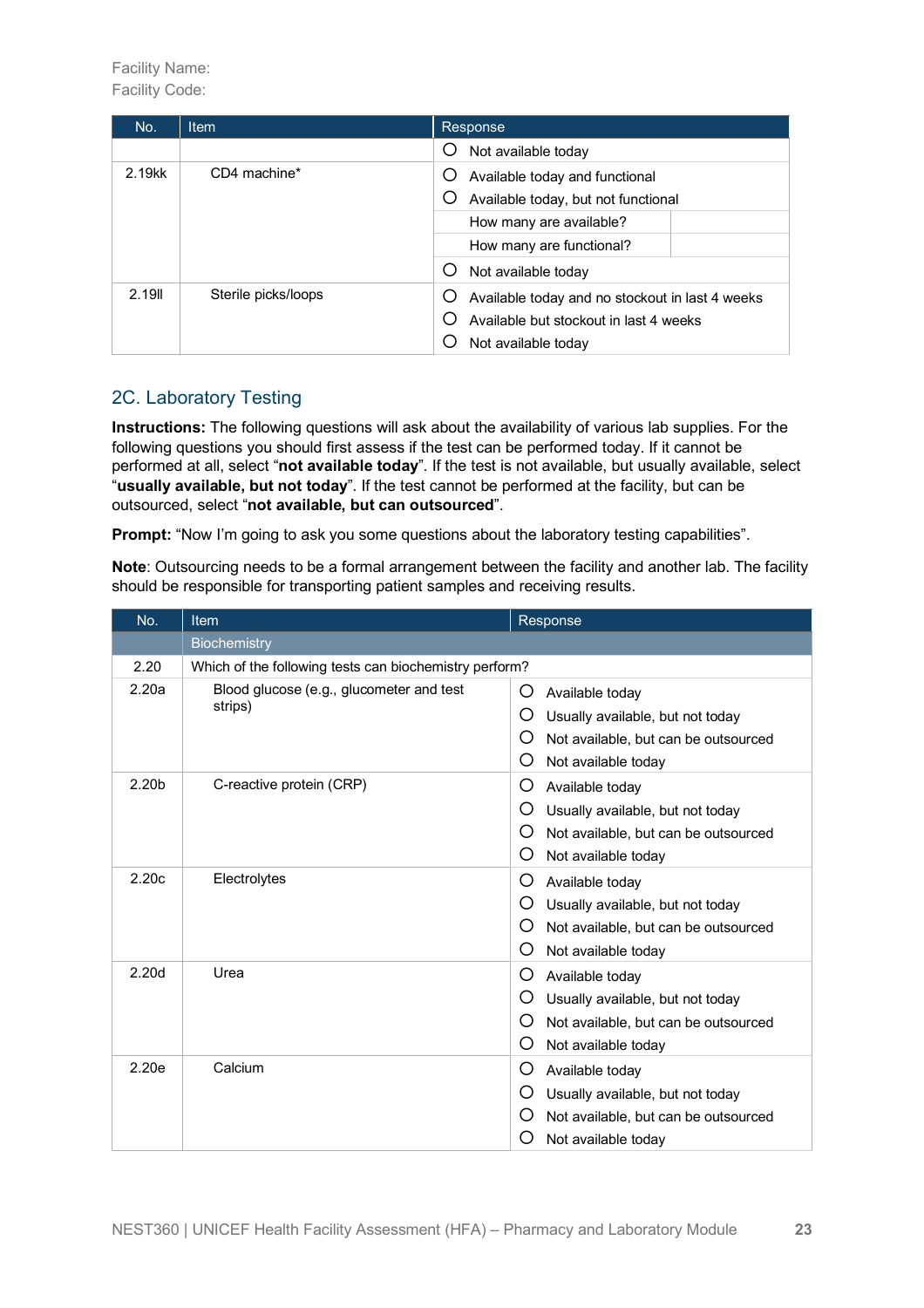| No.               | Item                                                        | Response                                  |
|-------------------|-------------------------------------------------------------|-------------------------------------------|
| 2.20f             | Magnesium                                                   | O<br>Available today                      |
|                   |                                                             | O<br>Usually available, but not today     |
|                   |                                                             | O<br>Not available, but can be outsourced |
|                   |                                                             | O<br>Not available today                  |
| 2.20 <sub>g</sub> | Creatinine                                                  | O<br>Available today                      |
|                   |                                                             | O<br>Usually available, but not today     |
|                   |                                                             | Ő<br>Not available, but can be outsourced |
|                   |                                                             | O<br>Not available today                  |
| 2.20h             | Serum bilirubin (conjugated)                                | O<br>Available today                      |
|                   |                                                             | O<br>Usually available, but not today     |
|                   |                                                             | O                                         |
|                   |                                                             | Not available, but can be outsourced<br>O |
| 2.20i             | Serum bilirubin (unconjugated)                              | Not available today                       |
|                   |                                                             | O<br>Available today                      |
|                   |                                                             | O<br>Usually available, but not today     |
|                   |                                                             | O<br>Not available, but can be outsourced |
|                   |                                                             | O<br>Not available today                  |
| 2.20j             | Cerebrospinal fluid analysis (glucose and<br>protein)       | O<br>Available today                      |
|                   |                                                             | O<br>Usually available, but not today     |
|                   |                                                             | O<br>Not available, but can be outsourced |
|                   |                                                             | O<br>Not available today                  |
| 2.20k             | Liver function testing                                      | O<br>Available today                      |
|                   |                                                             | O<br>Usually available, but not today     |
|                   |                                                             | O<br>Not available, but can be outsourced |
|                   |                                                             | O<br>Not available today                  |
| 2.201             | Blood gas analysis                                          | O<br>Available today                      |
|                   |                                                             | O<br>Usually available, but not today     |
|                   |                                                             | O<br>Not available, but can be outsourced |
|                   |                                                             | Ő<br>Not available today                  |
| 2.20m             | Urine dipstick for urinalysis that measures: pH,            | Available today                           |
|                   | proteins, glucose, ketones, blood nitrates,<br>leucocytes   | O<br>Usually available, but not today     |
|                   |                                                             | O<br>Not available, but can be outsourced |
|                   |                                                             | O<br>Not available today                  |
| 2.20n             | Glucose 6-phosphate dehydrogenase                           | O<br>Available today                      |
|                   | deficiency (G6PD) screening                                 | O<br>Usually available, but not today     |
|                   |                                                             | O<br>Not available, but can be outsourced |
|                   |                                                             | O<br>Not available today                  |
| 2.20o             | Albumin                                                     | O<br>Available today                      |
|                   |                                                             | Ő<br>Usually available, but not today     |
|                   |                                                             | O<br>Not available, but can be outsourced |
|                   |                                                             | O<br>Not available today                  |
|                   | Hematology                                                  |                                           |
| 2.21              | Which of the following tests is hematology able to perform? |                                           |
| 2.21a             | Coagulation profile                                         | Ő<br>Available today                      |
|                   |                                                             | Usually available, but not today<br>Ő     |
|                   |                                                             | O<br>Not available, but can be outsourced |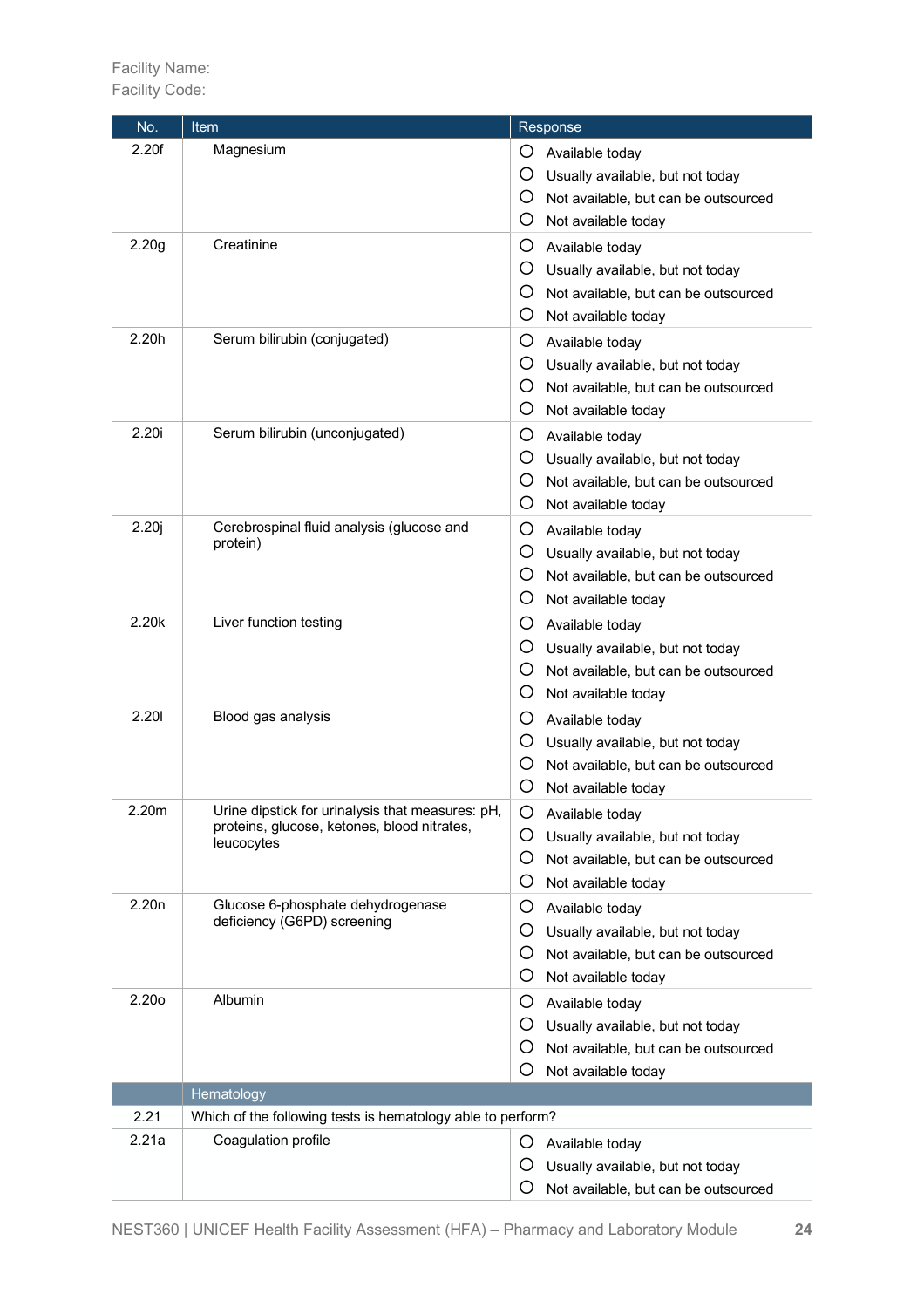| No.               | <b>Item</b>                                                                 |                                    | Response                                                                                                                    |                                                                                                                                |
|-------------------|-----------------------------------------------------------------------------|------------------------------------|-----------------------------------------------------------------------------------------------------------------------------|--------------------------------------------------------------------------------------------------------------------------------|
|                   |                                                                             | O                                  | Not available today                                                                                                         |                                                                                                                                |
| 2.21 <sub>b</sub> | Full blood count (FBC)/Full blood examination<br>(FBE)                      | $\circ$<br>O<br>Ő<br>$\mathcal{L}$ | Available today<br>Usually available,<br>but not today<br>Not available, but<br>can be<br>outsourced<br>Not available       | If available, what<br>method of<br>FBC/FBE?<br>O<br><b>Differential</b><br>Microscopy<br>O<br>Hemolyzer<br>O<br>Other (specify |
| 2.21c             | Hemoglobin (hemocue) or hematocrit testing<br>(erythrocyte volume fraction) | O<br>O<br>O<br>O                   | today<br>Available today<br>Usually available, but not today<br>Not available, but can be outsourced<br>Not available today | below):                                                                                                                        |
|                   | Microbiology                                                                |                                    |                                                                                                                             |                                                                                                                                |
| 2.22              | Which of the following tests is microbiology able to perform?               |                                    |                                                                                                                             |                                                                                                                                |
| 2.22a             | Culture on samples of blood                                                 | Ő<br>O<br>Ő<br>O                   | Available today<br>Usually available, but not today<br>Not available, but can be outsourced<br>Not available today          |                                                                                                                                |
| 2.22 <sub>b</sub> | Sensitivity on samples of blood                                             | O<br>O<br>O<br>O                   | Available today<br>Usually available, but not today<br>Not available, but can be outsourced<br>Not available today          |                                                                                                                                |
| 2.22c             | Culture on samples of pus                                                   | O<br>O<br>O<br>O                   | Available today<br>Usually available, but not today<br>Not available, but can be outsourced<br>Not available today          |                                                                                                                                |
| 2.22d             | Sensitivity on samples of pus                                               | O<br>Ő<br>O<br>Ő                   | Available today<br>Usually available, but not today<br>Not available, but can be outsourced<br>Not available today          |                                                                                                                                |
| 2.22e             | Culture on samples of cerebrospinal fluid                                   | O<br>O<br>O<br>O                   | Available today<br>Usually available, but not today<br>Not available, but can be outsourced<br>Not available today          |                                                                                                                                |
| 2.22f             | Sensitivity on samples of cerebrospinal fluid                               | O<br>O<br>Ő<br>Ő                   | Available today<br>Usually available, but not today<br>Not available, but can be outsourced<br>Not available today          |                                                                                                                                |
| 2.22g             | Culture on samples of urine                                                 | O<br>O<br>O<br>O                   | Available today<br>Usually available, but not today<br>Not available, but can be outsourced<br>Not available today          |                                                                                                                                |
| 2.22h             | Sensitivity on samples of urine                                             | Ő<br>Ő<br>O<br>O                   | Available today<br>Usually available, but not today<br>Not available, but can be outsourced<br>Not available today          |                                                                                                                                |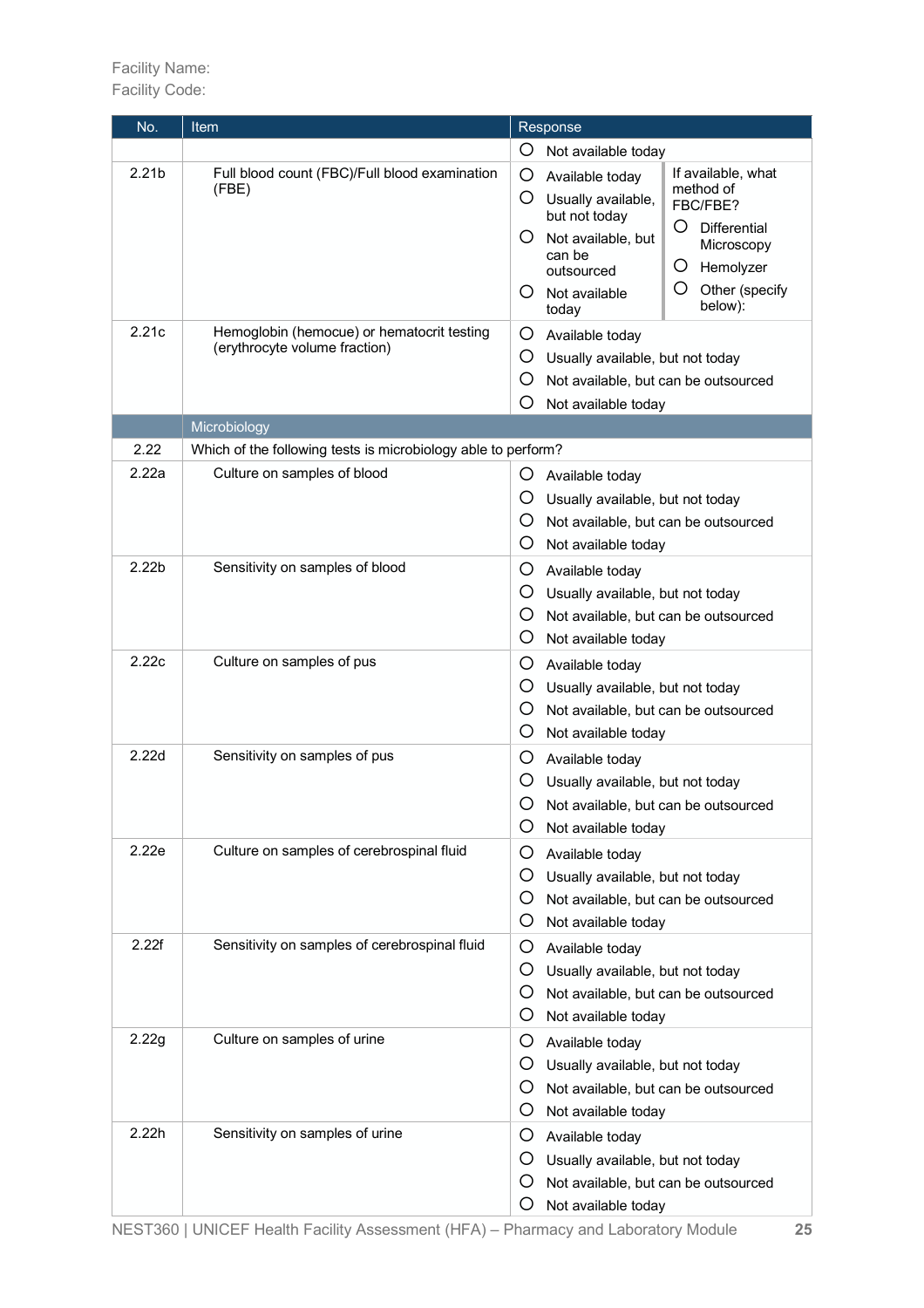| No.               | <u>Item</u>                                                                                                                                                          | Response                                                                                                                               |
|-------------------|----------------------------------------------------------------------------------------------------------------------------------------------------------------------|----------------------------------------------------------------------------------------------------------------------------------------|
| 2.22i             | If sensitivity testing is available today or<br>usually available in 2.22a-h, is there a<br>protocol for reporting antibiogram/antibiotic<br>susceptibility testing? | O<br>Yes<br>O<br>No                                                                                                                    |
| 2.22j             | Cerebrospinal cell count                                                                                                                                             | Ő<br>Available today<br>O<br>Usually available, but not today<br>O<br>Not available, but can be outsourced<br>O<br>Not available today |
| 2.22k             | Gram staining                                                                                                                                                        | O<br>Available today<br>O<br>Usually available, but not today<br>O<br>Not available, but can be outsourced<br>O<br>Not available today |
| 2.221             | Stool analysis                                                                                                                                                       | O<br>Available today<br>O<br>Usually available, but not today<br>O<br>Not available, but can be outsourced<br>O<br>Not available today |
| 2.22m             | Group B Strep (GBS) screening                                                                                                                                        | O<br>Available today<br>O<br>Usually available, but not today<br>O<br>Not available, but can be outsourced<br>O<br>Not available today |
| 2.22n             | If a GBS screening is available today or<br>usually available in 2.22m, is there a GBS<br>protocol?                                                                  | O<br>Yes<br>O<br>No                                                                                                                    |
|                   | Other Important Lab Tests                                                                                                                                            |                                                                                                                                        |
| 2.23              | Which of the following tests are able to be performed?                                                                                                               |                                                                                                                                        |
| 2.23a             | TB testing (Tuberculin skin testing)                                                                                                                                 | Ő<br>Available today<br>O<br>Usually available, but not today<br>O<br>Not available, but can be outsourced<br>O<br>Not available today |
| 2.23 <sub>b</sub> | TB testing (Ziehl-Neilsen staining)                                                                                                                                  | O<br>Available today<br>O<br>Usually available, but not today<br>O<br>Not available, but can be outsourced<br>O<br>Not available today |
| 2.23c             | TB testing (GeneXpert)                                                                                                                                               | O<br>Available today<br>O<br>Usually available, but not today<br>O<br>Not available, but can be outsourced<br>O<br>Not available today |
| 2.23d             | Malaria testing (blood film microscopy or rapid<br>diagnostic tests for neonatal malaria)                                                                            | O<br>Available today<br>O<br>Usually available, but not today<br>O<br>Not available, but can be outsourced<br>O<br>Not available today |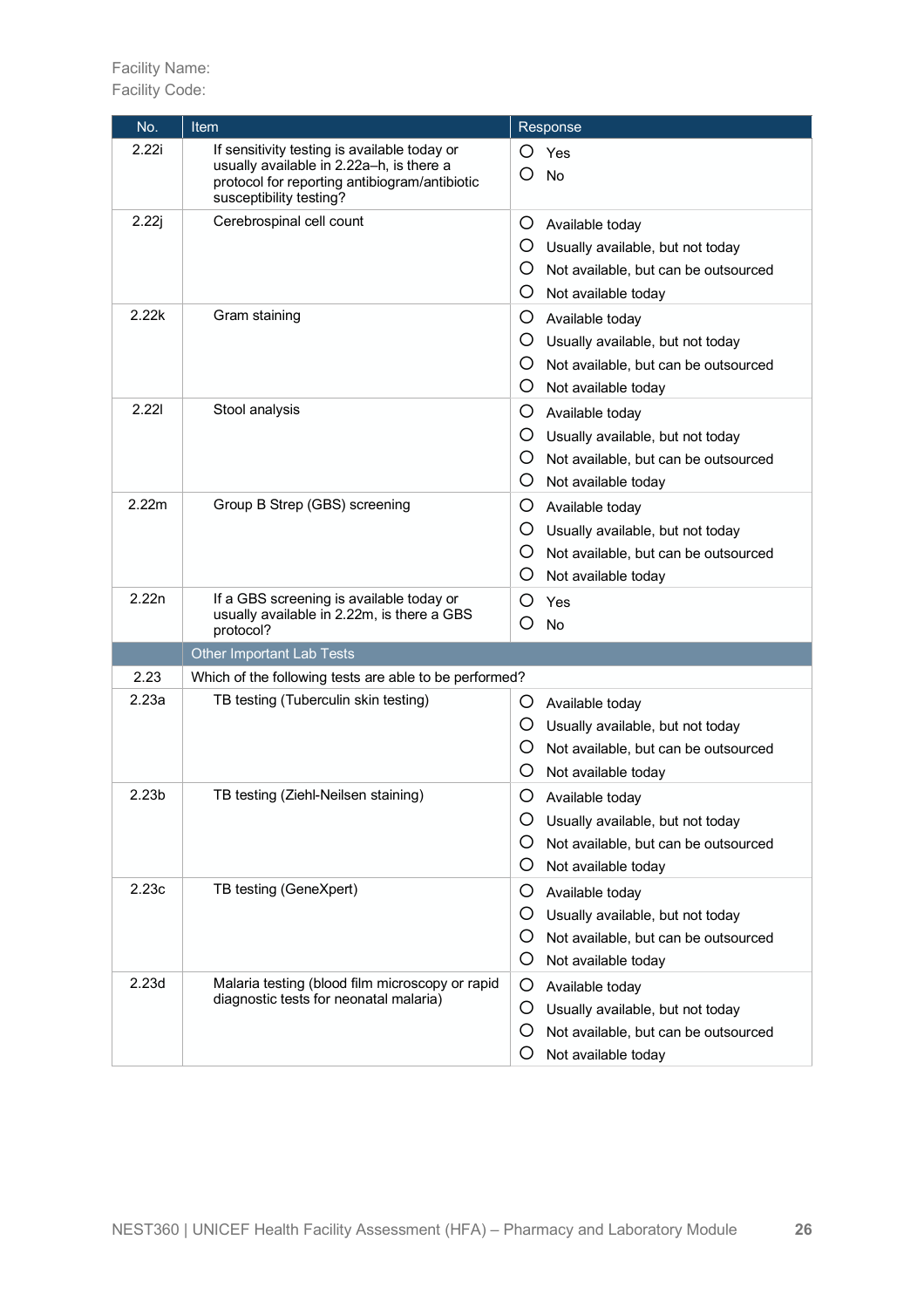# Section 3. Laboratory Capacity for Microbiology

**Instructions:** Please have all participants fill in their names and positions below, before completing the following forms in *Section 3. Laboratory Capacity for Microbiology*.

| Respondents                           |                            |
|---------------------------------------|----------------------------|
| Respondent Name (first and last name) | <b>Respondent Position</b> |
|                                       |                            |
| Respondent Name (first and last name) | <b>Respondent Position</b> |
|                                       |                            |
| Respondent Name (first and last name) | <b>Respondent Position</b> |
|                                       |                            |
| Respondent Name (first and last name) | <b>Respondent Position</b> |
|                                       |                            |
| Respondent Name (first and last name) | <b>Respondent Position</b> |
|                                       |                            |
| Respondent Name (first and last name) | <b>Respondent Position</b> |
|                                       |                            |
| Respondent Name (first and last name) | <b>Respondent Position</b> |
|                                       |                            |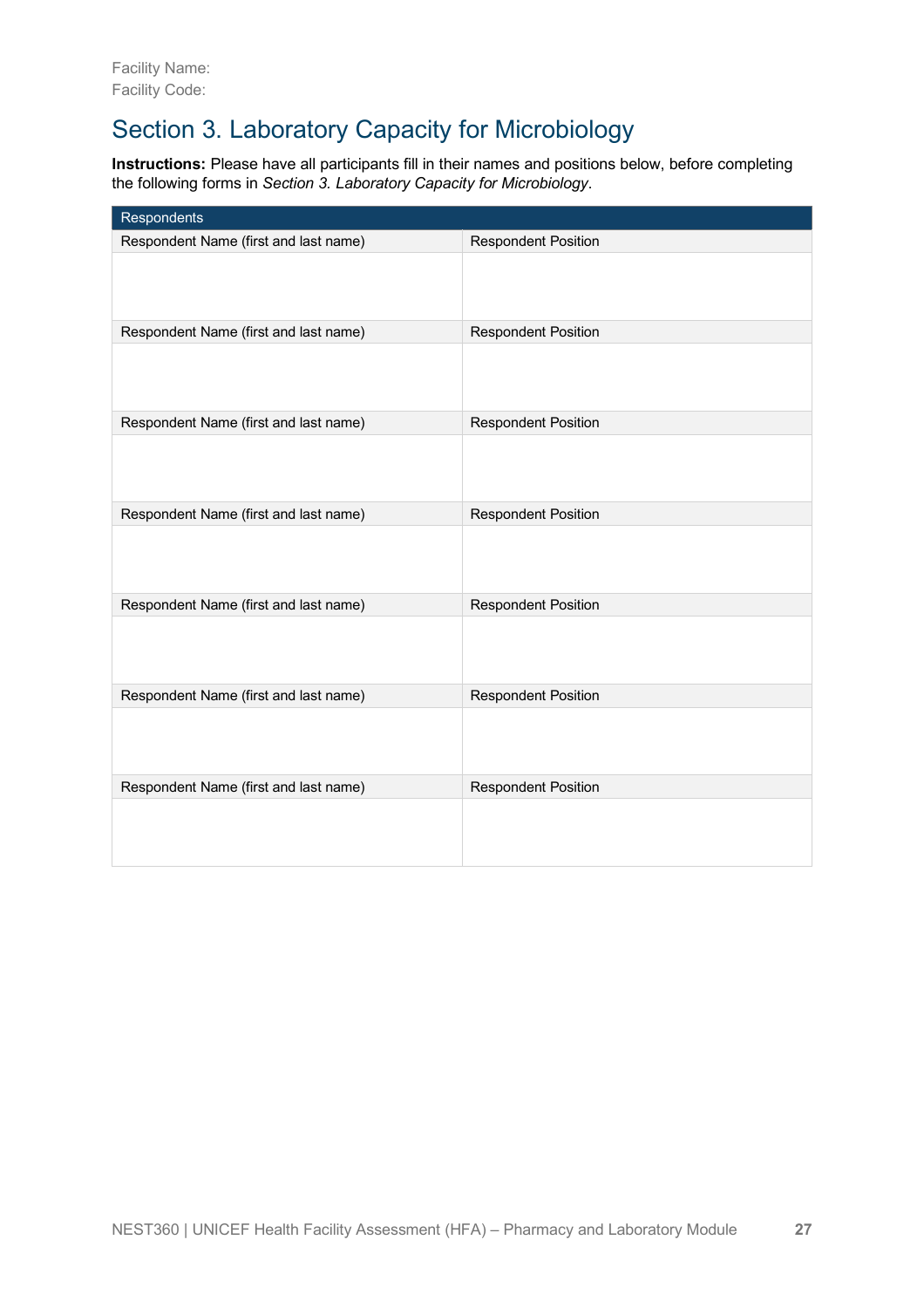# Section 3. Laboratory Capacity for Microbiology

**Instructions:** The data collection team should direct these questions to the laboratory manager. If blood and CSF culture are not available at this facility, please skip to Section 4. For some questions, you will need to ask and observe the staff or specific items/spaces at the facility. If a response is unknown, write "unknown" or select "unknown" from the multiple-choice answers.

**Prompt:** "I'd like to ask you a few questions and make some observations about the laboratory capacity for microbiology."

#### 3A. Blood Culture

| No.  | Item                                                                                     | Response                                                                                                                                                                                                                                                              | Skip To |
|------|------------------------------------------------------------------------------------------|-----------------------------------------------------------------------------------------------------------------------------------------------------------------------------------------------------------------------------------------------------------------------|---------|
|      | <b>Blood Culture</b>                                                                     |                                                                                                                                                                                                                                                                       |         |
| 3.01 | What laboratory method is used to<br>conduct blood culture?                              | O.<br>Manual Methods - In-Laboratory/In-House<br><b>Produced Blood Culture Bottles</b>                                                                                                                                                                                |         |
|      | (Select one)                                                                             | Ő<br>Manual Methods - Locally Produced Blood<br><b>Culture Bottles</b>                                                                                                                                                                                                |         |
|      |                                                                                          | Ő<br>Manual Methods - Pre-prepared/Procured<br>International Blood Culture Bottles                                                                                                                                                                                    | 3.07    |
|      |                                                                                          | Ő<br><b>Automated Continuous</b>                                                                                                                                                                                                                                      | 3.09    |
|      |                                                                                          | Systems/Machines                                                                                                                                                                                                                                                      | 3.15    |
|      |                                                                                          | Molecular/Genomic Methods<br>Ő                                                                                                                                                                                                                                        |         |
|      |                                                                                          | O<br>Other (specify below)                                                                                                                                                                                                                                            |         |
|      |                                                                                          |                                                                                                                                                                                                                                                                       |         |
|      |                                                                                          |                                                                                                                                                                                                                                                                       |         |
|      |                                                                                          |                                                                                                                                                                                                                                                                       |         |
|      |                                                                                          | Manual Methods-In-Laboratory/In-House or Locally Produced Blood Culture Bottles                                                                                                                                                                                       |         |
| 3.02 | Are plastic or glass blood culture<br>bottles used?<br>(Select one)                      | O<br>Plastic<br>Glass<br>Ő                                                                                                                                                                                                                                            |         |
| 3.03 | What is the make of the blood<br>culture bottles?                                        | Make:                                                                                                                                                                                                                                                                 |         |
| 3.04 | What culture media are used to<br>make blood culture bottles?<br>(Select all that apply) | ப<br>Thioglycolate Broth<br>□<br><b>Tryptic Soy Broth</b><br>□<br><b>Thiol Broth</b><br>ப<br>Brain-Heart Infusion (BHI)<br>ப<br>Columbia Broth<br>$\Box$<br>Supplemented Peptone Broth<br>ப<br>Hypertonic Medium (Brucella Broth)<br>Unknown<br>Other (specify below) |         |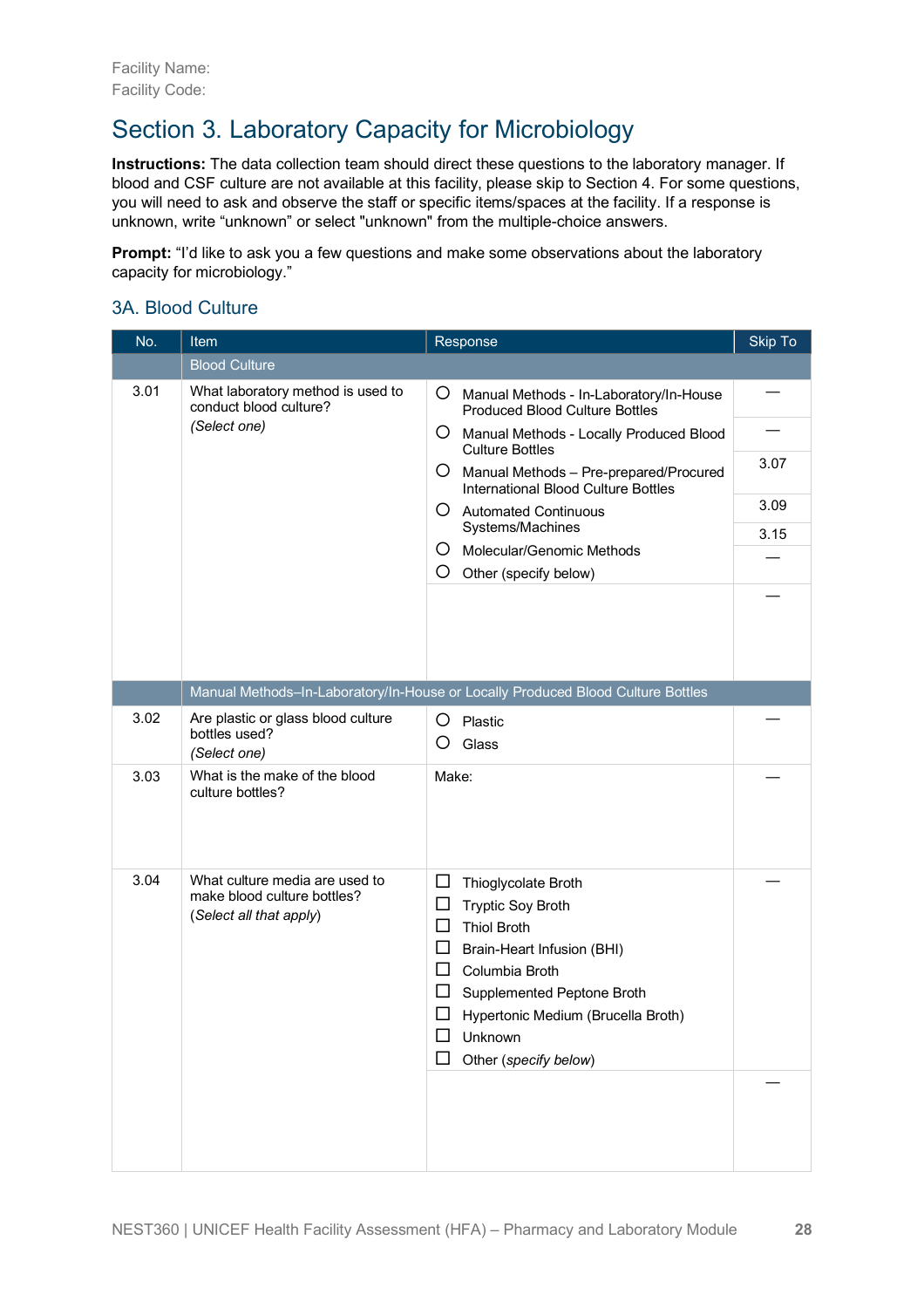| No.  | Item                                                                                             | Response                                                                                                                                                                                                                                                                        | <b>Skip To</b>                     |
|------|--------------------------------------------------------------------------------------------------|---------------------------------------------------------------------------------------------------------------------------------------------------------------------------------------------------------------------------------------------------------------------------------|------------------------------------|
| 3.05 | What culture additives are used to<br>make blood culture bottles?<br>(Select all that apply)     | ப<br>Sodium-Polyanethole Sulfate (SPS)<br>$\sqcup$<br>Gelatin<br><b>Yeast Extract</b><br>Saponin<br>Hemin (X-Factor)<br>ப<br>NAD (V-Factor)<br>ப<br>Pyridoxine<br>ப<br>Para-amino Benzoic Acid<br>Cysteine<br>Resins / Charcoal<br>ΙI<br>Unknown<br>ΙI<br>Other (specify below) |                                    |
| 3.06 | Are quality controls for the reagents                                                            | O<br>Yes                                                                                                                                                                                                                                                                        | Any                                |
|      | used in the production of the blood                                                              | O<br>No                                                                                                                                                                                                                                                                         | response<br>skip to                |
|      | culture bottles?                                                                                 | O<br>Unknown                                                                                                                                                                                                                                                                    | 3.17                               |
|      | Manual Methods-Pre-prepared/Procured International Blood Culture Bottles                         |                                                                                                                                                                                                                                                                                 |                                    |
| 3.07 | What is the make of the Pre-<br>prepared/Procured International<br><b>Blood Culture Bottles?</b> | Ő.<br>Thermo Scientific Signal Blood Culture<br>System<br>○ BD BBL™ SEPTI-CHEK™ Blood Culture<br>System<br><b>BioMerieux Hemoline Performance</b><br>O<br><b>Manual Methods Bottle</b><br>Ő<br>Other (specify below)                                                            |                                    |
|      |                                                                                                  |                                                                                                                                                                                                                                                                                 |                                    |
| 3.08 | Are quality controls used for the pre-<br>prepared/procured blood culture<br>bottles?            | Ő<br>Yes<br>No<br>Ω<br>Unknown                                                                                                                                                                                                                                                  | Any<br>response<br>skip to<br>3.17 |
|      | Automated Continuous Systems/Machines                                                            |                                                                                                                                                                                                                                                                                 |                                    |
| 3.09 | What is the make of the Automated<br>Continuous Systems/Machines<br>used?                        | O<br><b>BD Bactec</b><br>Ő<br><b>BioMerieux BacT/Alert</b><br>O<br><b>ThermoFisher VersaTREK</b><br>O<br>Other (specify below)                                                                                                                                                  | 3.10<br>3.11<br>3.12               |
| 3.10 | Which BD Bactec Bottles are used<br>for blood culture?<br>(Select all that apply)                | $\mathsf{L}$<br>Plus Aerobic F bottle<br>Lytic 10 Anaerobic F bottle<br>PEDS Plus F bottle<br>Other (specify below)                                                                                                                                                             | Any<br>response<br>skip to<br>3.13 |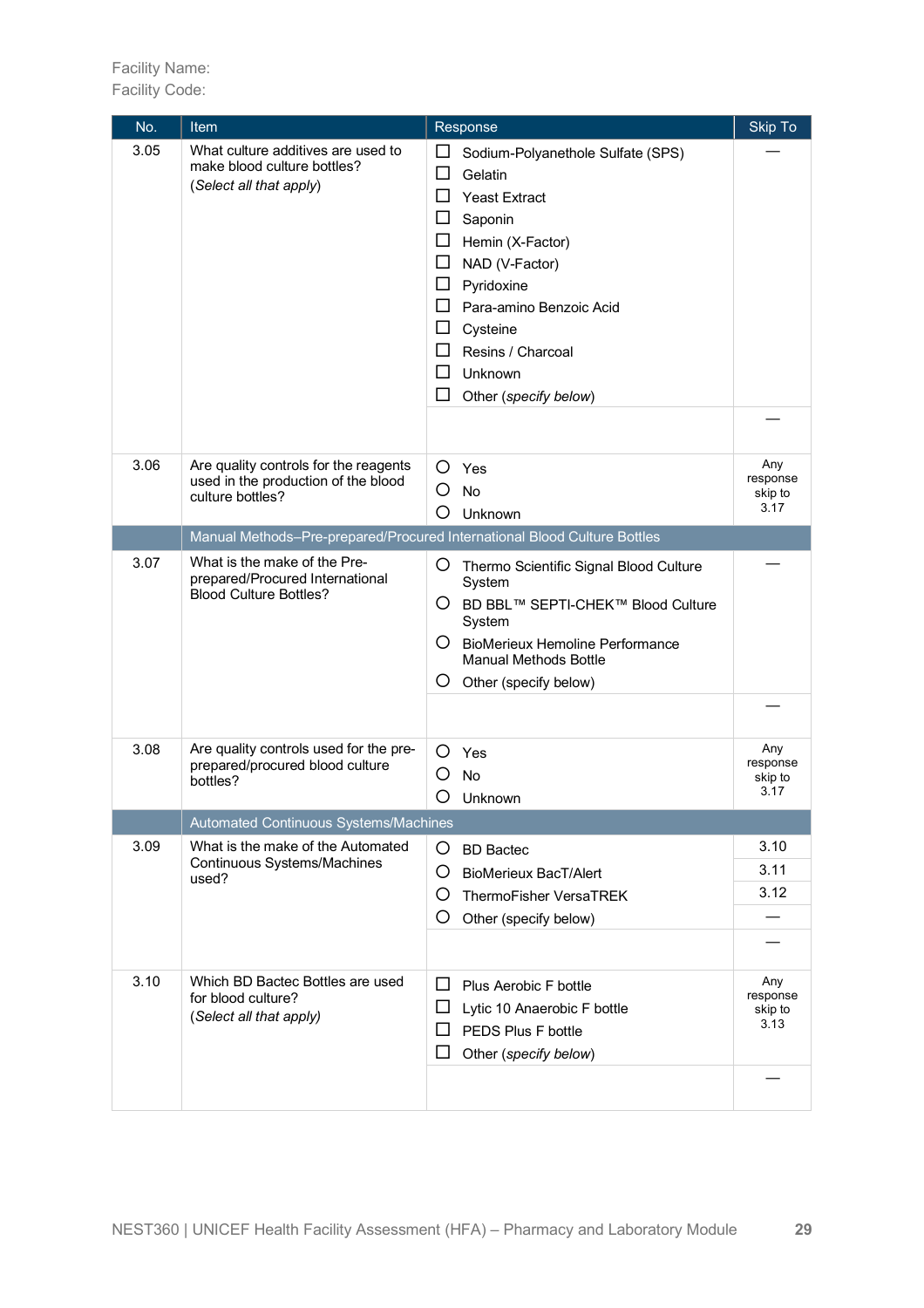| No.  | Item                                                                                           | Response                                                                                                                      | <b>Skip To</b>                      |
|------|------------------------------------------------------------------------------------------------|-------------------------------------------------------------------------------------------------------------------------------|-------------------------------------|
| 3.11 | Which BioMerieux BacT/Alert<br>Bottles are used for blood culture?<br>(Select all that apply)  | FA Plus (Aerobic)<br>ப<br>□<br>FN Plus (Anaerobic)<br>$\Box$<br>PF Plus (Paediatric)<br>Other (specify below)<br>$\mathsf{L}$ | Any<br>response,<br>skip to<br>3.13 |
|      |                                                                                                |                                                                                                                               |                                     |
| 3.12 | Which ThermoFisher VersaTREK<br>Bottles are used for blood culture?<br>(Select all that apply) | ப<br>REDOX 1 (Aerobic)<br>⊔<br>REDOX 2 (Anaerobic)<br>$\Box$<br>Other (specify below)                                         |                                     |
|      |                                                                                                |                                                                                                                               |                                     |
| 3.13 | What is the model name of the<br>machine used?                                                 | Model name:                                                                                                                   |                                     |
| 3.14 | What is the model number of the<br>machine used?                                               | Model number:                                                                                                                 | Any<br>response,<br>skip to<br>3.17 |
|      | Molecular/Genomic Methods                                                                      |                                                                                                                               |                                     |
| 3.15 | What is the make of the<br>molecular/genomic machine used?                                     | Make:                                                                                                                         |                                     |
| 3.16 | What is the model of the<br>molecular/genomic machine used?                                    | Model:                                                                                                                        |                                     |

#### 3B. CSF Culture

| No.  | Item                                                                                                 | Response                                                                                              | Skip To |
|------|------------------------------------------------------------------------------------------------------|-------------------------------------------------------------------------------------------------------|---------|
|      | <b>CSF Culture</b>                                                                                   |                                                                                                       |         |
| 3.17 | What method, if any, is used to<br>concentrate the sample before the<br>CSF culture?<br>(Select one) | ( )<br>None<br>Centrifugation<br>Ő<br><b>Membrane Filtration</b><br>( )<br>Other (specify below)<br>O |         |
|      |                                                                                                      |                                                                                                       |         |
| 3.18 | What laboratory method is used to<br>conduct CSF culture?                                            | Ő<br>Manual Methods - Direct Agar Culture or<br>In-Laboratory/In-House Produced Culture               | 3.19    |
|      | (Select one)                                                                                         | <b>Bottles</b><br>$\lambda$<br>Manual Methods - Locally Produced<br><b>Culture Bottles</b>            | 3.23    |
|      |                                                                                                      | Ő<br>Manual Methods - Pre-prepared/Procured<br>International Culture Bottles                          | 3.28    |
|      |                                                                                                      | Ő<br>Automated Continuous Systems/Machines                                                            | 3.30    |
|      |                                                                                                      | Molecular/Genomic Methods<br>()                                                                       | 3.35    |
|      |                                                                                                      | Other (specify below)<br>( )                                                                          |         |
|      |                                                                                                      |                                                                                                       |         |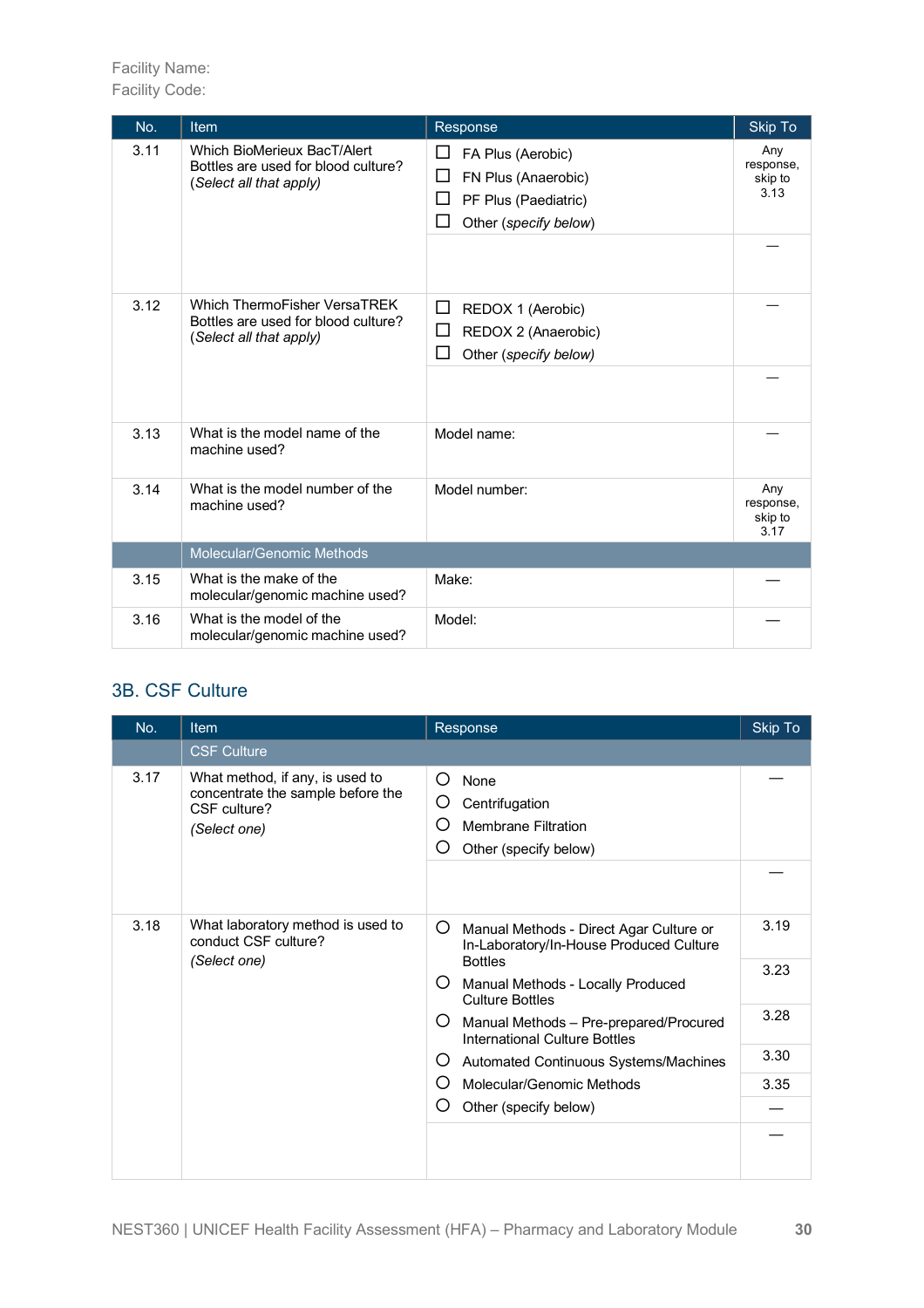| No.  | <b>Item</b>                                                                                                          | Response                                                                                                                                                                                                                                                                                                                                                                              | Skip To                            |
|------|----------------------------------------------------------------------------------------------------------------------|---------------------------------------------------------------------------------------------------------------------------------------------------------------------------------------------------------------------------------------------------------------------------------------------------------------------------------------------------------------------------------------|------------------------------------|
|      |                                                                                                                      | Manual Methods - Direct Agar Culture or In-Laboratory/In-House Produced Culture Bottles                                                                                                                                                                                                                                                                                               |                                    |
| 3.19 | Are cultures inoculated directly to an<br>agar plate or into a plastic or glass<br>culture bottle?<br>(Select one)   | O<br><b>Agar Plate</b><br>O<br><b>Plastic Bottle</b><br>Ο<br><b>Glass Bottle</b>                                                                                                                                                                                                                                                                                                      |                                    |
| 3.20 | What culture media are used to<br>conduct CSF primary culture?<br>(Select all that apply)                            | ப<br>5% Sheep Blood Agar<br>ப<br>Enriched Chocolate Agar<br>□<br>MacConkey Agar<br>ப<br>Thioglycolate Broth<br>Columbia Broth<br>Supplemental Peptone Broth<br>ப<br>ப<br>Hypertonic Medium (Brucella Broth)<br>Eurgonic Broth<br>ப<br><b>Tryptic Soy Broth</b><br>$\mathbf{r}$<br><b>Thiol Broth</b><br>$\mathbf{L}$<br>ப<br>Brain-Heart Infusion (BHI)<br>ப<br>Other (specify below) |                                    |
| 3.21 | What culture additives are used to<br>produce the primary agar<br>plates/culture bottles?<br>(Select all that apply) | ப<br>Sodium-Polyanethole Sulfate (SPS)<br>$\mathsf{L}$<br>Gelatin<br>$\overline{\phantom{a}}$<br><b>Yeast Extract</b><br>ப<br>Saponin<br>Hemin (X-Factor)<br>ப<br>NAD (V-Factor)<br>$\mathsf{L}$<br>Pyridoxine<br>ப<br>Para-amino Benzoic Acid<br>Cysteine<br>Resins / Charcoal<br>Unknown<br>Other (specify below)                                                                   |                                    |
| 3.22 | Are quality controls for the reagents<br>used in the production of the CSF<br>cultures?                              | $O$ Yes<br>◯<br><b>No</b><br>O<br>Unknown                                                                                                                                                                                                                                                                                                                                             | Any<br>response<br>skip to<br>3.37 |
|      | Manual Methods - Locally Produced Culture Bottles                                                                    |                                                                                                                                                                                                                                                                                                                                                                                       |                                    |
| 3.23 | What is the make of the culture<br>bottles?<br>(Select one)                                                          | O<br>Plastic<br>O<br>Glass                                                                                                                                                                                                                                                                                                                                                            |                                    |
| 3.24 | What is the make of the blood<br>culture bottles?                                                                    | Make:                                                                                                                                                                                                                                                                                                                                                                                 |                                    |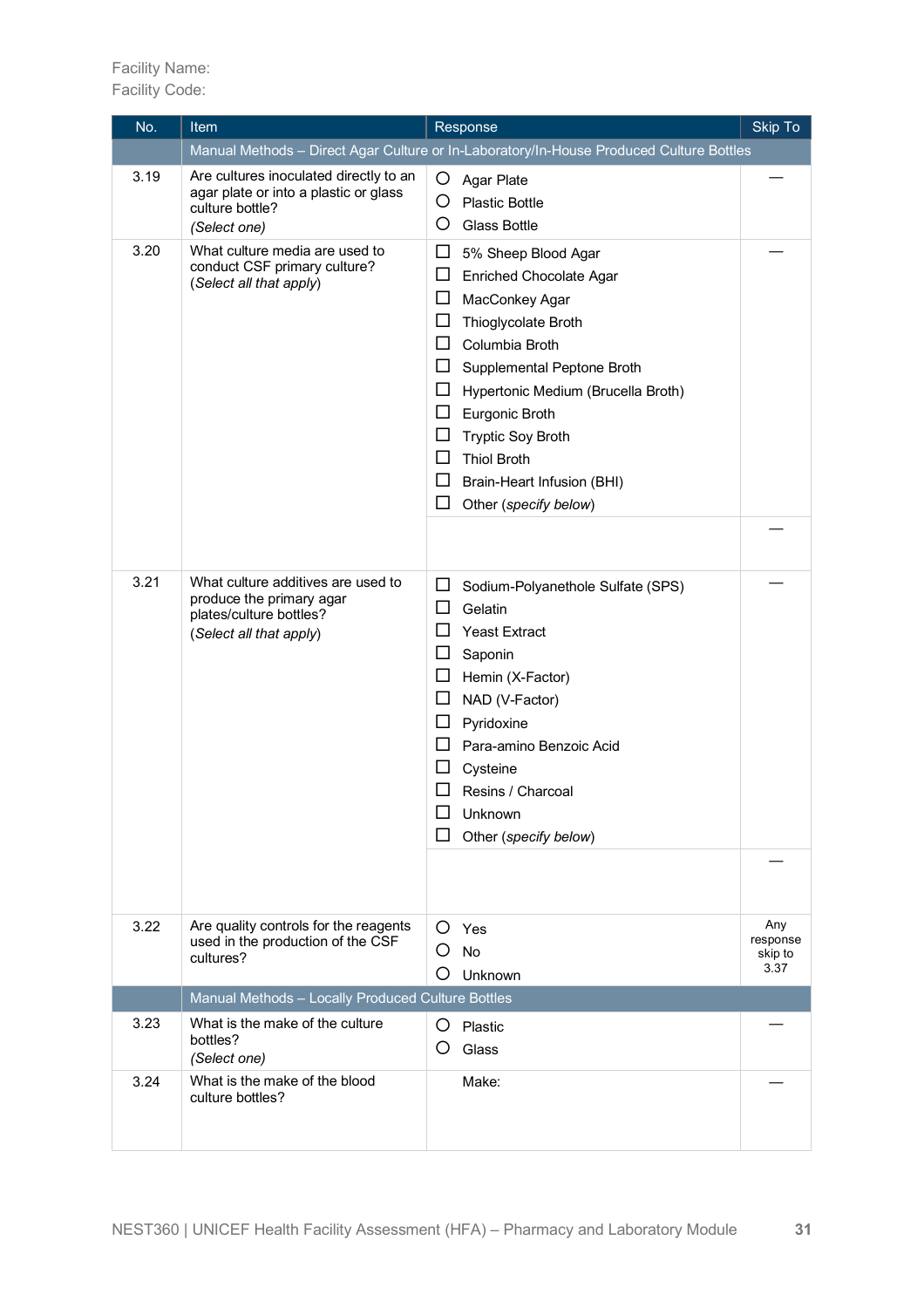| No.  | <b>Item</b>                                                                                 | Response                                                                                                                                                                                                                                                                          | Skip To                            |
|------|---------------------------------------------------------------------------------------------|-----------------------------------------------------------------------------------------------------------------------------------------------------------------------------------------------------------------------------------------------------------------------------------|------------------------------------|
| 3.25 | What culture media are used to<br>make CSF culture bottles?<br>(Select all that apply)      | ப<br>Thioglycolate Broth<br>Columbia Broth<br>Supplemental Peptone Broth<br>Hypertonic Medium (Brucella Broth)<br>ப<br>Eurgonic Broth<br>ப<br><b>Tryptic Soy Broth</b><br><b>Thiol Broth</b><br>Brain-Heart Infusion (BHI)<br>ப<br>Unknown<br>ΙI<br>Other (specify below)<br>ப    |                                    |
| 3.26 | What culture additives are used to<br>make CSF culture bottles?<br>(Select all that apply)  | ப<br>Sodium-Polyanethole Sulfate (SPS)<br>Gelatin<br>$\mathsf{L}$<br><b>Yeast Extract</b><br>Saponin<br>Hemin (X-Factor)<br>ப<br>NAD (V-Factor)<br>ப<br>Pyridoxine<br>Para-amino Benzoic Acid<br>Cysteine<br>ப<br>Resins / Charcoal<br>Unknown<br>H<br>ப<br>Other (specify below) |                                    |
| 3.27 | Are quality controls conducted for<br>the locally produced CSF culture                      | O<br>Yes<br>No                                                                                                                                                                                                                                                                    | Any<br>response<br>skip to         |
|      | bottles?                                                                                    | Unknown                                                                                                                                                                                                                                                                           | 3.37                               |
|      | Manual Methods - Pre-pared/Procured International Culture Bases                             |                                                                                                                                                                                                                                                                                   |                                    |
| 3.28 | What pre-prepared/procured<br>international CSF culture system are<br>used?<br>(Select one) | O Thermo Scientific Signal Blood Culture<br>System<br>O BD BBL™ SEPTI-CHEK™ Blood Culture<br>System<br>O BioMerieux Hemoline Performance Manual<br><b>Methods Bottle</b><br>O<br>Other (specify below)                                                                            |                                    |
| 3.29 | Are quality controls conducted for<br>the pre-prepared/procured CSF<br>culture bottles?     | O Yes<br>No<br>O<br>O<br>Unknown                                                                                                                                                                                                                                                  | Any<br>response<br>skip to<br>3.37 |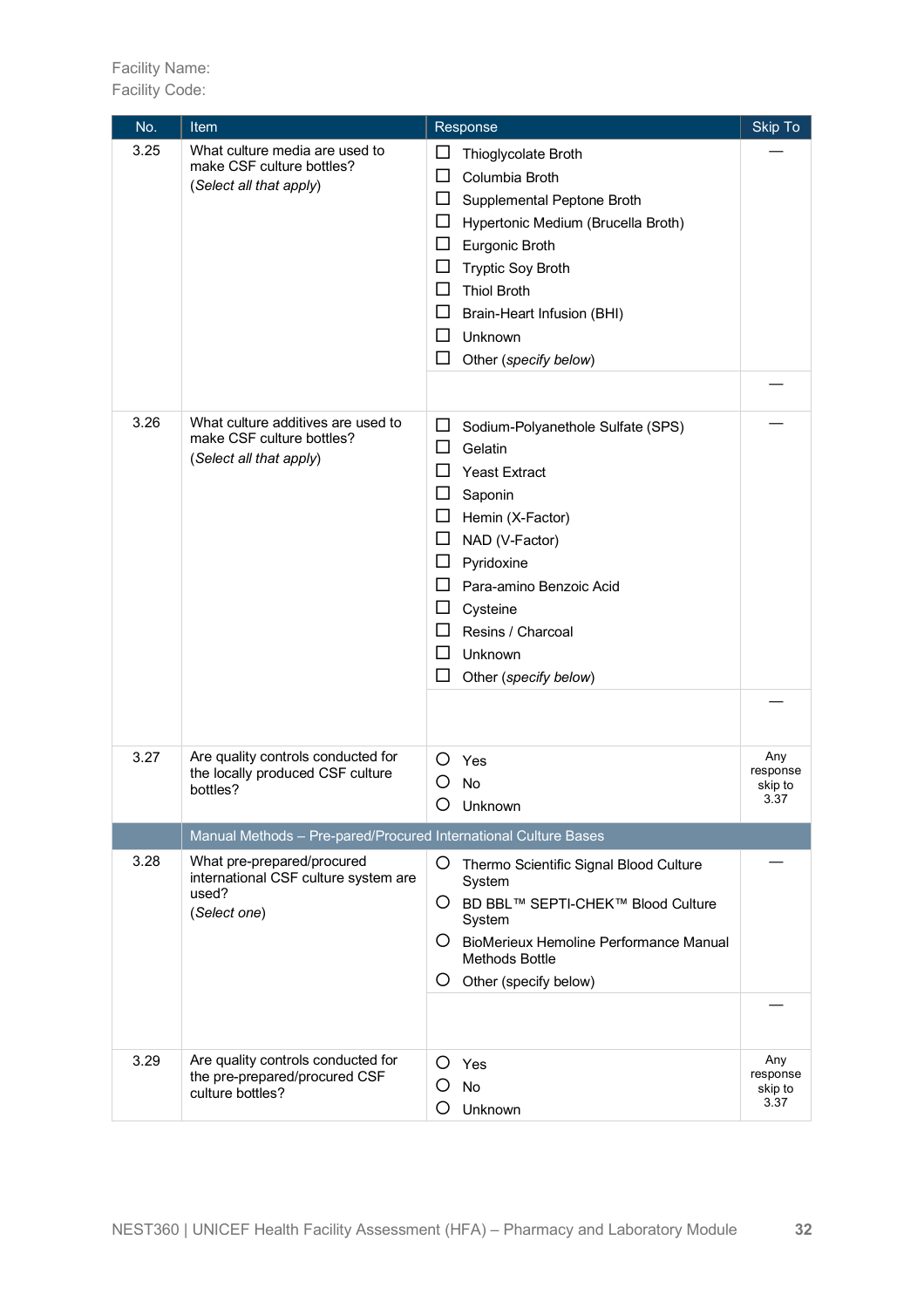| No.  | <b>Item</b>                                                                                 | Response                                                                                                                        | Skip To                            |
|------|---------------------------------------------------------------------------------------------|---------------------------------------------------------------------------------------------------------------------------------|------------------------------------|
|      | Automated Continuous Systems/Machines                                                       |                                                                                                                                 |                                    |
| 3.30 | What automated continuous<br>systems/machines are used?                                     | O BD Bactec<br>Ő<br><b>BioMerieux BacT/Alert</b><br>O<br>ThermoFisher Versa TREK<br>O<br>Other (specify below)                  | 3.31<br>3.32<br>3.33               |
| 3.31 | What BD Bactec bottles are used for<br>CSF culture?<br>(Select all that apply)              | $\Box$ Plus Aerobic F bottle<br>$\Box$<br>Lytic 10 Anaerobic F bottle<br>PEDS Plus F bottle<br>ΙI<br>ப<br>Other (specify below) | Any<br>response<br>skip to<br>3.35 |
| 3.32 | What BioMerieux BacT/Alert Bottles<br>are used for CSF culture?<br>(Select all that apply)  | $\Box$ FA Plus (Aerobic)<br>FN Plus (Anaerobic)<br>ப<br>PF Plus (Paediatric)<br>ப<br>ப<br>Other (specify below)                 | Any<br>response<br>skip to<br>3.35 |
| 3.33 | What ThermoFisher VersaTREK<br>Bottles are used for CSF culture?<br>(Select all that apply) | $\Box$ REDOX 1 (Aerobic)<br>REDOX 2 (Anaerobic)<br>ப<br>□<br>Other (specify below)                                              |                                    |
| 3.34 | What is the model number of the<br>machine used?                                            | Model number:                                                                                                                   | Any<br>response<br>skip to<br>3.37 |
|      | Molecular/Genomic Methods                                                                   |                                                                                                                                 |                                    |
| 3.35 | What make of molecular/genomic<br>machine is used?                                          | Make:                                                                                                                           |                                    |
| 3.36 | What model of molecular/genomic<br>machine is used?                                         | Model:                                                                                                                          |                                    |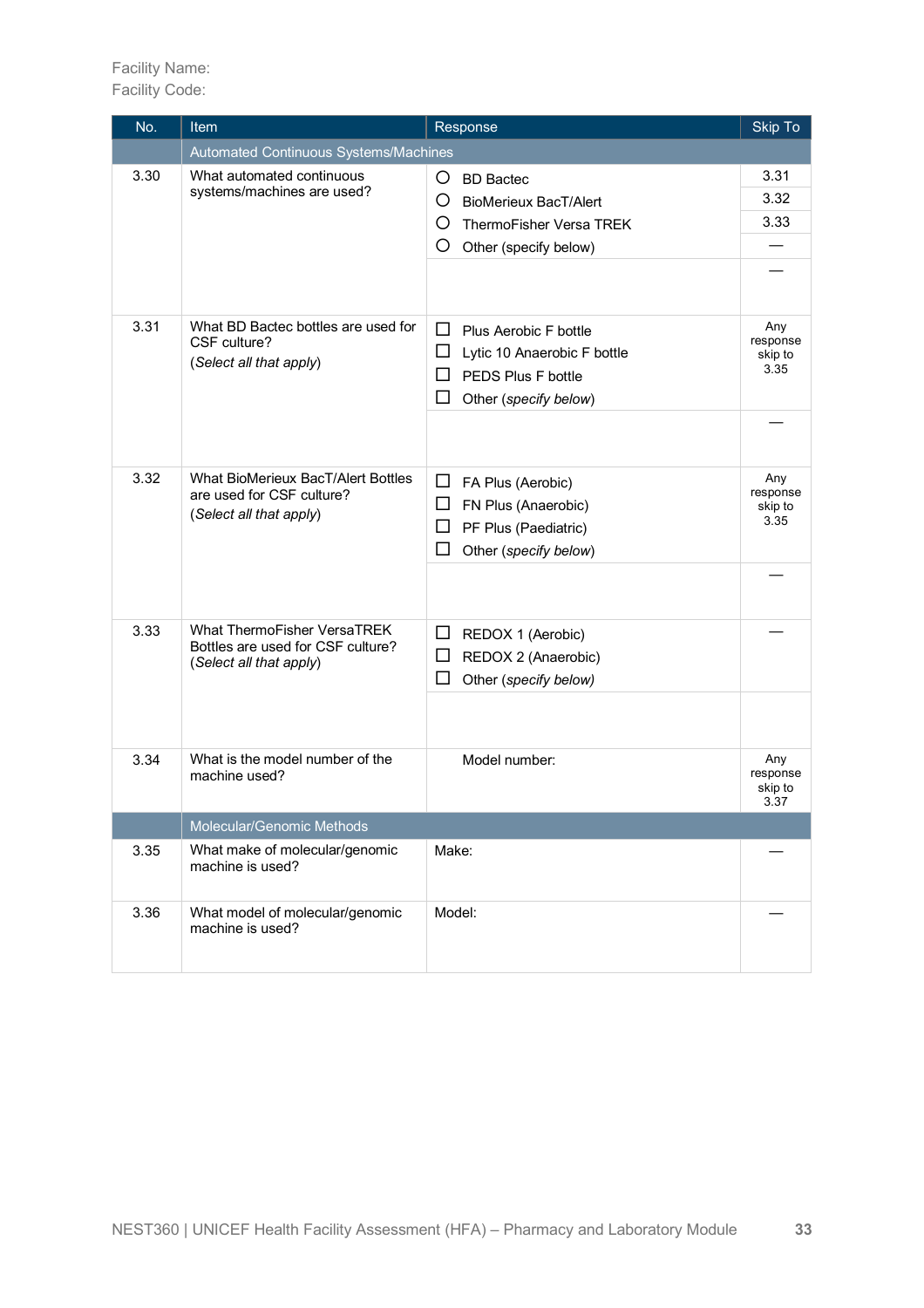#### 3C. Identification of Blood Isolates

| No.  | Item                                                                                                                                | Response                                                                                                                                                                                                                                                                                                                  | Skip To                      |
|------|-------------------------------------------------------------------------------------------------------------------------------------|---------------------------------------------------------------------------------------------------------------------------------------------------------------------------------------------------------------------------------------------------------------------------------------------------------------------------|------------------------------|
| 3.37 | Is the specific microorganism<br>detected from the blood culture<br>bottle identified?                                              | O<br>Yes<br>О<br><b>No</b>                                                                                                                                                                                                                                                                                                |                              |
| 3.38 | What methods are used for<br>identification of the microorganism<br>cultured from blood culture bottles?<br>(Select all that apply) | □<br>Subculture (including agar plates)<br>□<br>Microscopy (including staining)<br>□<br>Manual Biochemical Tests (e.g., IMViC<br>test, etc.)<br>ப<br><b>Commercially Available</b><br>Assays/Minisystems (e.g., API BioMerieux<br>Test Strips etc.)<br>Other (specify below)<br>$\Box$                                    | 3.39<br>3.40<br>3.41<br>3.44 |
|      | Subculture                                                                                                                          |                                                                                                                                                                                                                                                                                                                           |                              |
| 3.39 | What media are used to subculture<br>blood isolates?<br>(Select all that apply)                                                     | $\Box$<br>MacConkey Agar<br>□<br>Kligler Iron Agar<br>ப<br>Blood Agar (TSA + 5% Sheep Blood)<br><b>Mannitol Salt Agar</b><br>$\mathsf{L}$<br>$\mathbf{L}$<br>CLED Agar<br>$\mathbf{L}$<br>Chromogenic Agar<br>ப<br>Fastidious Anaerobe Agar (FAA)<br>$\Box$<br>Enriched Chocolate Agar<br>$\Box$<br>Other (specify below) |                              |
|      | Microscopy                                                                                                                          |                                                                                                                                                                                                                                                                                                                           |                              |
| 3.40 | What stains are conducted on blood<br>isolates?<br>(Select all that apply)                                                          | ΙI<br><b>Gram Stain</b><br>Acridine Orange Stain<br>Other (specify below)                                                                                                                                                                                                                                                 |                              |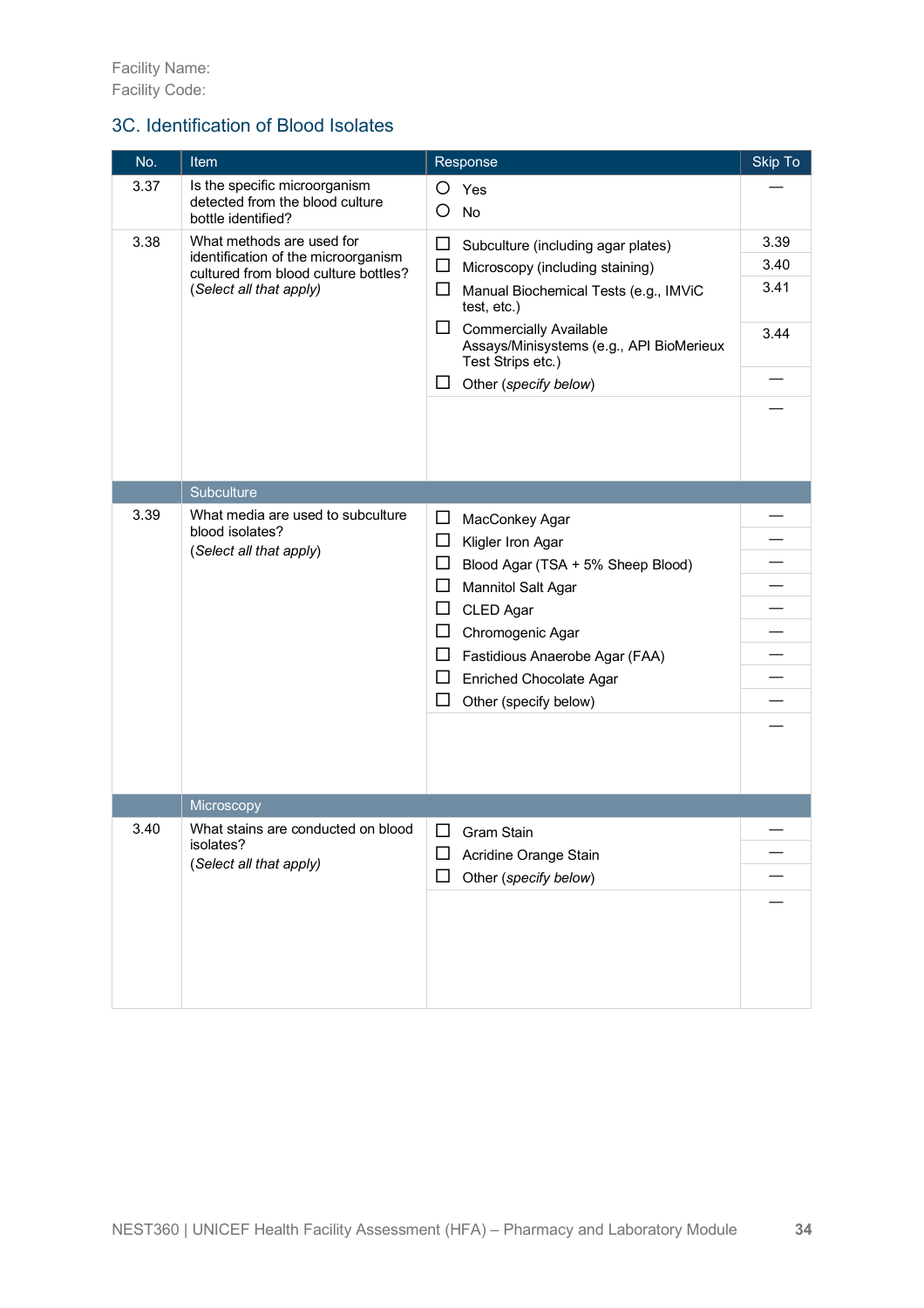| No.  | <b>Item</b>                                                                                                                          | Response                                                                                                                                                                                                                                                                                                                                                                                                                                                                                                                                                                                                                                                  | <b>Skip To</b> |
|------|--------------------------------------------------------------------------------------------------------------------------------------|-----------------------------------------------------------------------------------------------------------------------------------------------------------------------------------------------------------------------------------------------------------------------------------------------------------------------------------------------------------------------------------------------------------------------------------------------------------------------------------------------------------------------------------------------------------------------------------------------------------------------------------------------------------|----------------|
|      | <b>Manual Biochemical Tests</b>                                                                                                      |                                                                                                                                                                                                                                                                                                                                                                                                                                                                                                                                                                                                                                                           |                |
| 3.41 | Which of these tests are used for<br>manual biochemical identification of<br>isolates from blood culture?<br>(Select all that apply) | ப<br><b>Motility Test</b><br><b>Catalase Test</b><br>ΙI<br>$\mathsf{L}$<br>Oxidase Test<br>$\Box$<br>Oxidative Fermentation (OF) Test<br>ப<br>Carbohydrate Fermentation Test (e.g.,<br>glucose, fructose, maltose, lactose,<br>sucrose)<br><b>IMViC Test - Indole Production Test</b><br>ΙI<br>ΙI<br>IMViC Test - Methyl-Red Test<br>ப<br>IMViC Test - Voges-Proskauer Test<br><b>IMViC Test - Citrate Utilisation Test</b><br>ΙI<br>ப<br>Gelatin Hydrolysis<br>Starch Hydrolysis<br>ΙI<br><b>Urease Test</b><br>$\mathsf{L}$<br>ப<br><b>Hydrogen Sulphide Production Test</b><br><b>Nitrate Production Test</b><br>ΙI<br>$\Box$<br>Other (specify below) |                |
| 3.42 | Did stockouts occur for the reagents<br>used in any of these methods in the<br>last 4 weeks?                                         | $O$ Yes<br>O<br>No                                                                                                                                                                                                                                                                                                                                                                                                                                                                                                                                                                                                                                        |                |
| 3.43 | Please provide any comments about stockouts:                                                                                         |                                                                                                                                                                                                                                                                                                                                                                                                                                                                                                                                                                                                                                                           |                |
|      | Commercially Available Assays/Minisystems                                                                                            |                                                                                                                                                                                                                                                                                                                                                                                                                                                                                                                                                                                                                                                           |                |
| 3.44 | What make of commercially<br>available assays/minisystems (e.g.,<br>API BioMerieux Test Strip, etc.) is<br>used for blood culture?   | Make:                                                                                                                                                                                                                                                                                                                                                                                                                                                                                                                                                                                                                                                     |                |
| 3.45 | What model of commercially<br>available assays/minisystems (e.g.,<br>API BioMerieux Test Strip, etc.) is<br>used for blood culture?  | Model:                                                                                                                                                                                                                                                                                                                                                                                                                                                                                                                                                                                                                                                    |                |
| 3.46 | Did stockouts occur for the reagents<br>used in any of these methods in the<br>last 4 weeks?                                         | $O$ Yes<br>No<br>O                                                                                                                                                                                                                                                                                                                                                                                                                                                                                                                                                                                                                                        |                |
| 3.47 | Please provide any comments about stockouts:                                                                                         |                                                                                                                                                                                                                                                                                                                                                                                                                                                                                                                                                                                                                                                           |                |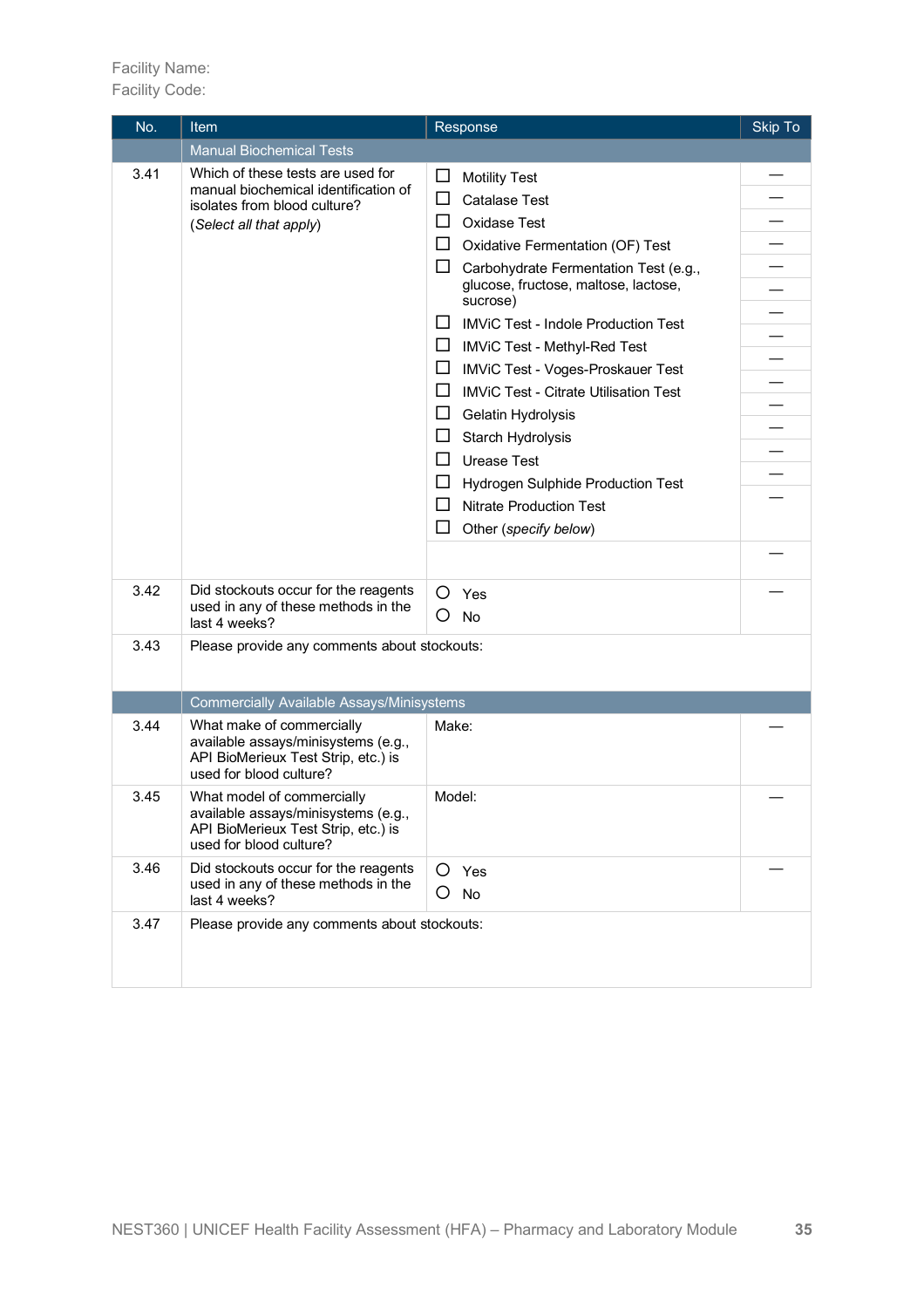#### 3D. Identification of CSF Isolates

| No.  | Item                                                                                                                      | Response                                                                                                                                                                                                                                                                              | Skip To                      |
|------|---------------------------------------------------------------------------------------------------------------------------|---------------------------------------------------------------------------------------------------------------------------------------------------------------------------------------------------------------------------------------------------------------------------------------|------------------------------|
| 3.48 | Is the specified microorganism<br>detected from the CSF culture<br>identified?                                            | O<br>Yes<br>Ο<br><b>No</b>                                                                                                                                                                                                                                                            |                              |
| 3.49 | What methods are used for<br>identification of the microorganism<br>cultured from CSF culture?<br>(Select all that apply) | $\Box$<br>Subculture (including agar plates)<br>ப<br>Microscopy (including staining)<br>ப<br>Manual Biochemical Tests (e.g., IMViC<br>Test etc.)<br>ப<br><b>Commercially Available</b><br>Assays/Minisystems (e.g., API BioMerieux<br>Test Strips etc.)<br>Other (specify below)<br>ப | 3.50<br>3.51<br>3.52<br>3.55 |
|      | Subculture                                                                                                                |                                                                                                                                                                                                                                                                                       |                              |
| 3.50 | What media are used to subculture<br>CSF isolates?<br>(Select all that apply)                                             | $\Box$<br>MacConkey Agar<br>□<br>Kligler Iron Agar<br>ப<br>Blood Agar (TSA + 5% Sheep Blood)<br><b>Mannitol Salt Agar</b><br>ப<br>CLED Agar<br>ப<br>Chromogenic Agar<br>ப<br>Fastidious Anaerobe Agar (FAA)<br>ப<br><b>Enriched Chocolate Agar</b><br>Other (specify below)           |                              |
|      | Microscopy                                                                                                                |                                                                                                                                                                                                                                                                                       |                              |
| 3.51 | What stains are conducted on CSF<br>isolates?<br>(Select all that apply)                                                  | ப<br>Gram Stain<br>Acridine Orange Stain<br>Other (specify below)                                                                                                                                                                                                                     |                              |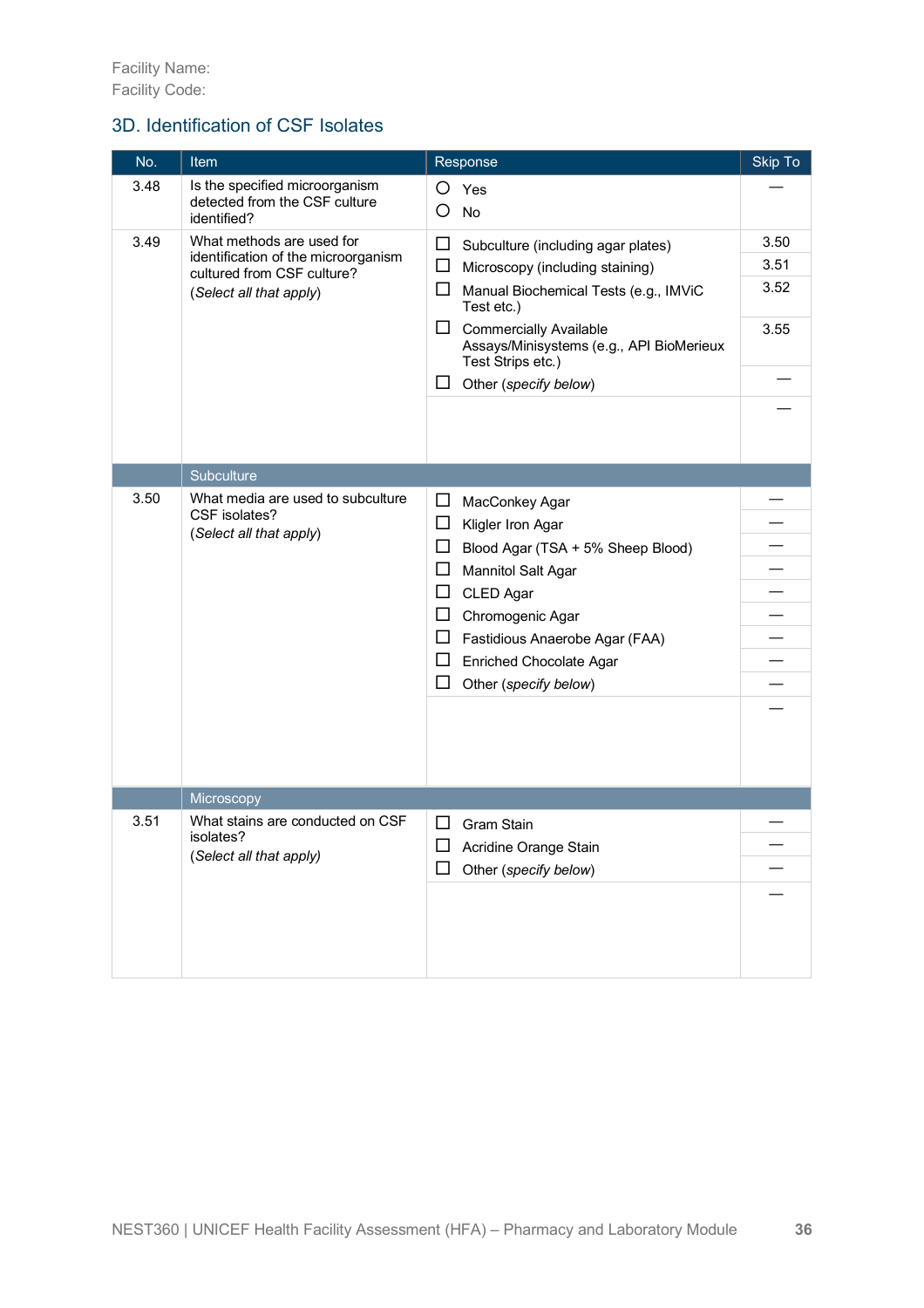| No.  | <b>Item</b>                                                                                                                         | Response                                                                                                                                                                                                                                                                                                                                                                                                                                                                                                                                                                                                        | Skip To |
|------|-------------------------------------------------------------------------------------------------------------------------------------|-----------------------------------------------------------------------------------------------------------------------------------------------------------------------------------------------------------------------------------------------------------------------------------------------------------------------------------------------------------------------------------------------------------------------------------------------------------------------------------------------------------------------------------------------------------------------------------------------------------------|---------|
|      | <b>Manual Biotechnical Tests</b>                                                                                                    |                                                                                                                                                                                                                                                                                                                                                                                                                                                                                                                                                                                                                 |         |
| 3.52 | Which of these tests are used for<br>manual biochemical identification of<br>isolates from CSF culture?<br>(Select all that apply)  | <b>Motility Test</b><br>ப<br>□<br><b>Catalase Test</b><br>ΙI<br>Oxidase Test<br>ப<br>Oxidative Fermentation (OF) Test<br>ப<br>Carbohydrate Fermentation Test (e.g.<br>glucose, fructose, maltose, lactose,<br>sucrose)<br><b>IMViC Test - Indole Production Test</b><br>ΙI<br>ப<br>IMViC Test - Methyl-Red Test<br>ப<br>IMViC Test - Voges-Proskauer Test<br><b>IMViC Test - Citrate Utilisation Test</b><br>ΙI<br>ப<br>Gelatin Hydrolysis<br>Starch Hydrolysis<br>ப<br><b>Urease Test</b><br>ΙI<br>ப<br>Hydrogen Sulphide Production Test<br><b>Nitrate Production Test</b><br>ப<br>□<br>Other (specify below) |         |
|      |                                                                                                                                     |                                                                                                                                                                                                                                                                                                                                                                                                                                                                                                                                                                                                                 |         |
| 3.53 | Did stockouts occur for the reagents<br>used in any of these methods in the<br>last 4 weeks?                                        | O<br>Yes<br><b>No</b><br>O                                                                                                                                                                                                                                                                                                                                                                                                                                                                                                                                                                                      |         |
| 3.54 | Please provide any comments about stockouts:                                                                                        |                                                                                                                                                                                                                                                                                                                                                                                                                                                                                                                                                                                                                 |         |
|      | <b>Commercially Available Assays/Minisytems</b>                                                                                     |                                                                                                                                                                                                                                                                                                                                                                                                                                                                                                                                                                                                                 |         |
| 3.55 | What make of commercially<br>available assays/minisystems (e.g.,<br>API BioMerieux Test Strip, etc.) is<br>used for blood culture?  | Make:                                                                                                                                                                                                                                                                                                                                                                                                                                                                                                                                                                                                           |         |
| 3.56 | What model of commercially<br>available assays/minisystems (e.g.,<br>API BioMerieux Test Strip, etc.) is<br>used for blood culture? | Model:                                                                                                                                                                                                                                                                                                                                                                                                                                                                                                                                                                                                          |         |
| 3.57 | Did stockouts occur for the reagents<br>used in any of these methods in the<br>last 4 weeks?                                        | $O$ Yes<br>Ο<br>No                                                                                                                                                                                                                                                                                                                                                                                                                                                                                                                                                                                              |         |
| 3.58 | Please provide any comments about stockouts:                                                                                        |                                                                                                                                                                                                                                                                                                                                                                                                                                                                                                                                                                                                                 |         |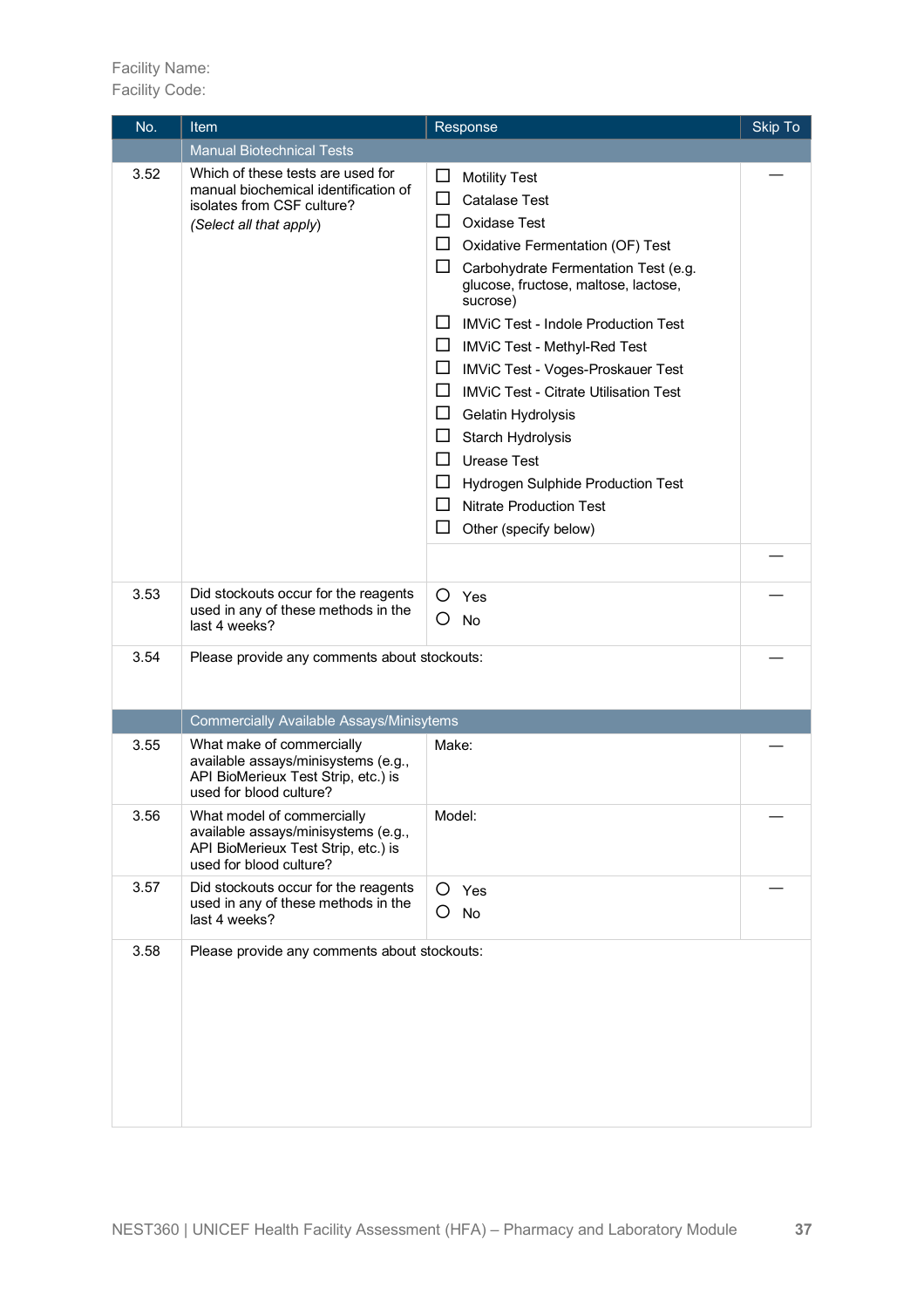#### 3E. Antibiotic Sensitivity Testing

|      | <b>Antibiotic Sensitivity Testing</b>                                                        |                                                       |      |
|------|----------------------------------------------------------------------------------------------|-------------------------------------------------------|------|
| 3.59 | What method, if any, of antibiotic                                                           | $\sqcup$<br>None                                      |      |
|      | sensitivity/resistance is used at your<br>facility?                                          | ப<br><b>Disc Diffusion</b>                            |      |
|      | (Select all that apply)                                                                      | ΙI<br><b>Broth Dilution</b>                           |      |
|      |                                                                                              | ப<br>Etest (Antibiotic Gradient Method)               | 3.60 |
|      |                                                                                              | <b>MALDI-TOF MS</b><br>ΙI                             | 3.62 |
|      |                                                                                              | qPCR<br>ப                                             | 3.64 |
|      |                                                                                              | DNA Microarray/Chips<br>ப                             | 3.66 |
|      |                                                                                              | Loop-mediated Isothermal Amplification<br>ப<br>(LAMP) | 3.68 |
|      |                                                                                              | ΙI<br>Unknown                                         |      |
|      |                                                                                              | ப<br>Other (specify below)                            |      |
|      |                                                                                              |                                                       |      |
| 3.60 | Etest (Antibiotic Gradient Method):<br>What is the make of the equipment?                    | Make:                                                 |      |
| 3.61 | Etest (Antibiotic Gradient Method):<br>What is the model of the equipment?                   | Model:                                                |      |
| 3.62 | <b>MALDI-TOF MS:</b><br>What is the make of the equipment?                                   | Make:                                                 |      |
| 3.63 | <b>MALDI-TOF MS:</b><br>What is the models of the<br>equipment?                              | Model:                                                |      |
| 3.64 | qPCR:<br>What is the make of the equipment?                                                  | Make:                                                 |      |
| 3.65 | qPCR:<br>What is the model of the equipment?                                                 | Model:                                                |      |
| 3.66 | DNA Microarray/Chips:<br>What is the make of the equipment?                                  | Make:                                                 |      |
| 3.67 | DNA Microarray/Chips:<br>What is the models of the<br>equipment?                             | Model:                                                |      |
| 3.68 | Loop-mediated Isothermal<br>Amplification (LAMP):<br>What is the make of the equipment?      | Make:                                                 |      |
| 3.69 | Loop-mediated Isothermal<br>Amplification (LAMP):<br>What is the model of the equipment?     | Model:                                                |      |
| 3.70 | Did stockouts occur for the reagents<br>used in any of these methods in the<br>last 4 weeks? | O.<br>Yes<br>Ő<br>No                                  |      |
| 3.71 | Please provide any comments about stockouts:                                                 |                                                       |      |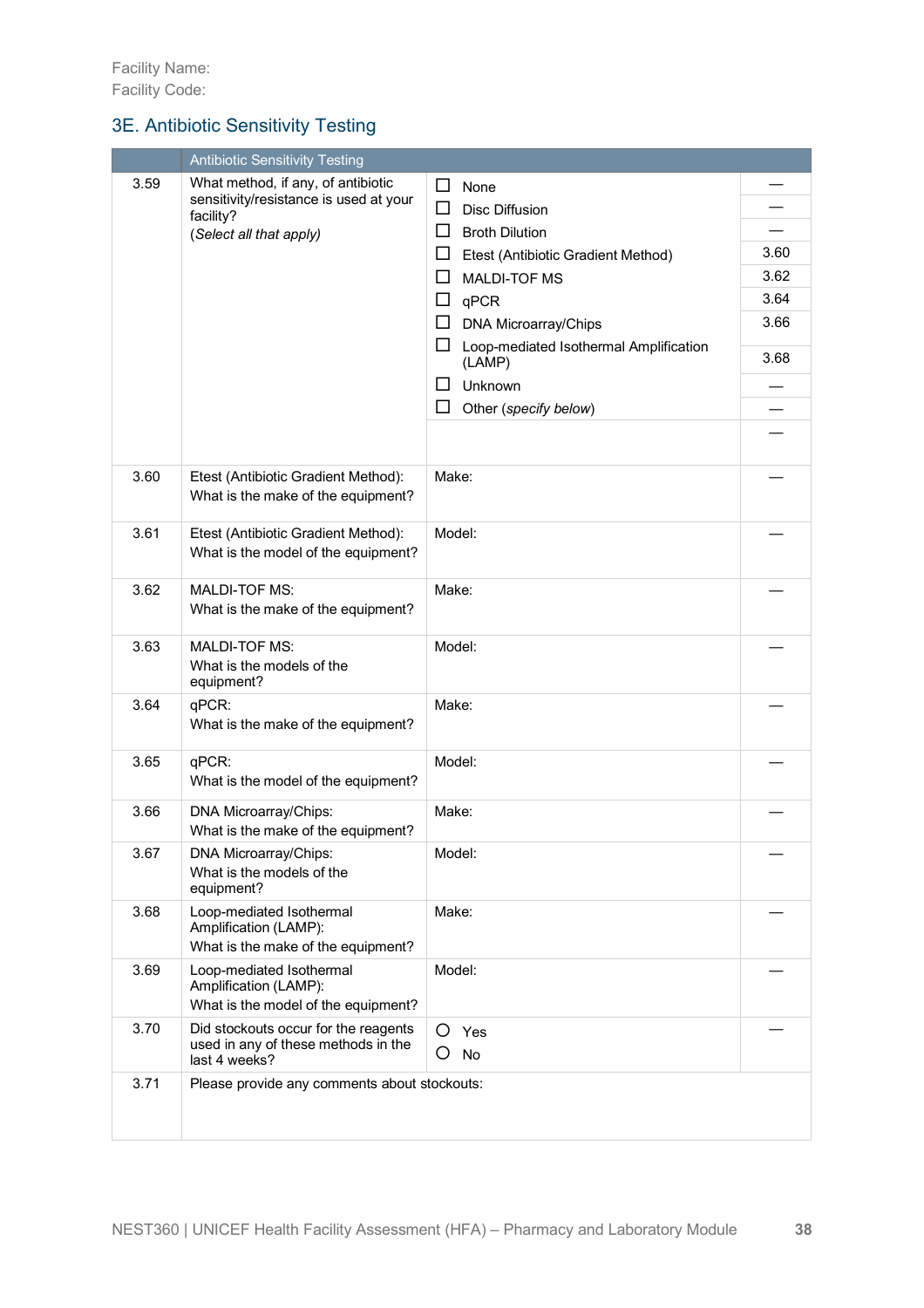| 3.72 | Are any of these antibiotic sensitivity<br>testing machines used?<br>(Select all that apply)                                                                              | MicroScan WalkAway (Beckman Coulter)<br>ΙI<br>Micronaut (Merlin)<br>Avantage test (Abbott Laboratories)<br>Vitek 2 (BioMerieux)<br>Phoenix (BD Diagnostics)<br>Sensititre ARIS 2X (Trek Diagnostic<br>Systems)<br><b>None</b><br>Other (specify below) |  |
|------|---------------------------------------------------------------------------------------------------------------------------------------------------------------------------|--------------------------------------------------------------------------------------------------------------------------------------------------------------------------------------------------------------------------------------------------------|--|
| 3.73 | Did stockouts occur for the reagents<br>used in any of these methods in the<br>last 4 weeks?                                                                              | $\left( \right)$<br>Yes<br>( )<br><b>No</b>                                                                                                                                                                                                            |  |
| 3.74 | Please provide any comments about stockouts:                                                                                                                              |                                                                                                                                                                                                                                                        |  |
|      | <b>Onsite/Research Studies</b>                                                                                                                                            |                                                                                                                                                                                                                                                        |  |
| 3.75 | What, if any, current research<br>studies involving laboratory culture,<br>antimicrobial resistance (AMR), or<br>neonatal infections are there?<br>(Select al that apply) | $\mathsf{L}$<br>Laboratory culture<br>Antimicrobial resistance (AMR)<br>Neonatal infection<br>None                                                                                                                                                     |  |

#### 3F. Protocols

| No.  | <b>Item</b>                                                                                                                                | Response                   |
|------|--------------------------------------------------------------------------------------------------------------------------------------------|----------------------------|
| 3.76 | Please attach a copy of the GBS screening laboratory protocol used at<br>this facility.                                                    | Attached<br>None to attach |
| 3.77 | Please attach a copy of the blood culture laboratory protocols (including<br>subculture and isolate identification) used at this facility. | Attached<br>None to attach |
| 3.78 | Please attach a copy of the laboratory protocol used for CSF culture<br>isolate antibiotic sensitivity testing.                            | Attached<br>None to attach |
| 3.79 | Please attach a copy of the laboratory protocol used for blood culture<br>isolate antibiotic sensitivity testing.                          | Attached<br>None to attach |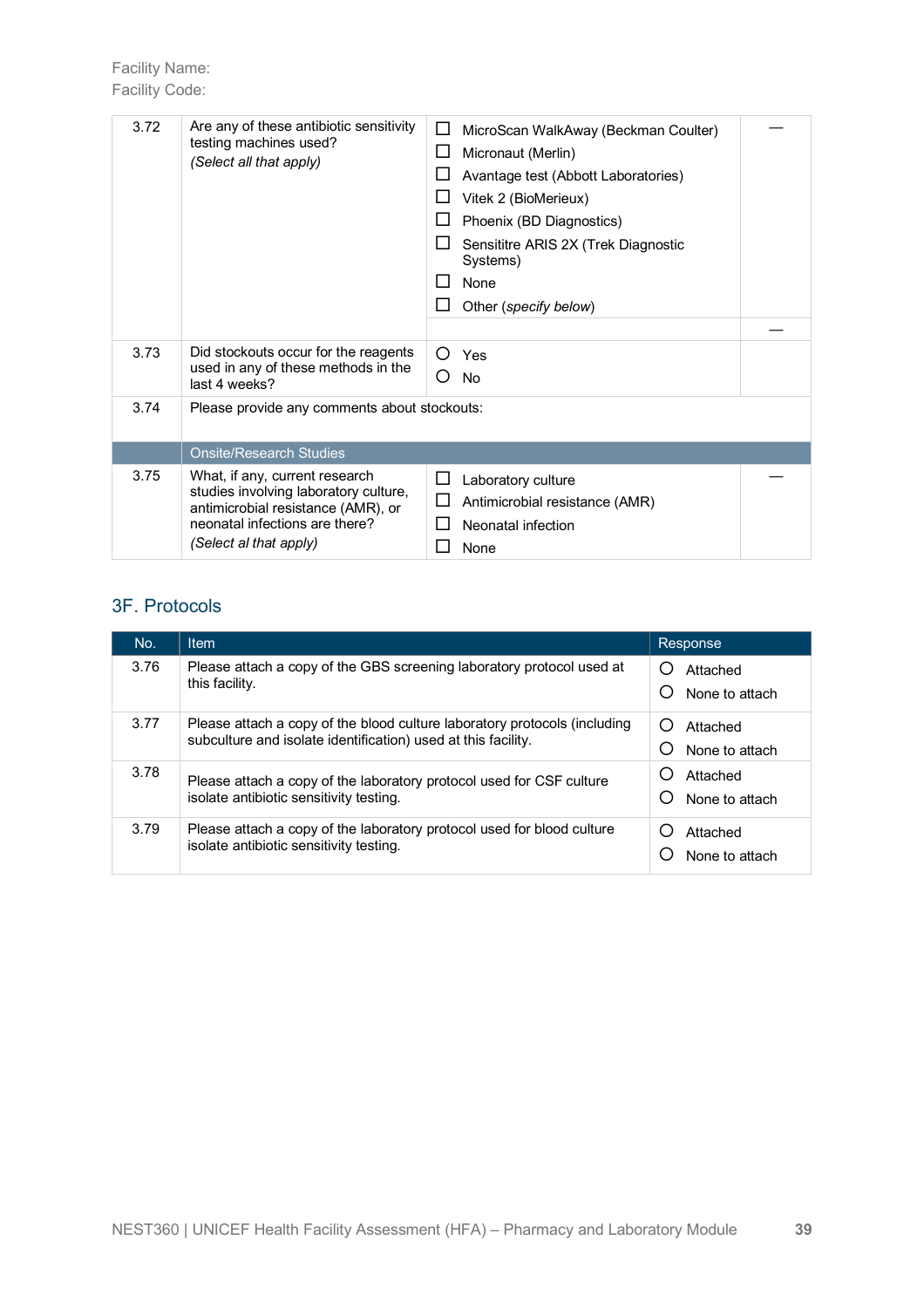# Section 4. Laboratory Linkage to Neonatal Unit (Lab)

**Instructions:** Please have all participants fill in their names and positions below, before completing the following forms in *Section 4. Laboratory Linkage to Neonatal Unit (Lab)*.

| Respondents                           |                            |
|---------------------------------------|----------------------------|
| Respondent Name (first and last name) | <b>Respondent Position</b> |
|                                       |                            |
| Respondent Name (first and last name) | <b>Respondent Position</b> |
|                                       |                            |
| Respondent Name (first and last name) | <b>Respondent Position</b> |
|                                       |                            |
| Respondent Name (first and last name) | <b>Respondent Position</b> |
|                                       |                            |
| Respondent Name (first and last name) | <b>Respondent Position</b> |
|                                       |                            |
| Respondent Name (first and last name) | <b>Respondent Position</b> |
|                                       |                            |
| Respondent Name (first and last name) | <b>Respondent Position</b> |
|                                       |                            |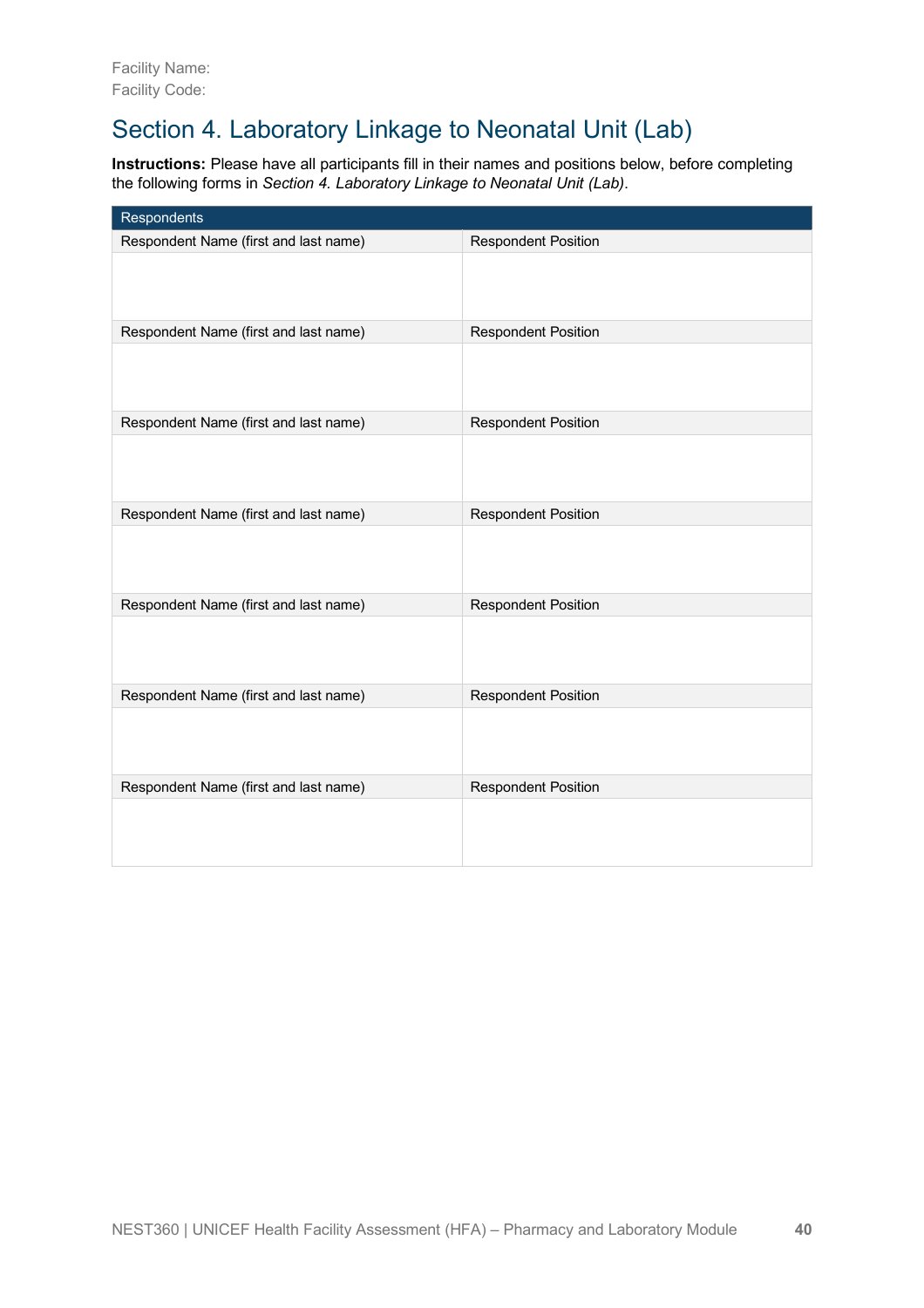# Section 4. Laboratory Linkage to Neonatal Unit (Lab)

**Instructions:** The data collection team should direct these questions to the laboratory manager. For some questions, you will need to ask and observe the staff or specific items/spaces at the facility. Please do not leave any variable blank. If a response is unknown, write "unknown" or select "unknown" from the multiple-choice answers.

**Prompt:** "I'd like to ask you a few questions and make some observations about the laboratory and how it coordinates with the neonatal unit."

#### 4A. Cultures for the neonatal unit

| No.  | Item                                                                                                                             | Response                                                                                                                                                                                                   |  |
|------|----------------------------------------------------------------------------------------------------------------------------------|------------------------------------------------------------------------------------------------------------------------------------------------------------------------------------------------------------|--|
| 4.01 | In the last 7 days, how many blood cultures were<br>requested by the neonatal unit?                                              | Number:                                                                                                                                                                                                    |  |
| 4.02 | In the last 7 days, how many blood cultures were<br>completed for the neonatal unit?                                             | Number:                                                                                                                                                                                                    |  |
| 4.03 | What, if any, were the challenges to performing all blood<br>cultures requested by the neonatal unit?<br>(Select all that apply) | $\Box$<br>None<br>$\Box$<br>Inappropriate or incomplete<br>labelling<br>$\Box$ Lack of lab supplies<br>$\Box$ Lack of staff<br>$\Box$ Training needed<br>$\Box$ Power outage<br>ப<br>Other (specify below) |  |
| 4.04 | In the last 7 days, how many CSF cultures were requested<br>by the neonatal unit?                                                | Number:                                                                                                                                                                                                    |  |
| 4.05 | In the last 7 days, how many CSF cultures were completed<br>for the neonatal unit?                                               | Number:                                                                                                                                                                                                    |  |
| 4.06 | What, if any, were the challenges to performing all neonatal<br>unit CSF cultures requested?<br>(Select all that apply)          | $\Box$ None<br>$\Box$ Inappropriate or incomplete<br>labelling<br>$\Box$ Lack of lab supplies<br>$\Box$ Lack of staff<br>$\Box$ Training needed<br>$\Box$ Power outage<br>$\Box$<br>Other (specify below)  |  |
| 4.07 | In the last 7 days, how many bilirubin tests were requested<br>by the neonatal unit?                                             | Number:                                                                                                                                                                                                    |  |
| 4.08 | In the last 7 days, how many bilirubin tests were completed<br>for the neonatal unit?                                            | Number:                                                                                                                                                                                                    |  |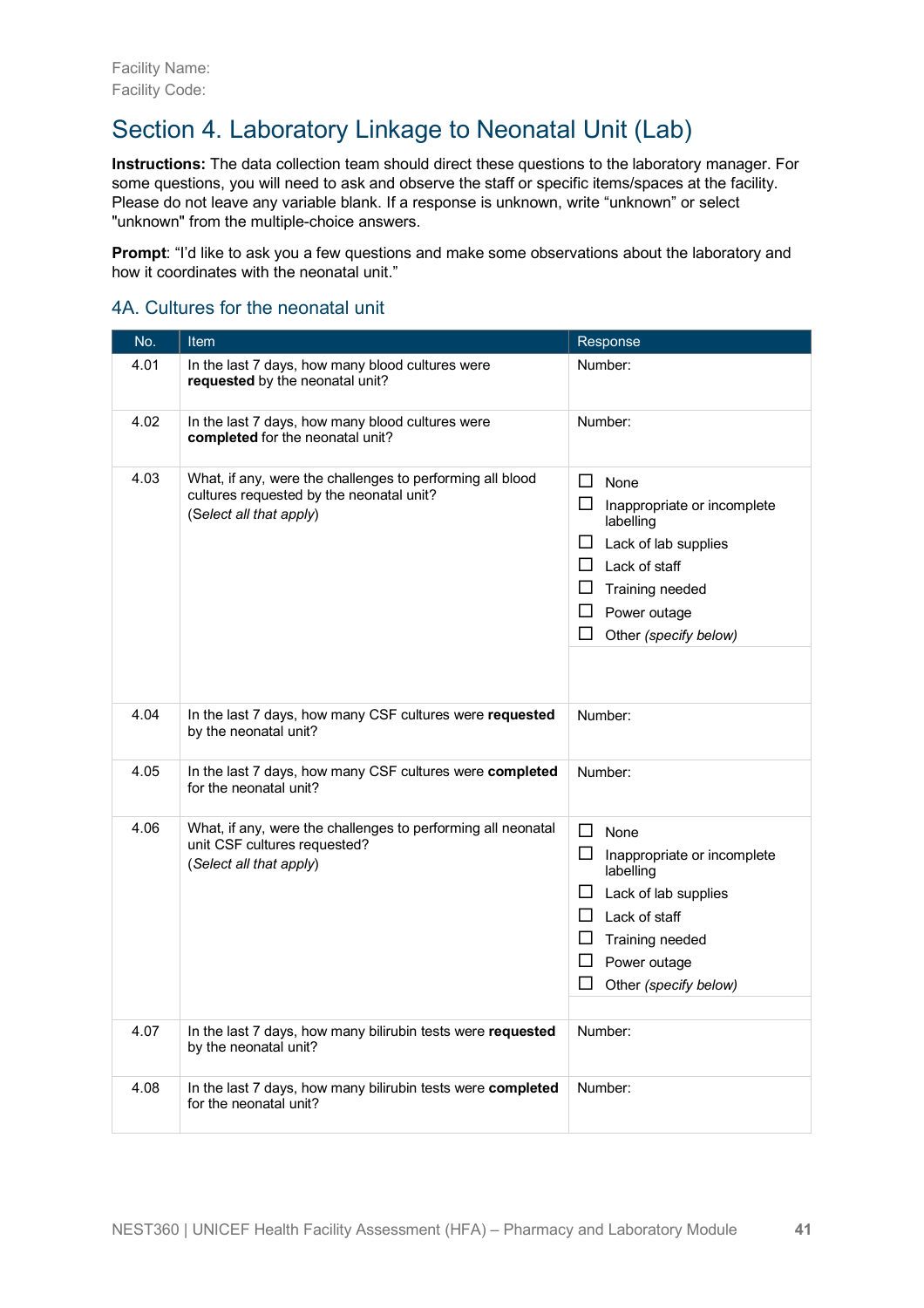| No.  | <u>Item</u>                                                                                                                | Response                                                                                                                                                                                           |
|------|----------------------------------------------------------------------------------------------------------------------------|----------------------------------------------------------------------------------------------------------------------------------------------------------------------------------------------------|
| 4.09 | What, if any, were the challenges to performing all neonatal<br>unit bilirubin tests requested?<br>(Select all that apply) | □<br>None<br>$\Box$<br>Inappropriate or incomplete<br>labelling<br>Lack of lab supplies<br>⊔<br>Lack of staff<br>⊔<br>ப<br>Training needed<br>$\Box$<br>Power outage<br>Other (specify below)<br>ப |
| 4.10 | What record keeping system is used for the lab?<br>(Select one)                                                            | O<br>Paper<br>O<br>Electronic<br>O<br>Other (specify below)                                                                                                                                        |
| 4.11 | How are blood cultures labeled?<br>(Select one)                                                                            | O<br>Written labels<br>$\circ$<br>Bar code labels<br>O<br>Other (specify below)                                                                                                                    |
| 4.12 | Do you have a protocol for reporting culture results back to<br>the neonatal unit?                                         | O<br>Yes<br>O<br>No                                                                                                                                                                                |
| 4.13 | If yes, please describe the protocol for reporting culture results to the neonatal unit:                                   |                                                                                                                                                                                                    |
| 4.14 | How long does it usually take to receive results for a<br>suspected sepsis test?<br>(Select one)                           | Ő<br>Within an hour<br>O<br>Same day<br>O<br>Within a week<br>Within a month<br>Ő<br>O<br>Irregularly<br>O<br>Other (specify below)                                                                |
| 4.15 | Is the laboratory manager onsite or offsite?<br>(Select one)                                                               | $\circ$<br>Onsite<br>Offsite<br>O<br>O<br>Not applicable (no lab<br>manager)                                                                                                                       |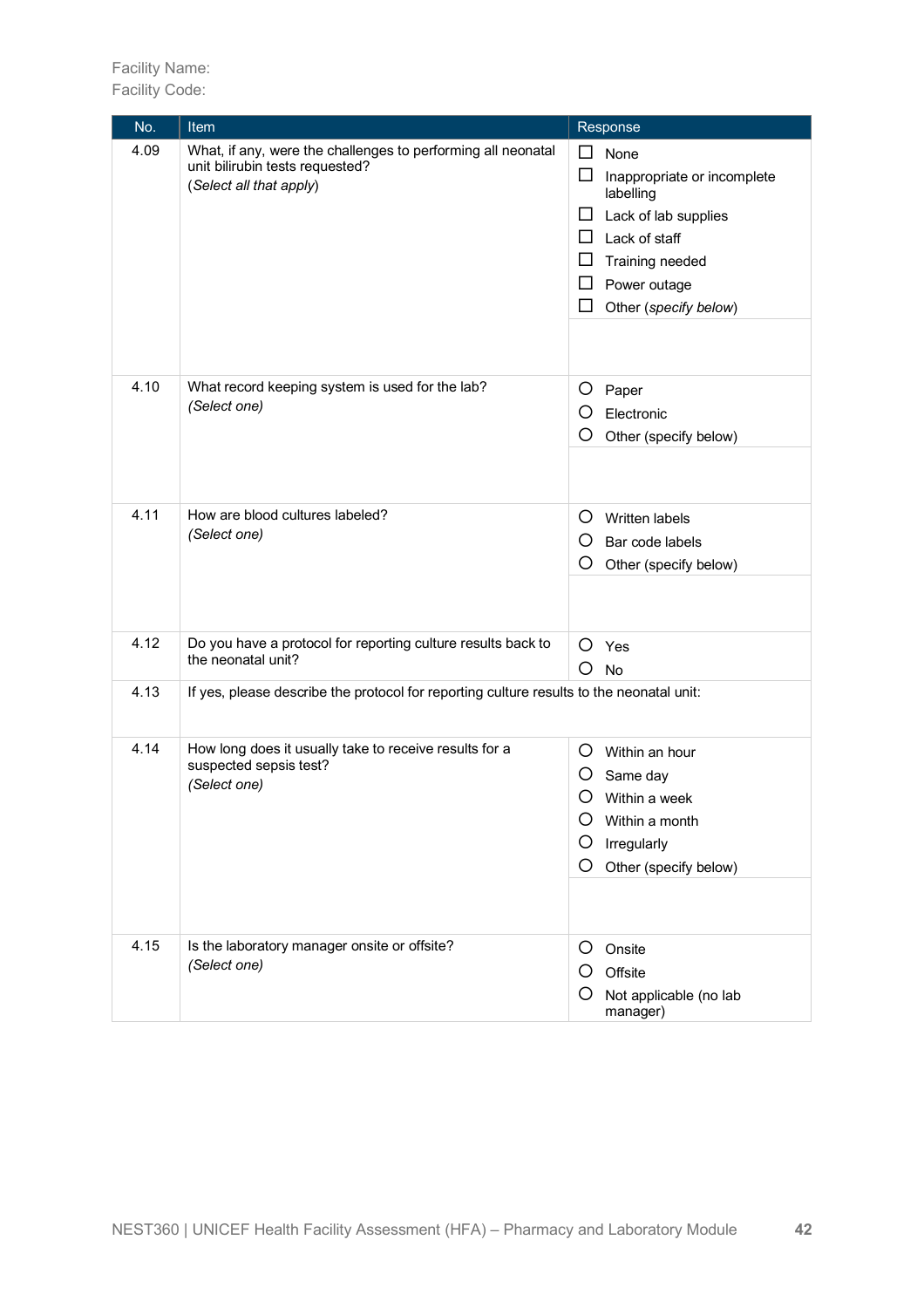#### 4B. Laboratory Staffing

**Instructions:** Direct these questions to the laboratory manager about the staffing of the laboratory. Someone is considered on-call if they can be called and reach the hospital within 30 minutes or if they are able to provide support needed by telephone. On-call excludes the staff that are physically present at the time, and only includes additional staff that have set times during which they could be called to the hospital if they are needed.

#### Laboratory Technician Currently Employed

| No.  | Item                                                                        | Response |
|------|-----------------------------------------------------------------------------|----------|
| 4.16 | How many laboratory technicians are currently employed by<br>this facility? | Number:  |

#### Laboratory Staffing Schedule

| No.  | Which of the following times is the laboratory<br>staffed by laboratory technicians? | Response                                        |                      |                      |
|------|--------------------------------------------------------------------------------------|-------------------------------------------------|----------------------|----------------------|
|      | Regular Schedule (not on-call staff)                                                 | Are the laboratory staff<br>physically present? |                      | If yes, how<br>many? |
| 4.17 | Monday-Friday during the day                                                         | $O$ Yes                                         | $O$ No               | Number:              |
| 4.18 | Monday-Friday during the night                                                       | O<br>Yes                                        | O<br><b>No</b>       | Number:              |
| 4.19 | Saturday during the day                                                              | $O$ Yes                                         | O<br><b>No</b>       | Number:              |
| 4.20 | Saturday during the night                                                            | $O$ Yes                                         | O<br>No              | Number:              |
| 4.21 | Sunday during the day                                                                | O Yes                                           | O<br>No              | Number:              |
| 4.22 | Sunday during the night                                                              | O Yes                                           | O<br><b>No</b>       | Number:              |
| 4.23 | Last night                                                                           | $\circ$<br>Yes                                  | $\circ$<br><b>No</b> | Number:              |
| 4.24 | Today                                                                                | $\circ$<br>Yes                                  | O<br><b>No</b>       | Number:              |
|      | <b>On-Call Schedule</b>                                                              | Is laboratory staff on-call?                    |                      | If yes, how<br>many? |
| 4.26 | Monday-Friday during the night                                                       | O Yes                                           | O<br><b>No</b>       | Number:              |
| 4.28 | Saturday during the night                                                            | O<br>Yes                                        | O<br><b>No</b>       | Number:              |
| 4.30 | Sunday during the night                                                              | O Yes                                           | $\circ$<br><b>No</b> | Number:              |
| 4.31 | Last night                                                                           | $\circ$<br>Yes                                  | O<br><b>No</b>       | Number:              |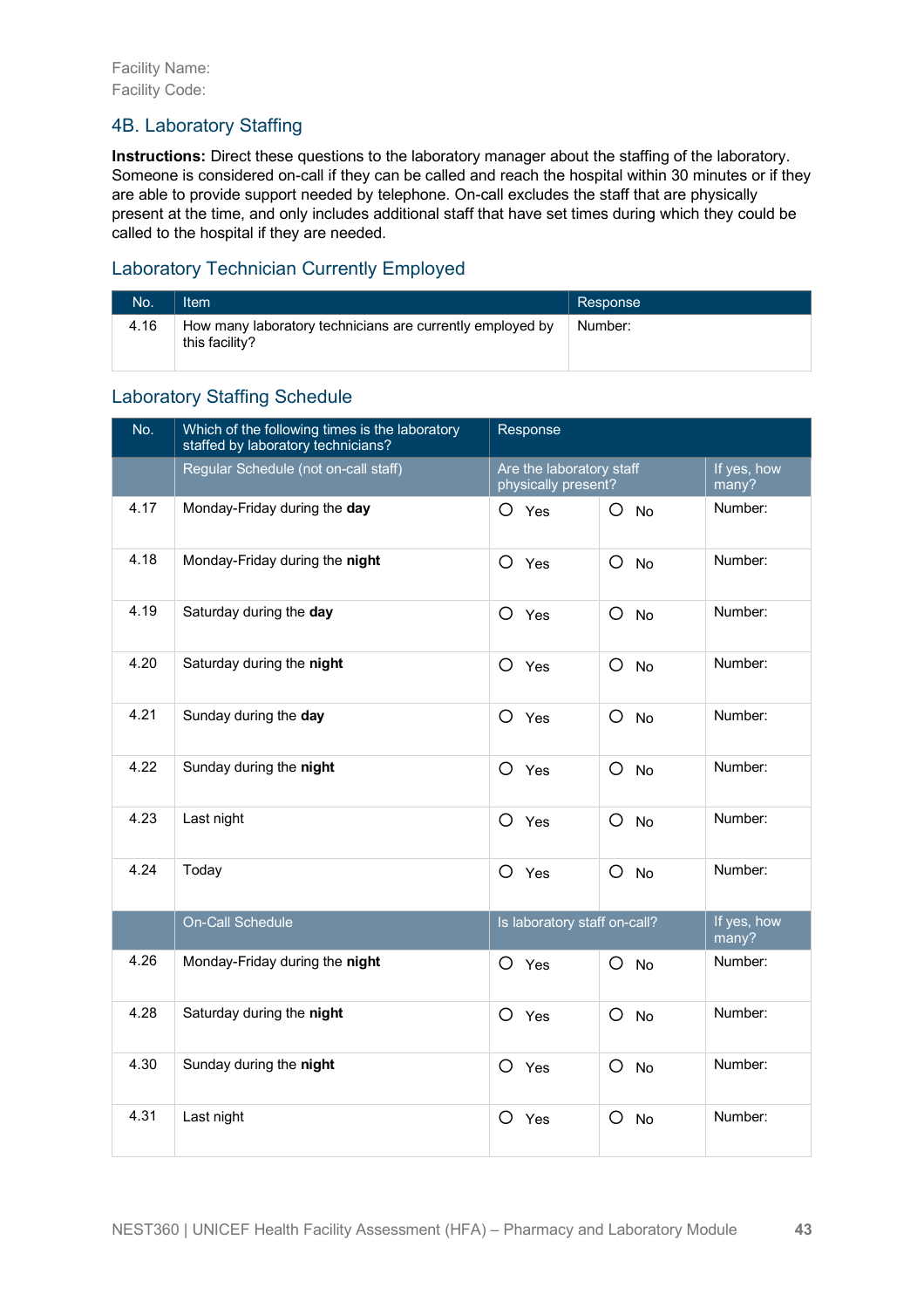## Section 5. Blood Bank

**Instructions:** Please have all participants fill in their names and positions below, before completing the following forms in *Section 5. Blood Bank*.

| <b>Respondents</b>                    |                            |
|---------------------------------------|----------------------------|
| Respondent Name (first and last name) | <b>Respondent Position</b> |
|                                       |                            |
| Respondent Name (first and last name) | <b>Respondent Position</b> |
|                                       |                            |
| Respondent Name (first and last name) | <b>Respondent Position</b> |
|                                       |                            |
| Respondent Name (first and last name) | <b>Respondent Position</b> |
|                                       |                            |
| Respondent Name (first and last name) | <b>Respondent Position</b> |
|                                       |                            |
| Respondent Name (first and last name) | <b>Respondent Position</b> |
|                                       |                            |
| Respondent Name (first and last name) | <b>Respondent Position</b> |
|                                       |                            |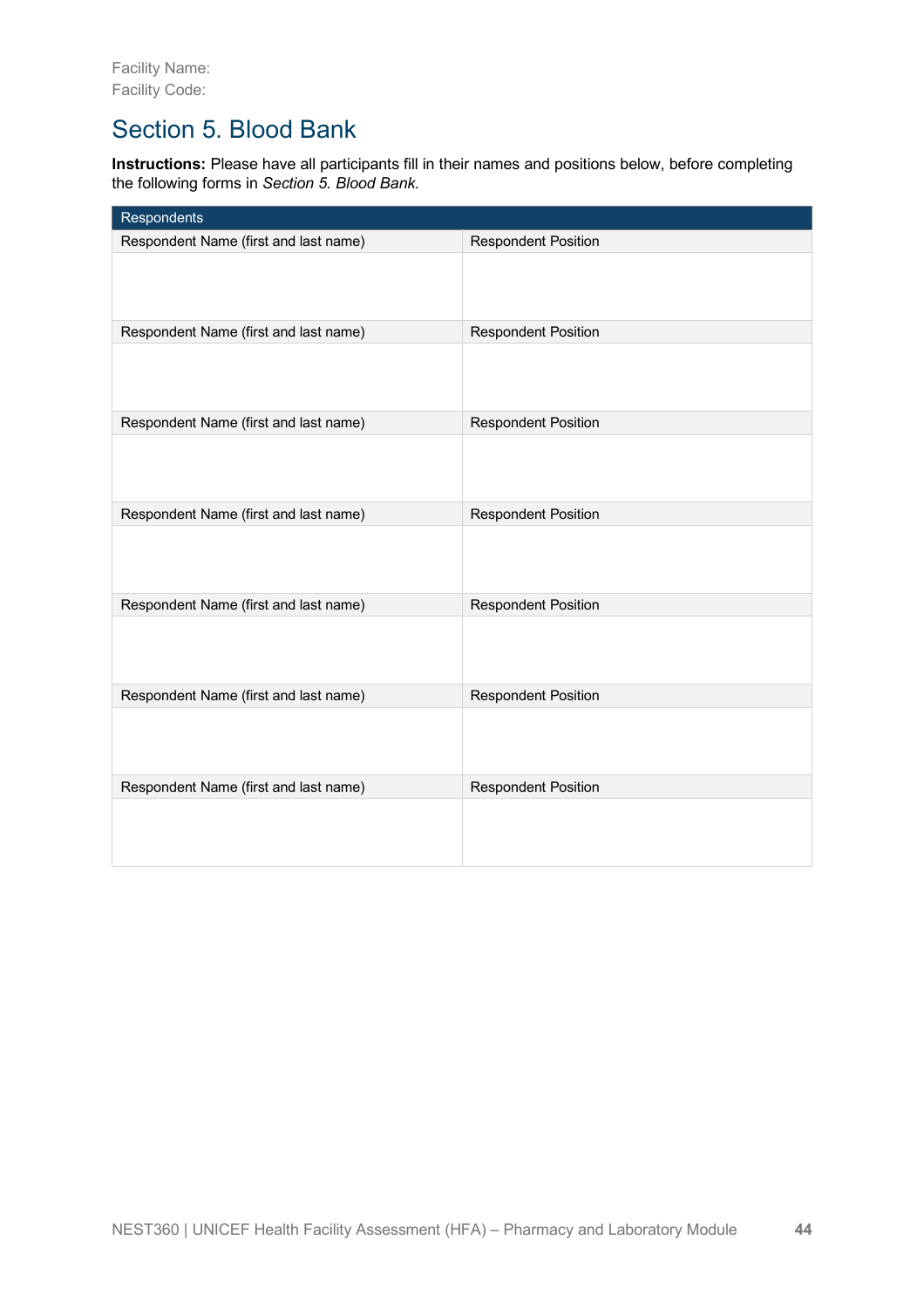# Section 5. Blood Bank

**Instructions:** The following questions will ask about the availability of the blood bank. For the following questions you should first assess if the test can be performed today. If it cannot be performed at all, select "**not available today**". If the test is not available, but usually available, select "**usually available, but not today**". If the test cannot be performed at the facility, but can be outsourced, select "**not available, but can outsourced**".

**Prompt:** "Now I'm going to ask you some questions about the blood bank capabilities".

**Note**: Outsourcing needs to be a formal arrangement between the facility and another lab. The facility should be responsible for transporting patient samples and receiving results.

#### 5A. Blood Bank Testing

| No.               | Item                                                      | Response                                                                                                                                                                                                                                                                                           |
|-------------------|-----------------------------------------------------------|----------------------------------------------------------------------------------------------------------------------------------------------------------------------------------------------------------------------------------------------------------------------------------------------------|
|                   | <b>Blood Bank</b>                                         |                                                                                                                                                                                                                                                                                                    |
| 5.01              | Which of the following is the blood bank able to perform? |                                                                                                                                                                                                                                                                                                    |
| 5.01a             | Blood typing and cross matching                           | If available or usually<br>O<br>Available today<br>available, do you have a<br>O<br>Usually available, but<br>blood typing and cross<br>not today<br>matching protocol?<br>O.<br>Not available, but can<br>O<br>Yes<br>be outsourced<br>O<br><b>No</b><br>Ő<br>Not available today<br>O<br>Unknown |
| 5.01b             | Coombs test                                               | O.<br>Available today<br>O<br>Usually available, but not today<br>O<br>Not available, but can be outsourced<br>O<br>Not available today                                                                                                                                                            |
| 5.01c             | Storage of fresh whole blood, including<br>type O         | O<br>Available today<br>O.<br>Usually available, but not today<br>O<br>Not available, but can be outsourced<br>O<br>Not available today                                                                                                                                                            |
| 5.01d             | Storage of Rh-negative blood                              | O<br>Available today<br>O<br>Usually available, but not today<br>O<br>Not available, but can be outsourced<br>O<br>Not available today                                                                                                                                                             |
| 5.01e             | Storage of packed cells                                   | O<br>Available today<br>O.<br>Usually available, but not today<br>O<br>Not available, but can be outsourced<br>O<br>Not available today                                                                                                                                                            |
| 5.01f             | Storage of fresh frozen plasma                            | O<br>Available today<br>O<br>Usually available, but not today<br>O<br>Not available, but can be outsourced<br>O<br>Not available today                                                                                                                                                             |
| 5.01 <sub>g</sub> | Storage of fresh frozen platelets                         | O<br>Available today<br>O<br>Usually available, but not today<br>O<br>Not available, but can be outsourced<br>O<br>Not available today                                                                                                                                                             |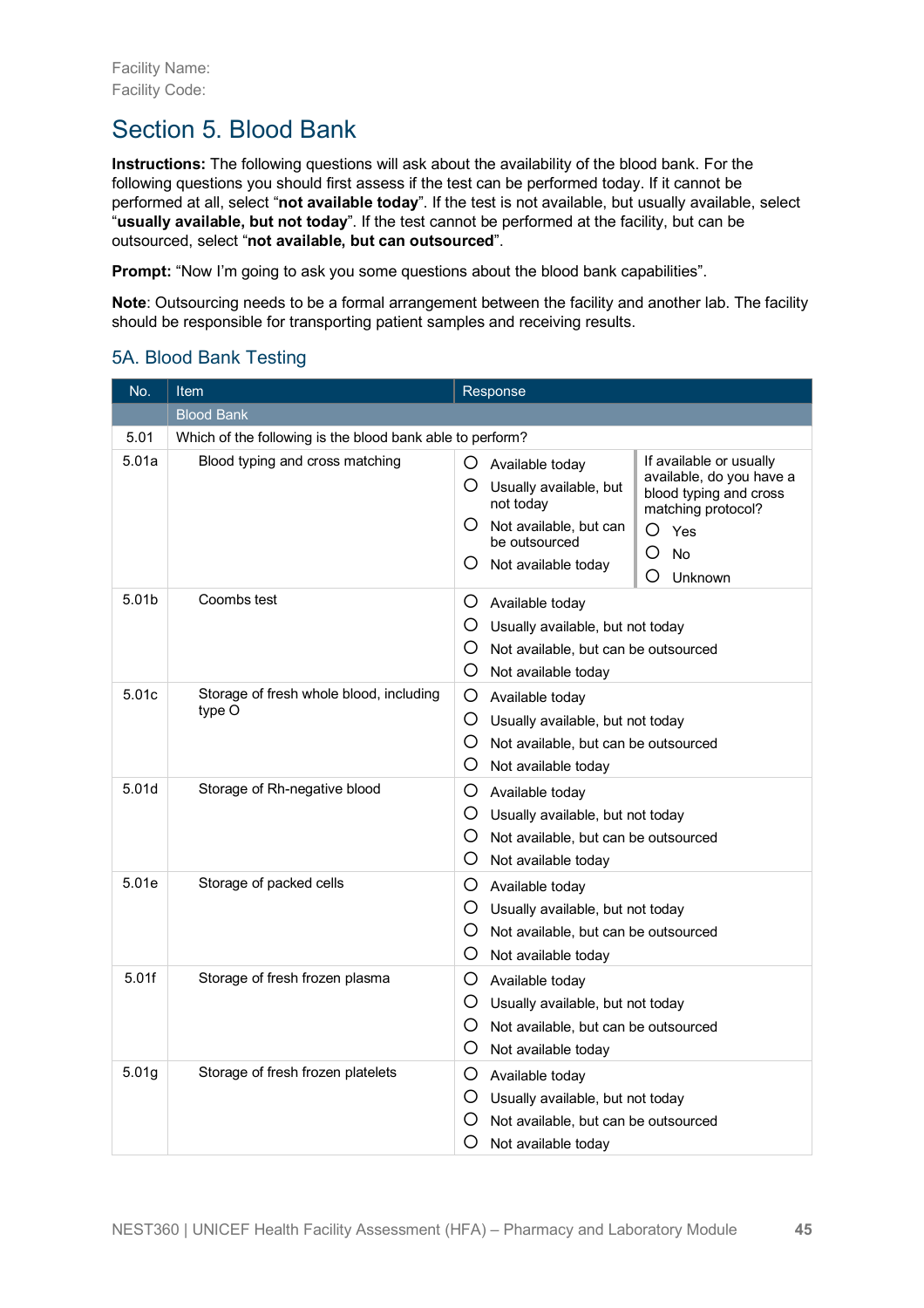Facility Code:

| No.   | <b>Item</b>                     | Response                                                                                                                                                                                                                                                                                    |
|-------|---------------------------------|---------------------------------------------------------------------------------------------------------------------------------------------------------------------------------------------------------------------------------------------------------------------------------------------|
| 5.01h | Blood screening for HIV         | If available or usually<br>O<br>Available today<br>available, do you have a<br>O<br>Usually available, but<br>blood screening for HIV<br>not today<br>protocol?<br>O<br>Not available, but can<br>∩<br>Yes<br>be outsourced<br><b>No</b><br>O<br>O<br>Not available today<br>Unknown<br>( ) |
| 5.01i | Blood screening for Hepatitis B | O<br>Available today<br>O<br>Usually available, but not today<br>O<br>Not available, but can be outsourced<br>O<br>Not available today                                                                                                                                                      |
| 5.01j | Blood screening for Hepatitis C | O<br>Available today<br>O<br>Usually available, but not today<br>O<br>Not available, but can be outsourced<br>O<br>Not available today                                                                                                                                                      |
| 5.01k | Blood screening for syphilis    | O<br>Available today<br>O<br>Usually available, but not today<br>O<br>Not available, but can be outsourced<br>O<br>Not available today                                                                                                                                                      |
| 5.011 | Blood screening for malaria     | O<br>Available today<br>O<br>Usually available, but not today<br>O<br>Not available, but can be outsourced<br>O<br>Not available today                                                                                                                                                      |
| 5.01m | Blood screening for sickle cell | O<br>Available today<br>O<br>Usually available, but not today<br>O<br>Not available, but can be outsourced<br>O<br>Not available today                                                                                                                                                      |

### 5B. Blood Transfusion and Supply

| No.  | Item                                                                                                                      | <b>Types</b>         | How many units? |
|------|---------------------------------------------------------------------------------------------------------------------------|----------------------|-----------------|
| 5.02 | How many units of blood are in stock and ready for<br>transfusion?<br>(Write the number of available units for each type) | $A+$                 |                 |
|      |                                                                                                                           | A-                   |                 |
|      |                                                                                                                           | $B+$                 |                 |
|      |                                                                                                                           | <b>B-</b>            |                 |
|      |                                                                                                                           | AB+                  |                 |
|      |                                                                                                                           | AB-                  |                 |
|      |                                                                                                                           | $O+$                 |                 |
|      |                                                                                                                           | $\mathsf{O}\text{-}$ |                 |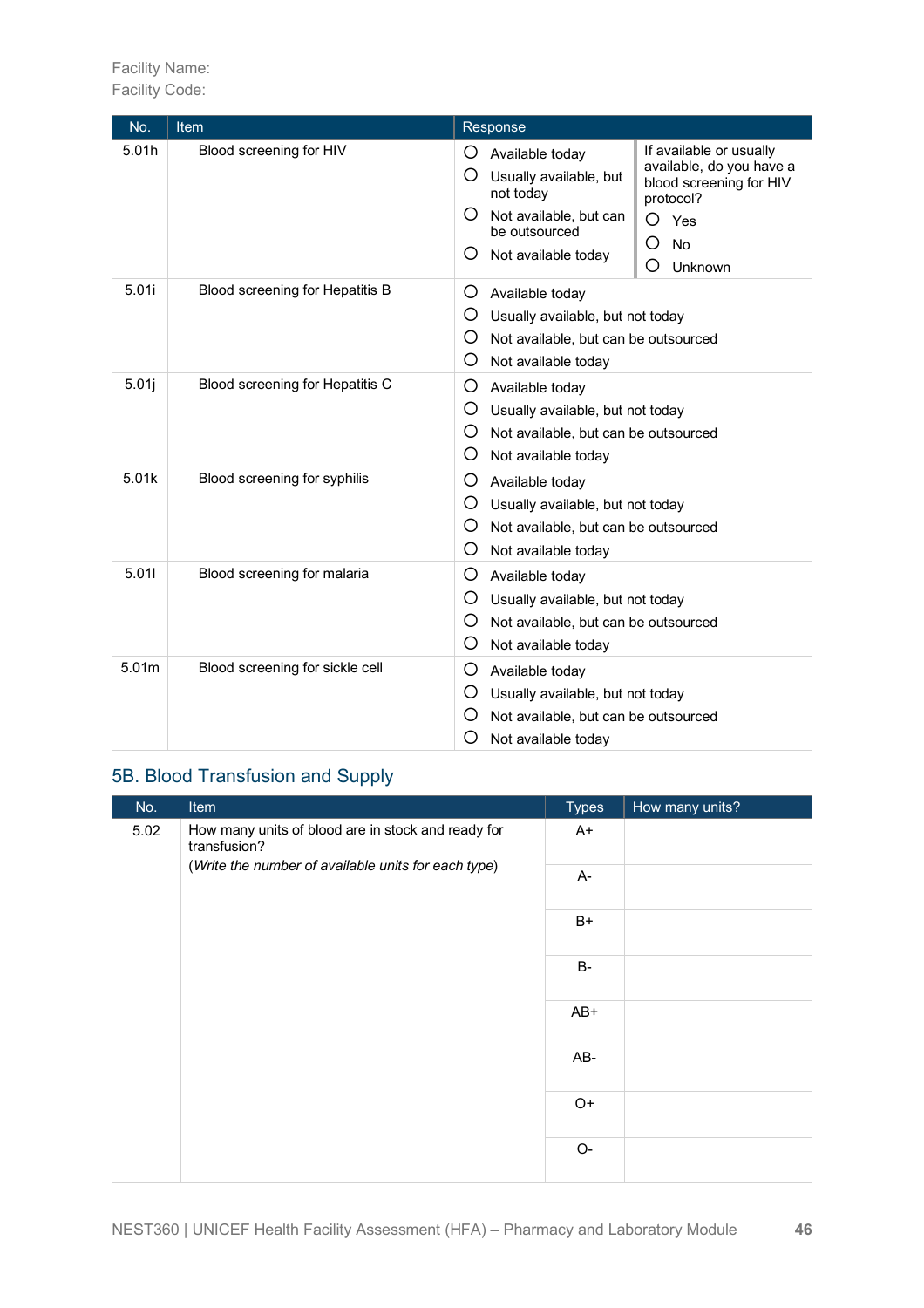# Section 6. Lab Linkage to Neonatal Unit (Neonatal Nurse)

**Instructions:** Please have all participants fill in their names and positions below, before completing the following forms in *Section 6. Lab Linkage to Neonatal Unit (Neonatal Nurse)*.

| Respondents                           |                            |
|---------------------------------------|----------------------------|
| Respondent Name (first and last name) | <b>Respondent Position</b> |
|                                       |                            |
| Respondent Name (first and last name) | <b>Respondent Position</b> |
|                                       |                            |
| Respondent Name (first and last name) | <b>Respondent Position</b> |
|                                       |                            |
| Respondent Name (first and last name) | <b>Respondent Position</b> |
|                                       |                            |
| Respondent Name (first and last name) | <b>Respondent Position</b> |
|                                       |                            |
| Respondent Name (first and last name) | <b>Respondent Position</b> |
|                                       |                            |
| Respondent Name (first and last name) | <b>Respondent Position</b> |
|                                       |                            |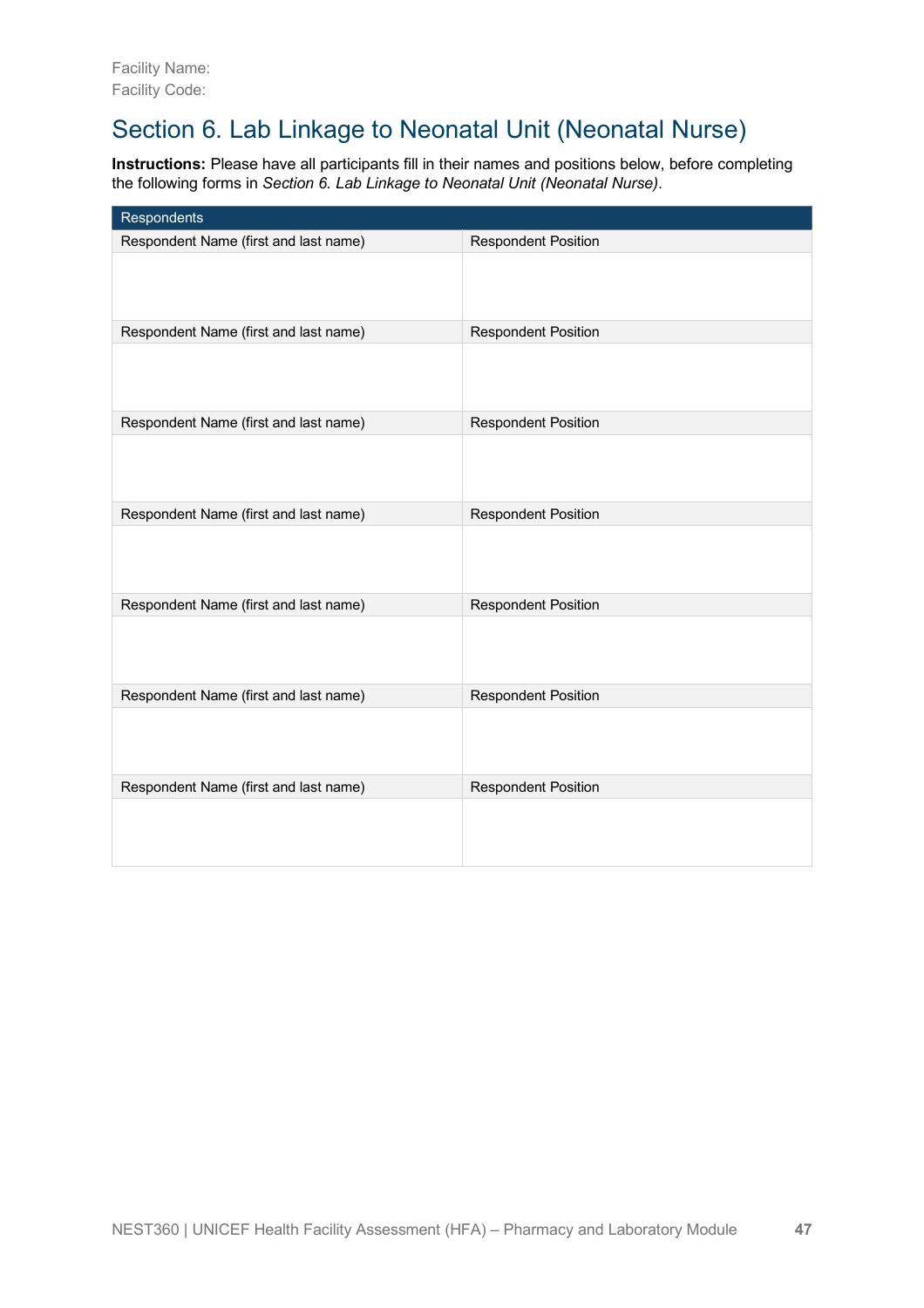# Section 6. Lab Linkage to Neonatal Unit (Neonatal Nurse in charge)

**Instructions:** The data collection team should direct these questions to the neonatal nurse in charge. For some questions, you will need to ask and observe the staff or specific items/spaces at the facility. Please do not leave any variable blank. If a response is unknown, write "unknown" or select "unknown" from the multiple-choice answers.

**Prompt**: "I'd like to ask you a few questions and make some observations about the neonatal unit and how it coordinates with the laboratory."

| No.  | Item                                                                                                  | Response                                                                                                                                       |
|------|-------------------------------------------------------------------------------------------------------|------------------------------------------------------------------------------------------------------------------------------------------------|
| 6.01 | In the last 7 days, how many blood cultures were<br>requested by the neonatal unit?                   | Number:                                                                                                                                        |
| 6.02 | In the last 7 days, how many blood culture results were<br>received by the neonatal unit?             | Number:                                                                                                                                        |
| 6.03 | In the last 7 days, how many CSF cultures were<br>requested by the neonatal unit?                     | Number:                                                                                                                                        |
| 6.04 | In the last 7 days, how many CSF culture results were<br>received by the neonatal unit?               | Number:                                                                                                                                        |
| 6.05 | In the last 7 days, how many bilirubin tests were<br>requested by the neonatal unit?                  | Number:                                                                                                                                        |
| 6.06 | In the last 7 days, how many bilirubin results were<br>received by the neonatal unit?                 | Number:                                                                                                                                        |
| 6.07 | Do you have a protocol for receiving results from the<br>laboratory and adding them to patient files? | O<br>Yes<br>$O$ No                                                                                                                             |
| 6.08 | If yes, please describe the protocol?                                                                 |                                                                                                                                                |
| 6.09 | How long does it usually take to receive results for a<br>suspected sepsis test?<br>(Select one)      | $O$ Within an hour<br>$\circ$<br>Same day<br>$\Omega$<br>Within a week<br>$O$ Within a month<br>O<br>Irregularly<br>O<br>Other (specify below) |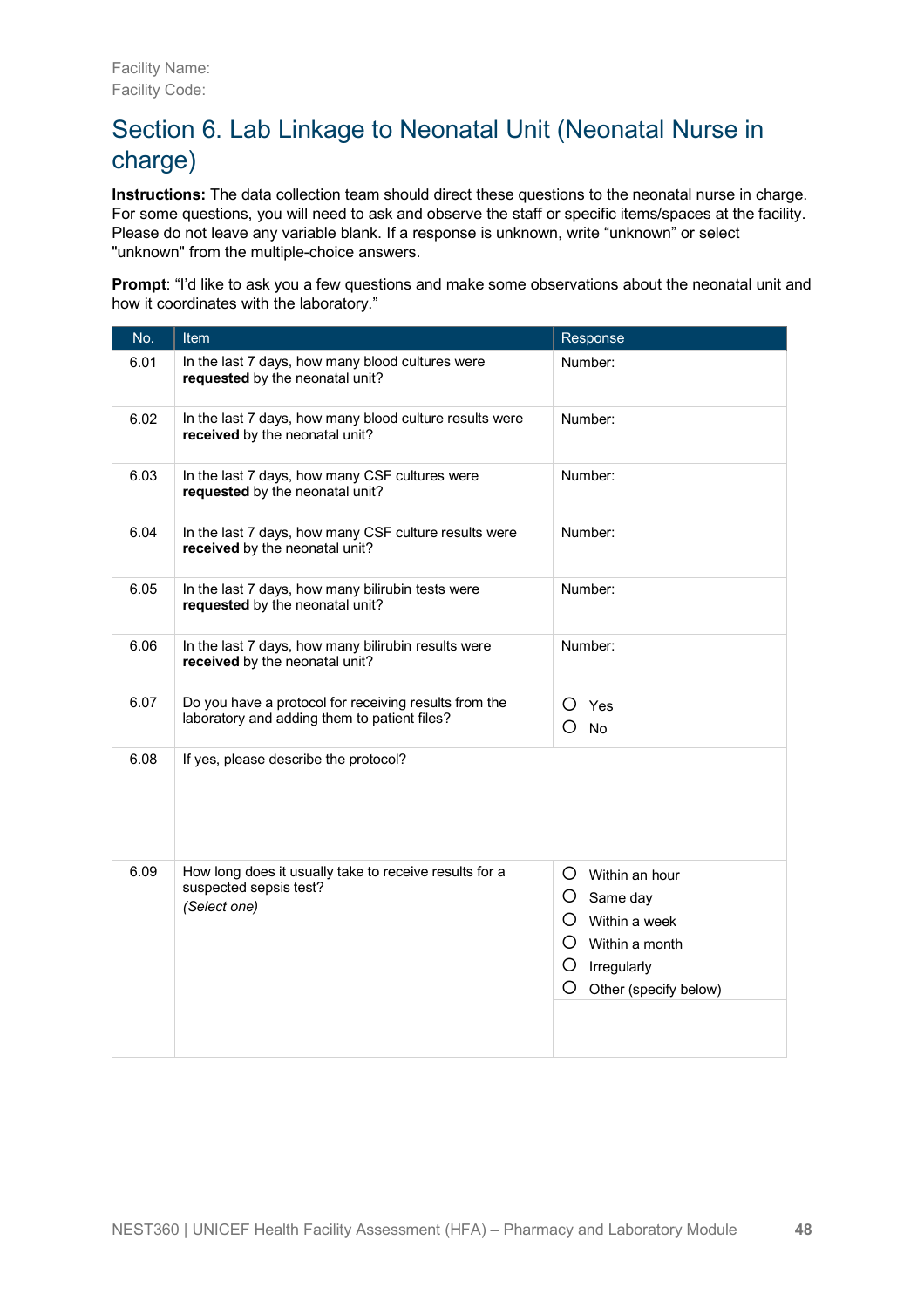# Section 7. Neonatal Unit Medicines

**Instructions:** Please have all participants fill in their names and positions below, before completing the following forms in *Section 7. Neonatal Unit Medicines*.

| Respondents                           |                            |
|---------------------------------------|----------------------------|
| Respondent Name (first and last name) | <b>Respondent Position</b> |
|                                       |                            |
| Respondent Name (first and last name) | <b>Respondent Position</b> |
|                                       |                            |
| Respondent Name (first and last name) | <b>Respondent Position</b> |
|                                       |                            |
| Respondent Name (first and last name) | <b>Respondent Position</b> |
|                                       |                            |
| Respondent Name (first and last name) | <b>Respondent Position</b> |
|                                       |                            |
| Respondent Name (first and last name) | <b>Respondent Position</b> |
|                                       |                            |
| Respondent Name (first and last name) | <b>Respondent Position</b> |
|                                       |                            |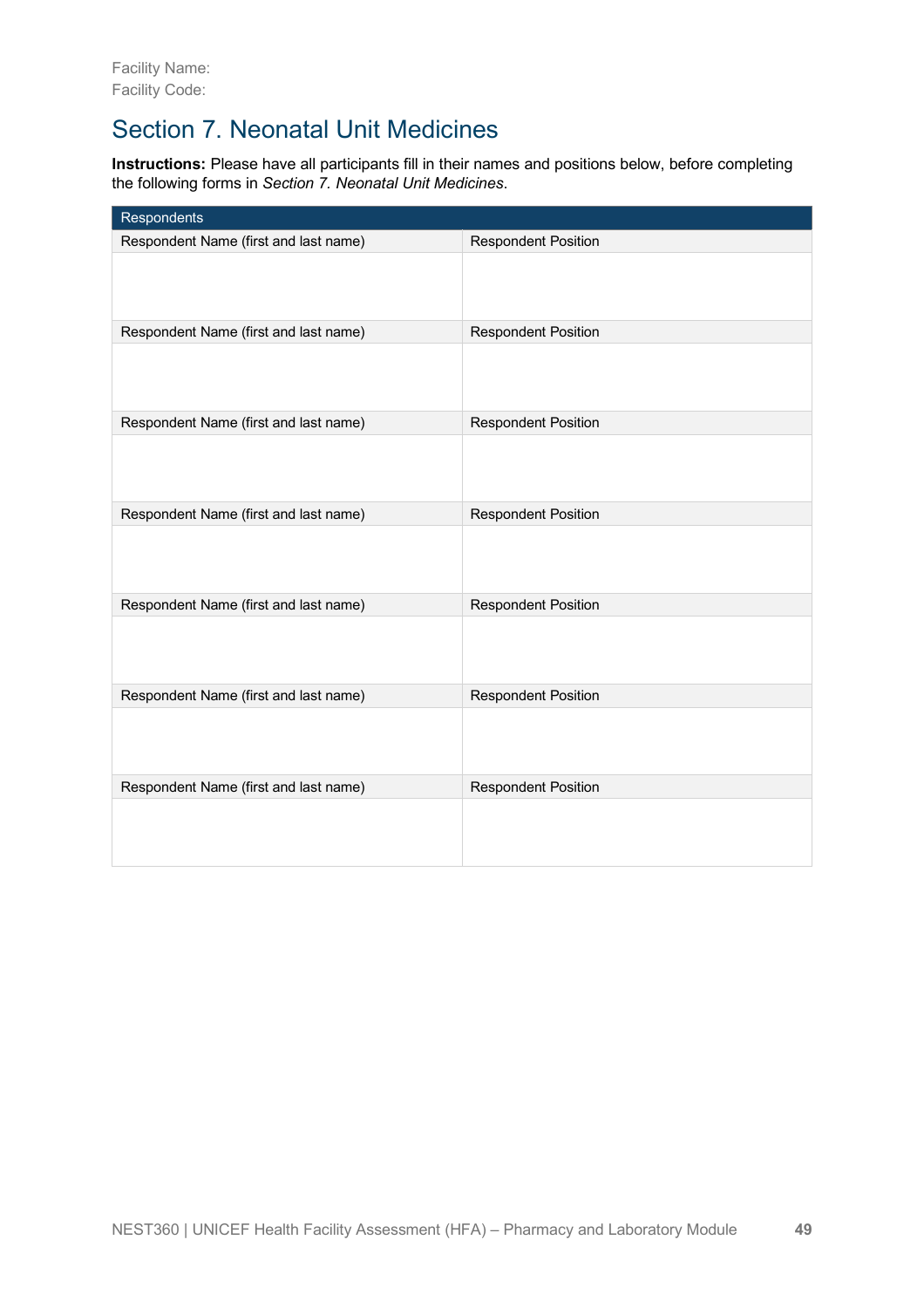# Section 7. Neonatal Unit Medicines

**Instructions:** The following questions will ask about the availability of various pharmaceutical drugs. For the following questions you should first assess if the item is available today. If no item is available, select "**not available today**". If the item is available today and has not been out of stock in the last four weeks, select "**available and no stockout in last 4 weeks**". If the item is available today, but there has been a stock out at any point in the last four weeks, select "**available today, but stockout in last 4 weeks**".

| No.               | Item                                                | Response                                                                                                                               | <b>Skip</b>                 |
|-------------------|-----------------------------------------------------|----------------------------------------------------------------------------------------------------------------------------------------|-----------------------------|
|                   | Prevention of mother-to-child transmission (PMTCT)  |                                                                                                                                        |                             |
| 7.01              | Does the neonatal unit have<br>any antiretrovirals? | O Yes<br>Ο<br><b>No</b>                                                                                                                | If "No",<br>skip to<br>7.02 |
| 7.01a             | Azidothymidine/Zidovudine<br>(AZT) (oral)           | O<br>Available today and no stockout in last 4 weeks<br>O<br>Available today, but stockout in last 4 weeks<br>O<br>Not available today |                             |
| 7.01b             | Nevirapine (NVP) (oral)                             | Ő<br>Available today and no stockout in last 4 weeks<br>Ő<br>Available today, but stockout in last 4 weeks<br>Ő<br>Not available today |                             |
|                   | Hypoglycaemia and IV fluids                         |                                                                                                                                        |                             |
| 7.02              | Does the neonatal unit have<br>any IV fluids?       | Ő<br>Yes<br>O<br><b>No</b>                                                                                                             | If "No",<br>skip to<br>7.03 |
| 7.02a             | Dextrose/glucose 10%                                | O<br>Available today and no stockout in last 4 weeks<br>Ő<br>Available today, but stockout in last 4 weeks<br>O<br>Not available today |                             |
| 7.02b             | Sodium chloride 0.9%                                | O<br>Available today and no stockout in last 4 weeks<br>Ő<br>Available today, but stockout in last 4 weeks<br>O<br>Not available today |                             |
| 7.02c             | Ringer's lactate                                    | Ő<br>Available today and no stockout in last 4 weeks<br>Ő<br>Available today, but stockout in last 4 weeks<br>O<br>Not available today |                             |
| 7.02 <sub>d</sub> | Water for injection                                 | O<br>Available today and no stockout in last 4 weeks<br>O<br>Available today, but stockout in last 4 weeks<br>Ő<br>Not available today |                             |
|                   | Infection                                           |                                                                                                                                        |                             |
| 7.03              | Does the neonatal unit have<br>any antibiotics?     | ( )<br>Yes<br><b>No</b>                                                                                                                | If "No",<br>skip to<br>7.04 |
| 7.03a             | Amoxicillin (oral suspension)                       | Ő<br>Available today and no stockout in last 4 weeks<br>O<br>Available today, but stockout in last 4 weeks<br>O<br>Not available today |                             |
| 7.03b             | Amoxicillin (injection)                             | Ő<br>Available today and no stockout in last 4 weeks<br>O<br>Available today, but stockout in last 4 weeks<br>O<br>Not available today |                             |
| 7.03c             | Amikacin (injection)                                | O<br>Available today and no stockout in last 4 weeks<br>Ő<br>Available today, but stockout in last 4 weeks<br>Ő<br>Not available today |                             |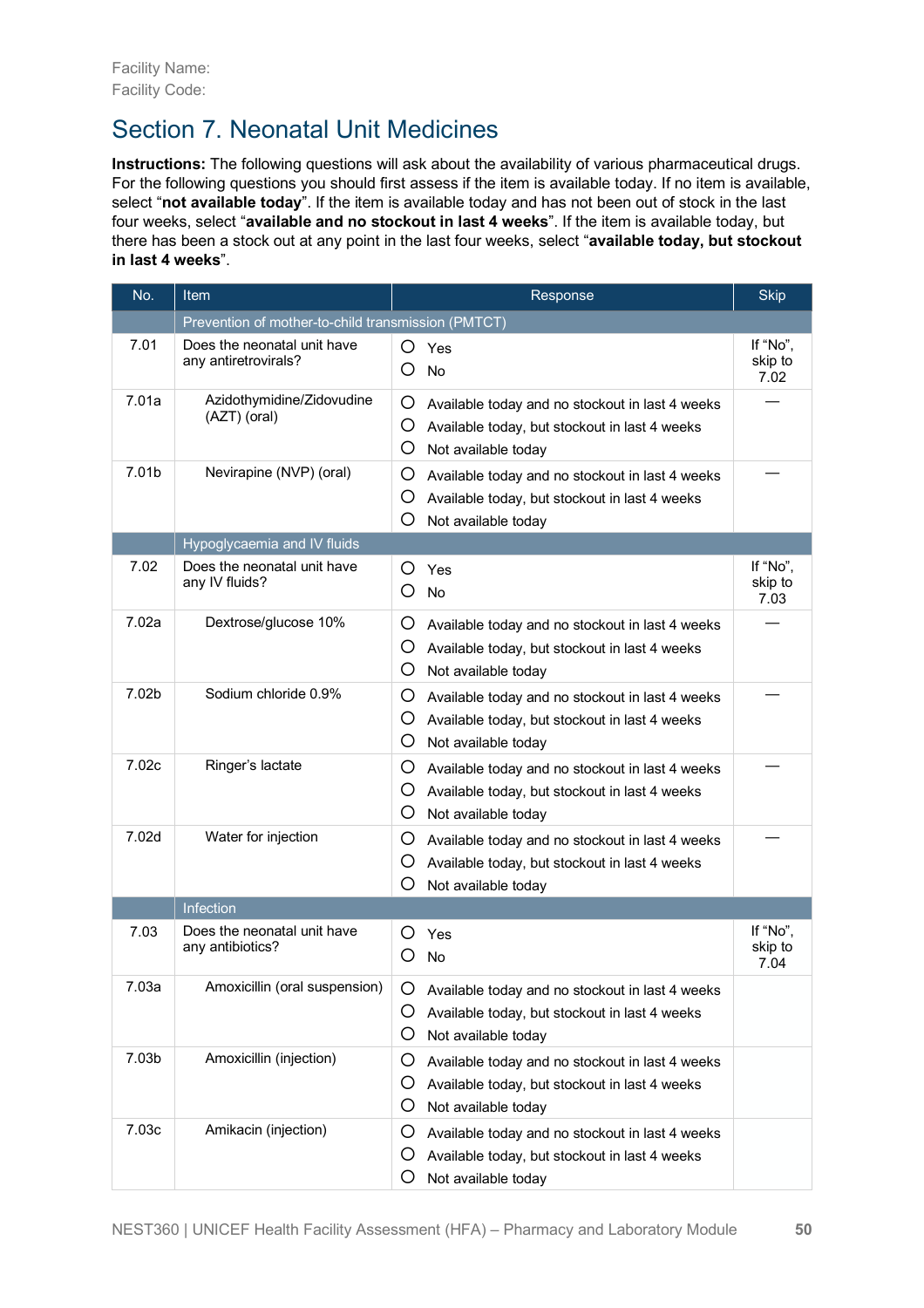| No.   | Item                                                | Response                                                                                                                               | <b>Skip</b>                 |
|-------|-----------------------------------------------------|----------------------------------------------------------------------------------------------------------------------------------------|-----------------------------|
| 7.03d | Ampicillin (IV or IM)                               | Ő<br>Available today and no stockout in last 4 weeks<br>Ő<br>Available today, but stockout in last 4 weeks<br>O<br>Not available today |                             |
| 7.03e | Benzathine benzylpenicillin<br>(IM)                 | O<br>Available today and no stockout in last 4 weeks<br>Ő<br>Available today, but stockout in last 4 weeks<br>O<br>Not available today |                             |
| 7.03f | Benzylpenicillin (Penicillin<br>G) (IV or IM)       | O<br>Available today and no stockout in last 4 weeks<br>O<br>Available today, but stockout in last 4 weeks<br>O<br>Not available today |                             |
| 7.03g | Cefotaxime (IV or IM)                               | Ő<br>Available today and no stockout in last 4 weeks<br>Ő<br>Available today, but stockout in last 4 weeks<br>O<br>Not available today |                             |
| 7.03h | Ceftriaxone (IV or IM)                              | Ő<br>Available today and no stockout in last 4 weeks<br>Ő<br>Available today, but stockout in last 4 weeks<br>O<br>Not available today |                             |
| 7.03i | Flucloxacillin/cloxacillin (IV<br>or IM)            | Ő<br>Available today and no stockout in last 4 weeks<br>O<br>Available today, but stockout in last 4 weeks<br>O<br>Not available today |                             |
| 7.03i | Gentamicin (IV or IM)                               | Ő<br>Available today and no stockout in last 4 weeks<br>Ő<br>Available today, but stockout in last 4 weeks<br>O<br>Not available today |                             |
| 7.03j | Meropenem                                           | O<br>Available today and no stockout in last 4 weeks<br>Ő<br>Available today, but stockout in last 4 weeks<br>Ő<br>Not available today |                             |
| 7.03k | Tetracycline 1% eye<br>ointment                     | Ő<br>Available today and no stockout in last 4 weeks<br>Ő<br>Available today, but stockout in last 4 weeks<br>O<br>Not available today |                             |
|       | Seizure Management                                  |                                                                                                                                        |                             |
| 7.04  | Does the neonatal unit have<br>any anticonvulsants? | Ő<br>Yes<br>No<br>Ö                                                                                                                    | If "No",<br>skip to<br>7.05 |
| 7.04a | Paraldehyde (rectal)                                | Ő<br>Available today and no stockout in last 4 weeks<br>Ő<br>Available today, but stockout in last 4 weeks<br>Ő<br>Not available today |                             |
| 7.04b | Phenobarbital (IV or IM)                            | Ő<br>Available today and no stockout in last 4 weeks<br>Ő<br>Available today, but stockout in last 4 weeks<br>O<br>Not available today |                             |
|       | Analgesics                                          |                                                                                                                                        |                             |
| 7.05  | Does the neonatal unit have<br>any analgesics?      | O<br>Yes<br>O<br>No                                                                                                                    | If "No",<br>skip to<br>7.06 |
| 7.05a | Paracetamol (oral)                                  | O<br>Available today and no stockout in last 4 weeks<br>Ő<br>Available today, but stockout in last 4 weeks<br>O<br>Not available today |                             |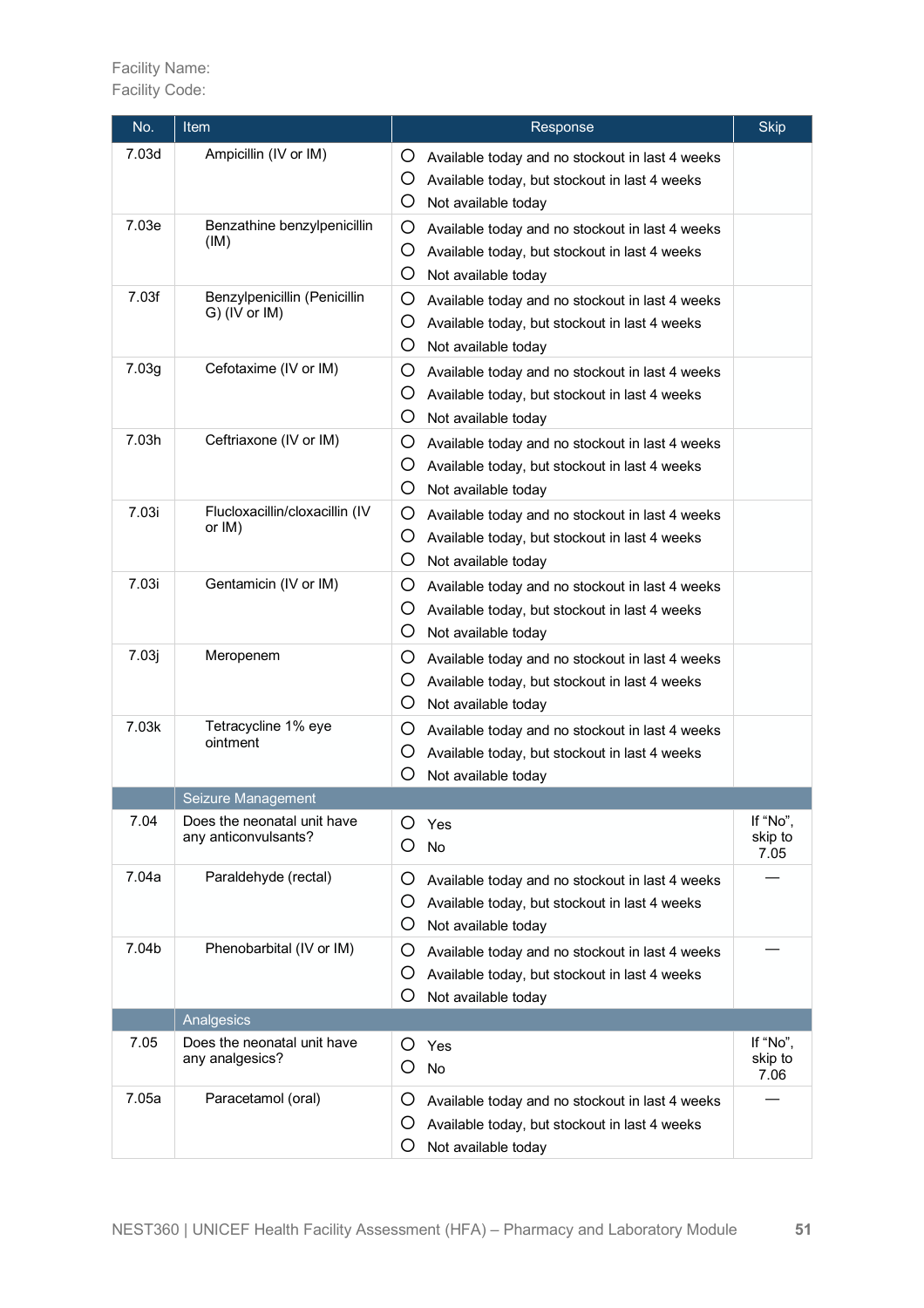| No.   | Item                                                                   | Response                                                                                                                               | <b>Skip</b>                 |
|-------|------------------------------------------------------------------------|----------------------------------------------------------------------------------------------------------------------------------------|-----------------------------|
| 7.05b | Paracetamol (injection)                                                | O<br>Available today and no stockout in last 4 weeks<br>Ő<br>Available today, but stockout in last 4 weeks<br>O<br>Not available today |                             |
|       | <b>Emergency Drugs</b>                                                 |                                                                                                                                        |                             |
| 7.06  | Does the neonatal unit have<br>any emergency drugs?                    | O<br>Yes<br>O<br>No                                                                                                                    | If "No",<br>skip to<br>7.07 |
| 7.06a | Adrenaline/epinephrine (IV)                                            | O<br>Available today and no stockout in last 4 weeks<br>O<br>Available today, but stockout in last 4 weeks<br>O<br>Not available today |                             |
| 7.06b | Calcium gluconate 10%<br>(injection)                                   | O<br>Available today and no stockout in last 4 weeks<br>Ő<br>Available today, but stockout in last 4 weeks<br>O<br>Not available today |                             |
| 7.06c | Hydrocortisone (injection)                                             | O<br>Available today and no stockout in last 4 weeks<br>Ő<br>Available today, but stockout in last 4 weeks<br>O<br>Not available today |                             |
| 7.06d | Naloxone (IV)                                                          | O<br>Available today and no stockout in last 4 weeks<br>O<br>Available today, but stockout in last 4 weeks<br>O<br>Not available today |                             |
|       | <b>Other Drugs</b>                                                     |                                                                                                                                        |                             |
| 7.07  |                                                                        | Please check the availability of these other drugs in the neonatal unit.                                                               |                             |
| 7.07a | Acyclovir (IV)                                                         | Available today and no stockout in last 4 weeks<br>Ő<br>Ő<br>Available today, but stockout in last 4 weeks<br>O<br>Not available today |                             |
| 7.07b | Aminophylline                                                          | Ő<br>Available today and no stockout in last 4 weeks<br>Ő<br>Available today, but stockout in last 4 weeks<br>Ő<br>Not available today |                             |
| 7.07c | Caffeine citrate (oral)                                                | Ő<br>Available today and no stockout in last 4 weeks<br>O<br>Available today, but stockout in last 4 weeks<br>O<br>Not available today |                             |
| 7.07d | Chlorhexidine digluconate<br>7.1% gel (delivering 4%<br>chlorhexidine) | Ő<br>Available today and no stockout in last 4 weeks<br>Ő<br>Available today, but stockout in last 4 weeks<br>Ő<br>Not available today |                             |
| 7.07e | Furosemide (IV)                                                        | O<br>Available today and no stockout in last 4 weeks<br>Ő<br>Available today, but stockout in last 4 weeks<br>Ő<br>Not available today |                             |
| 7.07f | Miconazole cream (or<br>equivalent e.g. gentian<br>violet)             | O<br>Available today and no stockout in last 4 weeks<br>O<br>Available today, but stockout in last 4 weeks<br>O<br>Not available today |                             |
| 7.07g | Multivitamin                                                           | Ő<br>Available today and no stockout in last 4 weeks<br>Ő<br>Available today, but stockout in last 4 weeks<br>Ő<br>Not available today |                             |